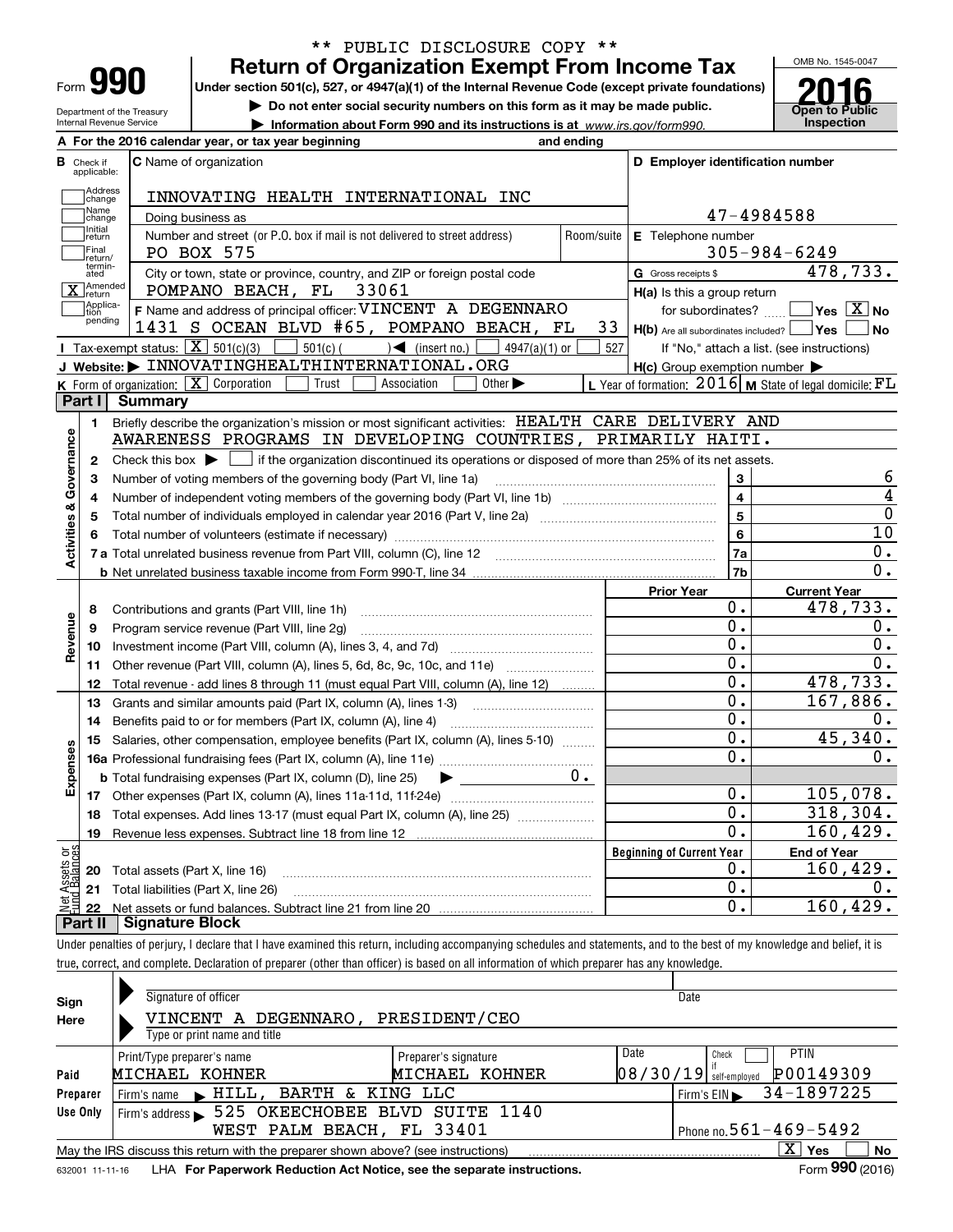|              | INNOVATING HEALTH INTERNATIONAL INC<br>Form 990 (2016)                                                                                       | 47-4984588<br>Page 2                      |
|--------------|----------------------------------------------------------------------------------------------------------------------------------------------|-------------------------------------------|
|              | <b>Statement of Program Service Accomplishments</b><br>Part III                                                                              |                                           |
|              |                                                                                                                                              | $\boxed{\textbf{X}}$                      |
| $\mathbf{1}$ | Briefly describe the organization's mission:                                                                                                 |                                           |
|              | INNOVATING HEALTH INTERNATIONAL (IHI) IS A NON-PROFIT DEDICATED TO                                                                           |                                           |
|              | TREATING CHRONIC DISEASES AND ADDRESSING WOMEN'S HEALTH ISSUES IN                                                                            |                                           |
|              | HAITI AND MALAWI.<br>WHAT WE DO- WORKING WITH LOCAL PARTNERS, WE AIM TO                                                                      |                                           |
|              |                                                                                                                                              |                                           |
|              | INCREASE ACCESS TO TREATMENT AND EDUCATION SERVICES FOR CHRONIC                                                                              |                                           |
| $\mathbf{2}$ | Did the organization undertake any significant program services during the year which were not listed on the                                 |                                           |
|              | prior Form 990 or 990-EZ?                                                                                                                    | $\overline{\ }$ Yes $\overline{\rm X}$ No |
|              | If "Yes," describe these new services on Schedule O.                                                                                         |                                           |
| 3            | Did the organization cease conducting, or make significant changes in how it conducts, any program services?                                 | $\Box$ Yes $\Box$ No                      |
|              | If "Yes," describe these changes on Schedule O.                                                                                              |                                           |
| 4            | Describe the organization's program service accomplishments for each of its three largest program services, as measured by expenses.         |                                           |
|              | Section 501(c)(3) and 501(c)(4) organizations are required to report the amount of grants and allocations to others, the total expenses, and |                                           |
|              | revenue, if any, for each program service reported.                                                                                          |                                           |
| 4a           | 31,924. including grants of \$22,488. (Revenue \$<br>) (Expenses \$<br>(Code:                                                                |                                           |
|              | PATHOLOGY PROGRAM                                                                                                                            |                                           |
|              | AFTER COMPLETING OUR INSTALLATION IN APRIL 2016, 10 PATHOLOGY                                                                                |                                           |
|              | TECHNICIANS WHO VOLUNTEERED WITH IHI FOR TWO WEEKS WERE ABLE TO TRAIN 8                                                                      |                                           |
|              | LOCAL PATHOLOGISTS IN IHC IN CAP-HAITIEN AND PORT-AU-PRINCE IN BASIC                                                                         |                                           |
|              |                                                                                                                                              |                                           |
|              | PATHOLOGIC SKILLS AND IMMUNOHISTOCHEMISTRY, A SKILL THAT IS NOT                                                                              |                                           |
|              | AVAILABLE ANYWHERE ELSE IN HAITI. THESE NEWLY TRAINED INDIVIDUALS ARE                                                                        |                                           |
|              | EXPECTED TO MEET THE ADDITIONAL DEMAND THAT THE PAST TWO FLOODING IN                                                                         |                                           |
|              | CAP-HAITIEN AND THE 6-MONTHS STRIKE IN PORT-AU-PRINCE'S PUBLIC                                                                               |                                           |
|              | HOSPITALS HAVE CAUSED.                                                                                                                       |                                           |
|              | SO FAR, 45 OF THE 103 SAMPLES RECEIVED DURING THE YEAR WERE INTERPRETED                                                                      |                                           |
|              | IN HAITI AND REVIEWED IN THE US FOR QUALITY CONTROL WITH 89%                                                                                 |                                           |
|              | CONCORDANCE RESULTS. WE CONTINUE TO GROW AND EDUCATE LOCAL TECHNICIANS,                                                                      |                                           |
| 4b           | $19,543.$ (Revenue \$<br>$33,687$ and including grants of \$<br>(Expenses \$<br>(Code:                                                       |                                           |
|              | CERVICAL CANCER PREVENTION PROGRAM                                                                                                           |                                           |
|              | WE HAVE SUCCESSFULLY LEVERAGED TO OBTAIN THREE LARGE GRANTS FOR                                                                              |                                           |
|              | CERVICAL CANCER SCREENING FROM: HEALTHY CARIBBEAN COALITION TO SCREEN                                                                        |                                           |
|              | 1,500 WOMEN, THE CANADIAN GOVERNMENT AND WILL BE USED TO SCREEN 5,000                                                                        |                                           |
|              | WOMEN EMPLOYED AT FACTORIES IN PORT-AU-PRINCE. FURTHERMORE, QIAGEN, THE                                                                      |                                           |
|              | MANUFACTURER OF THE HPV TEST, HAS DONATED A MACHINE, VALUED AT \$20,000                                                                      |                                           |
|              | THAT WILL BE PLACED IN CAP-HAITIEN TO DECENTRALIZE ACCESS TO THIS                                                                            |                                           |
|              | IMPORTANT TEST.                                                                                                                              |                                           |
|              | WE HAVE TRAINED: 4 CENTERS IN VIA/CRYOTHERAPY AND ARE FOLLOWING UP WITH                                                                      |                                           |
|              |                                                                                                                                              |                                           |
|              | THEM, 1 SITE IN COLPOSCOPY/LEEP, AND ANOTHER ONE ON THE WAY.                                                                                 |                                           |
|              | WITH A NETWORK OF CERVICAL CANCER PROVIDERS, WE'VE DESIGNED A                                                                                |                                           |
|              | STANDARDIZED DATA CAPTURE FORM TO TRACK CASES AND WE'VE WRITTEN A                                                                            |                                           |
|              | $79,657$ including grants of \$ 58,435. ) (Revenue \$<br>(Expenses \$<br>4c (Code:                                                           |                                           |
|              | WOMEN'S CANCER AWARENESS PROGRAM                                                                                                             |                                           |
|              | WE HAVE HELD 7 AWARENESS EVENTS AND REACHED 17 INSTITUTIONS WITH OUR                                                                         |                                           |
|              | AWARENESS MESSAGE. WE HAVE ALSO:                                                                                                             |                                           |
|              | A. DESIGNED A TOOL-KIT THAT INCLUDES AN INFORMATIONAL BOOKLET ON                                                                             |                                           |
|              | CERVICAL AND BREAST CANCERS, A 50-PAGE TRAINING MANUAL FOR COMMUNITY                                                                         |                                           |
|              | HEALTH WORKERS, 5 SHORT VIDEOS, AND A SET OF PLAYING CARDS WITH CANCER                                                                       |                                           |
|              | PREVENTION MESSAGING.                                                                                                                        |                                           |
|              | B. SENSITIZED 6,003 PEOPLE ON BREAST AND CERVICAL CANCER AWARENESS,                                                                          |                                           |
|              | PREVENTION, AND SCREENING THROUGHOUT 5 OF THE 10 GEOGRAPHIC DEPARTMENTS                                                                      |                                           |
|              | OF HAITI.                                                                                                                                    |                                           |
|              | C. SUPPORTED THE COSTS OF TRANSPORTATION AND FOOD TO 15 BREAST CANCER                                                                        |                                           |
|              |                                                                                                                                              |                                           |
|              | SURVIVORS WHO ARE SERVING AS WOMEN'S HEALTH PROMOTERS. DURING TWO WEEKS                                                                      |                                           |
|              | 4d Other program services (Describe in Schedule O.)                                                                                          |                                           |
|              | 99,539. including grants of \$<br>$67$ , $421$ $\ldots$ (Revenue \$<br>(Expenses \$                                                          |                                           |
|              | 244, 807.<br>4e Total program service expenses >                                                                                             |                                           |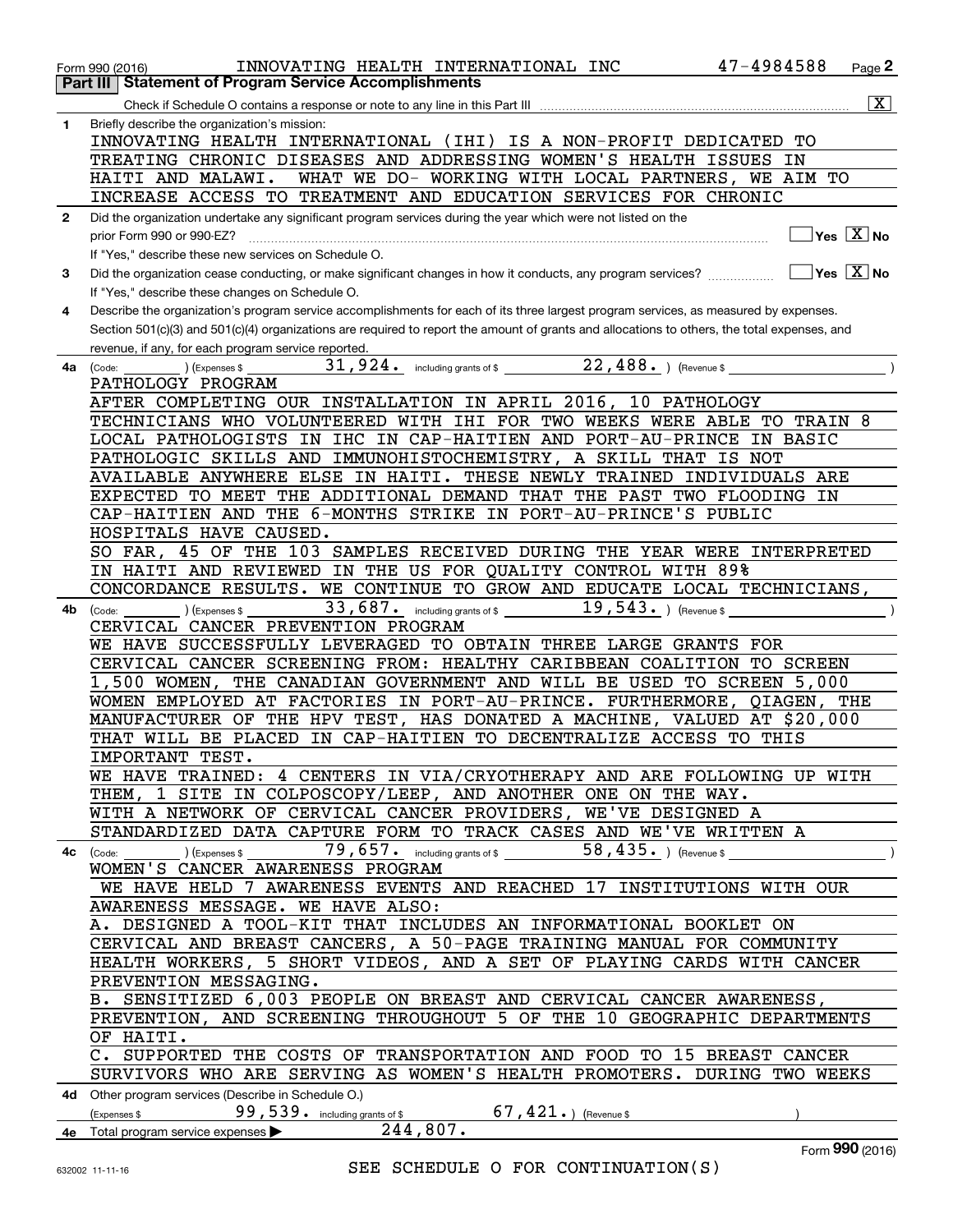| Form 990 (2016) |  |  |
|-----------------|--|--|

|    |                                                                                                                                                                                                                                                                |                | <b>Yes</b> | No.          |
|----|----------------------------------------------------------------------------------------------------------------------------------------------------------------------------------------------------------------------------------------------------------------|----------------|------------|--------------|
| 1  | Is the organization described in section $501(c)(3)$ or $4947(a)(1)$ (other than a private foundation)?                                                                                                                                                        |                |            |              |
|    |                                                                                                                                                                                                                                                                | 1              | X          |              |
| 2  |                                                                                                                                                                                                                                                                | $\overline{2}$ | X          |              |
| 3  | Did the organization engage in direct or indirect political campaign activities on behalf of or in opposition to candidates for                                                                                                                                |                |            |              |
|    |                                                                                                                                                                                                                                                                | З              |            | x            |
| 4  | Section 501(c)(3) organizations. Did the organization engage in lobbying activities, or have a section 501(h) election in effect                                                                                                                               |                |            |              |
|    |                                                                                                                                                                                                                                                                | 4              |            | x            |
| 5  | Is the organization a section 501(c)(4), 501(c)(5), or 501(c)(6) organization that receives membership dues, assessments, or                                                                                                                                   |                |            |              |
|    |                                                                                                                                                                                                                                                                | 5              |            | х            |
| 6  | Did the organization maintain any donor advised funds or any similar funds or accounts for which donors have the right to                                                                                                                                      |                |            |              |
|    | provide advice on the distribution or investment of amounts in such funds or accounts? If "Yes," complete Schedule D, Part I                                                                                                                                   | 6              |            | х            |
| 7  | Did the organization receive or hold a conservation easement, including easements to preserve open space,                                                                                                                                                      |                |            |              |
|    |                                                                                                                                                                                                                                                                | 7              |            | х            |
| 8  | Did the organization maintain collections of works of art, historical treasures, or other similar assets? If "Yes," complete                                                                                                                                   |                |            |              |
|    |                                                                                                                                                                                                                                                                | 8              |            | x            |
| 9  | Did the organization report an amount in Part X, line 21, for escrow or custodial account liability, serve as a custodian for                                                                                                                                  |                |            |              |
|    | amounts not listed in Part X; or provide credit counseling, debt management, credit repair, or debt negotiation services?                                                                                                                                      |                |            |              |
|    | If "Yes." complete Schedule D. Part IV                                                                                                                                                                                                                         | 9              |            | х            |
| 10 | Did the organization, directly or through a related organization, hold assets in temporarily restricted endowments, permanent                                                                                                                                  |                |            |              |
|    |                                                                                                                                                                                                                                                                | 10             |            | х            |
| 11 | If the organization's answer to any of the following questions is "Yes," then complete Schedule D, Parts VI, VII, VIII, IX, or X                                                                                                                               |                |            |              |
|    | as applicable.                                                                                                                                                                                                                                                 |                |            |              |
|    | a Did the organization report an amount for land, buildings, and equipment in Part X, line 10? If "Yes," complete Schedule D,                                                                                                                                  |                |            |              |
|    |                                                                                                                                                                                                                                                                | 11a            | X          |              |
|    | <b>b</b> Did the organization report an amount for investments - other securities in Part X, line 12 that is 5% or more of its total                                                                                                                           |                |            |              |
|    |                                                                                                                                                                                                                                                                | 11b            |            | x            |
|    | c Did the organization report an amount for investments - program related in Part X, line 13 that is 5% or more of its total                                                                                                                                   |                |            |              |
|    |                                                                                                                                                                                                                                                                | 11c            |            | х            |
|    | d Did the organization report an amount for other assets in Part X, line 15 that is 5% or more of its total assets reported in                                                                                                                                 |                |            |              |
|    |                                                                                                                                                                                                                                                                | 11d            |            | х            |
|    | e Did the organization report an amount for other liabilities in Part X, line 25? If "Yes," complete Schedule D, Part X                                                                                                                                        | 11e            |            | $\mathbf{x}$ |
| f  | Did the organization's separate or consolidated financial statements for the tax year include a footnote that addresses                                                                                                                                        |                |            |              |
|    | the organization's liability for uncertain tax positions under FIN 48 (ASC 740)? If "Yes," complete Schedule D, Part X                                                                                                                                         | 11f            |            | x            |
|    | 12a Did the organization obtain separate, independent audited financial statements for the tax year? If "Yes," complete                                                                                                                                        |                |            |              |
|    | Schedule D, Parts XI and XII                                                                                                                                                                                                                                   | 12a            |            | х            |
|    | <b>b</b> Was the organization included in consolidated, independent audited financial statements for the tax year?                                                                                                                                             |                |            |              |
|    | If "Yes," and if the organization answered "No" to line 12a, then completing Schedule D, Parts XI and XII is optional manum                                                                                                                                    | 12b            |            | x<br>X       |
| 13 |                                                                                                                                                                                                                                                                | 13             | Χ          |              |
|    | 14a Did the organization maintain an office, employees, or agents outside of the United States?                                                                                                                                                                | 14a            |            |              |
|    | <b>b</b> Did the organization have aggregate revenues or expenses of more than \$10,000 from grantmaking, fundraising, business,<br>investment, and program service activities outside the United States, or aggregate foreign investments valued at \$100,000 |                |            |              |
|    |                                                                                                                                                                                                                                                                | 14b            | х          |              |
| 15 | Did the organization report on Part IX, column (A), line 3, more than \$5,000 of grants or other assistance to or for any                                                                                                                                      |                |            |              |
|    |                                                                                                                                                                                                                                                                | 15             |            | x            |
| 16 | Did the organization report on Part IX, column (A), line 3, more than \$5,000 of aggregate grants or other assistance to                                                                                                                                       |                |            |              |
|    |                                                                                                                                                                                                                                                                | 16             | X          |              |
| 17 | Did the organization report a total of more than \$15,000 of expenses for professional fundraising services on Part IX,                                                                                                                                        |                |            |              |
|    |                                                                                                                                                                                                                                                                | 17             |            | x            |
| 18 | Did the organization report more than \$15,000 total of fundraising event gross income and contributions on Part VIII, lines                                                                                                                                   |                |            |              |
|    |                                                                                                                                                                                                                                                                | 18             |            | х            |
| 19 | Did the organization report more than \$15,000 of gross income from gaming activities on Part VIII, line 9a? If "Yes."                                                                                                                                         |                |            |              |
|    |                                                                                                                                                                                                                                                                | 19             |            | х            |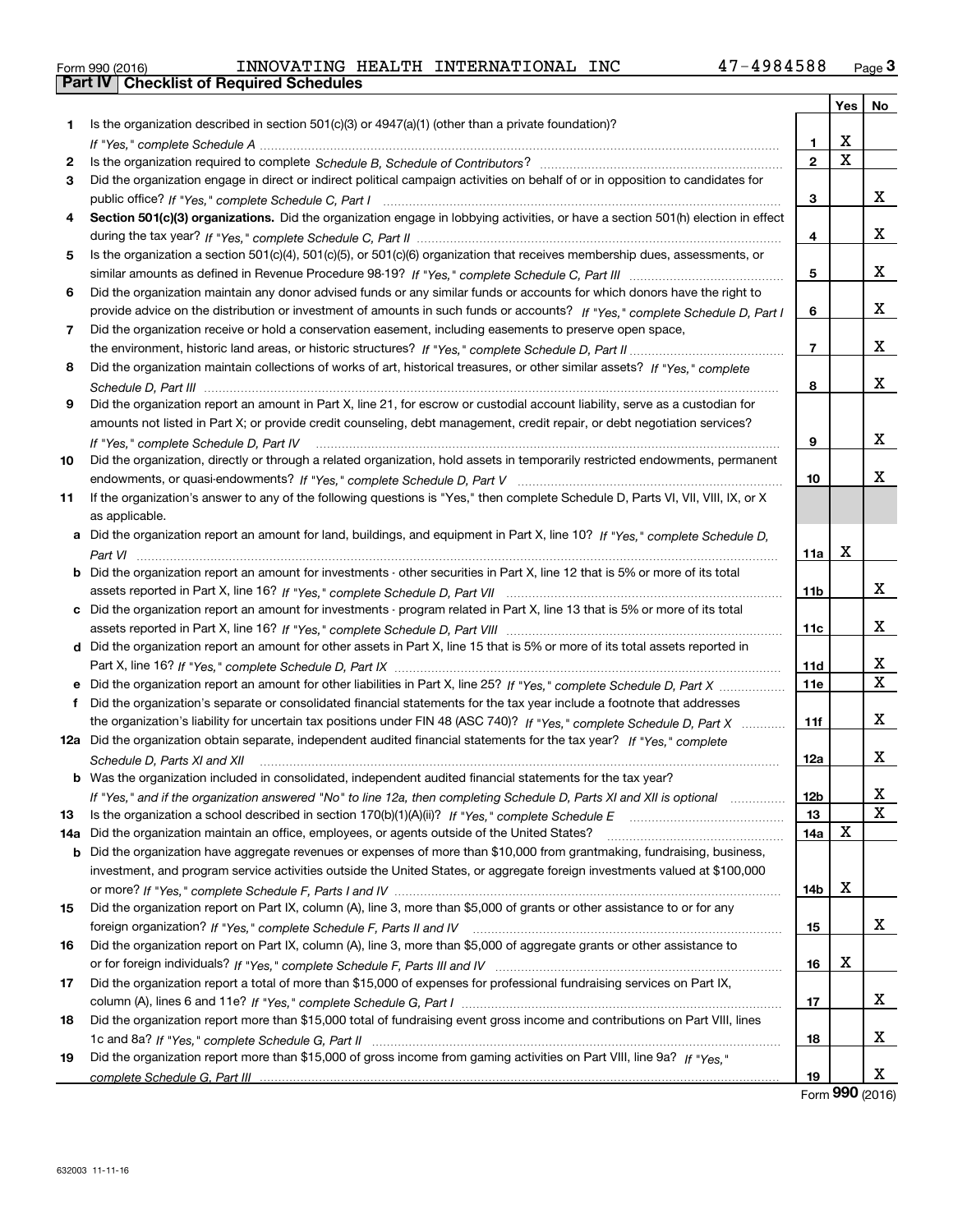| Form 990 (2016) |                                                              |  | INNOVATING HEALTH INTERNATIONAL INC | 47-4984588 | Page 4 |
|-----------------|--------------------------------------------------------------|--|-------------------------------------|------------|--------|
|                 | <b>Part IV   Checklist of Required Schedules</b> (continued) |  |                                     |            |        |

|    | Pall IV  <br>Critical Continued Scribberry (continued)                                                                            |     |            |        |
|----|-----------------------------------------------------------------------------------------------------------------------------------|-----|------------|--------|
|    |                                                                                                                                   |     | <b>Yes</b> | No     |
|    | 20a Did the organization operate one or more hospital facilities? If "Yes," complete Schedule H                                   | 20a |            | х      |
|    | <b>b</b> If "Yes" to line 20a, did the organization attach a copy of its audited financial statements to this return?             | 20b |            |        |
| 21 | Did the organization report more than \$5,000 of grants or other assistance to any domestic organization or                       |     |            |        |
|    |                                                                                                                                   | 21  |            | x      |
| 22 | Did the organization report more than \$5,000 of grants or other assistance to or for domestic individuals on                     |     |            |        |
|    |                                                                                                                                   | 22  |            | х      |
| 23 | Did the organization answer "Yes" to Part VII, Section A, line 3, 4, or 5 about compensation of the organization's current        |     |            |        |
|    | and former officers, directors, trustees, key employees, and highest compensated employees? If "Yes," complete                    |     |            |        |
|    |                                                                                                                                   | 23  |            | х      |
|    | 24a Did the organization have a tax-exempt bond issue with an outstanding principal amount of more than \$100,000 as of the       |     |            |        |
|    | last day of the year, that was issued after December 31, 2002? If "Yes," answer lines 24b through 24d and complete                |     |            |        |
|    | Schedule K. If "No", go to line 25a                                                                                               | 24a |            | х      |
|    | <b>b</b> Did the organization invest any proceeds of tax-exempt bonds beyond a temporary period exception?                        | 24b |            |        |
|    | c Did the organization maintain an escrow account other than a refunding escrow at any time during the year to defease            |     |            |        |
|    |                                                                                                                                   | 24с |            |        |
|    |                                                                                                                                   | 24d |            |        |
|    | 25a Section 501(c)(3), 501(c)(4), and 501(c)(29) organizations. Did the organization engage in an excess benefit                  |     |            |        |
|    |                                                                                                                                   | 25a |            | х      |
|    | b Is the organization aware that it engaged in an excess benefit transaction with a disqualified person in a prior year, and      |     |            |        |
|    | that the transaction has not been reported on any of the organization's prior Forms 990 or 990-EZ? If "Yes," complete             |     |            |        |
|    | Schedule L, Part I                                                                                                                | 25b |            | х      |
| 26 | Did the organization report any amount on Part X, line 5, 6, or 22 for receivables from or payables to any current or             |     |            |        |
|    | former officers, directors, trustees, key employees, highest compensated employees, or disqualified persons? If "Yes."            |     |            |        |
|    |                                                                                                                                   | 26  |            | х      |
| 27 | Did the organization provide a grant or other assistance to an officer, director, trustee, key employee, substantial              |     |            |        |
|    | contributor or employee thereof, a grant selection committee member, or to a 35% controlled entity or family member               |     |            |        |
|    |                                                                                                                                   |     |            | x      |
|    |                                                                                                                                   | 27  |            |        |
| 28 | Was the organization a party to a business transaction with one of the following parties (see Schedule L, Part IV                 |     |            |        |
|    | instructions for applicable filing thresholds, conditions, and exceptions):                                                       |     |            |        |
|    | a A current or former officer, director, trustee, or key employee? If "Yes," complete Schedule L, Part IV                         | 28a |            | х<br>х |
|    | b A family member of a current or former officer, director, trustee, or key employee? If "Yes," complete Schedule L, Part IV      | 28b |            |        |
|    | c An entity of which a current or former officer, director, trustee, or key employee (or a family member thereof) was an officer, |     |            |        |
|    |                                                                                                                                   | 28c |            | x      |
| 29 |                                                                                                                                   | 29  | x          |        |
| 30 | Did the organization receive contributions of art, historical treasures, or other similar assets, or qualified conservation       |     |            |        |
|    |                                                                                                                                   | 30  |            | x      |
| 31 | Did the organization liquidate, terminate, or dissolve and cease operations?                                                      |     |            |        |
|    |                                                                                                                                   | 31  |            | x      |
| 32 | Did the organization sell, exchange, dispose of, or transfer more than 25% of its net assets? If "Yes," complete                  |     |            |        |
|    |                                                                                                                                   | 32  |            | x      |
| 33 | Did the organization own 100% of an entity disregarded as separate from the organization under Regulations                        |     |            |        |
|    |                                                                                                                                   | 33  |            | х      |
| 34 | Was the organization related to any tax-exempt or taxable entity? If "Yes," complete Schedule R, Part II, III, or IV, and         |     |            |        |
|    |                                                                                                                                   | 34  |            | х      |
|    | 35a Did the organization have a controlled entity within the meaning of section 512(b)(13)?                                       | 35a |            | X      |
|    | b If "Yes" to line 35a, did the organization receive any payment from or engage in any transaction with a controlled entity       |     |            |        |
|    |                                                                                                                                   | 35b |            |        |
| 36 | Section 501(c)(3) organizations. Did the organization make any transfers to an exempt non-charitable related organization?        |     |            |        |
|    |                                                                                                                                   | 36  |            | х      |
| 37 | Did the organization conduct more than 5% of its activities through an entity that is not a related organization                  |     |            |        |
|    |                                                                                                                                   | 37  |            | х      |
| 38 | Did the organization complete Schedule O and provide explanations in Schedule O for Part VI, lines 11b and 19?                    |     |            |        |
|    |                                                                                                                                   | 38  | Х          |        |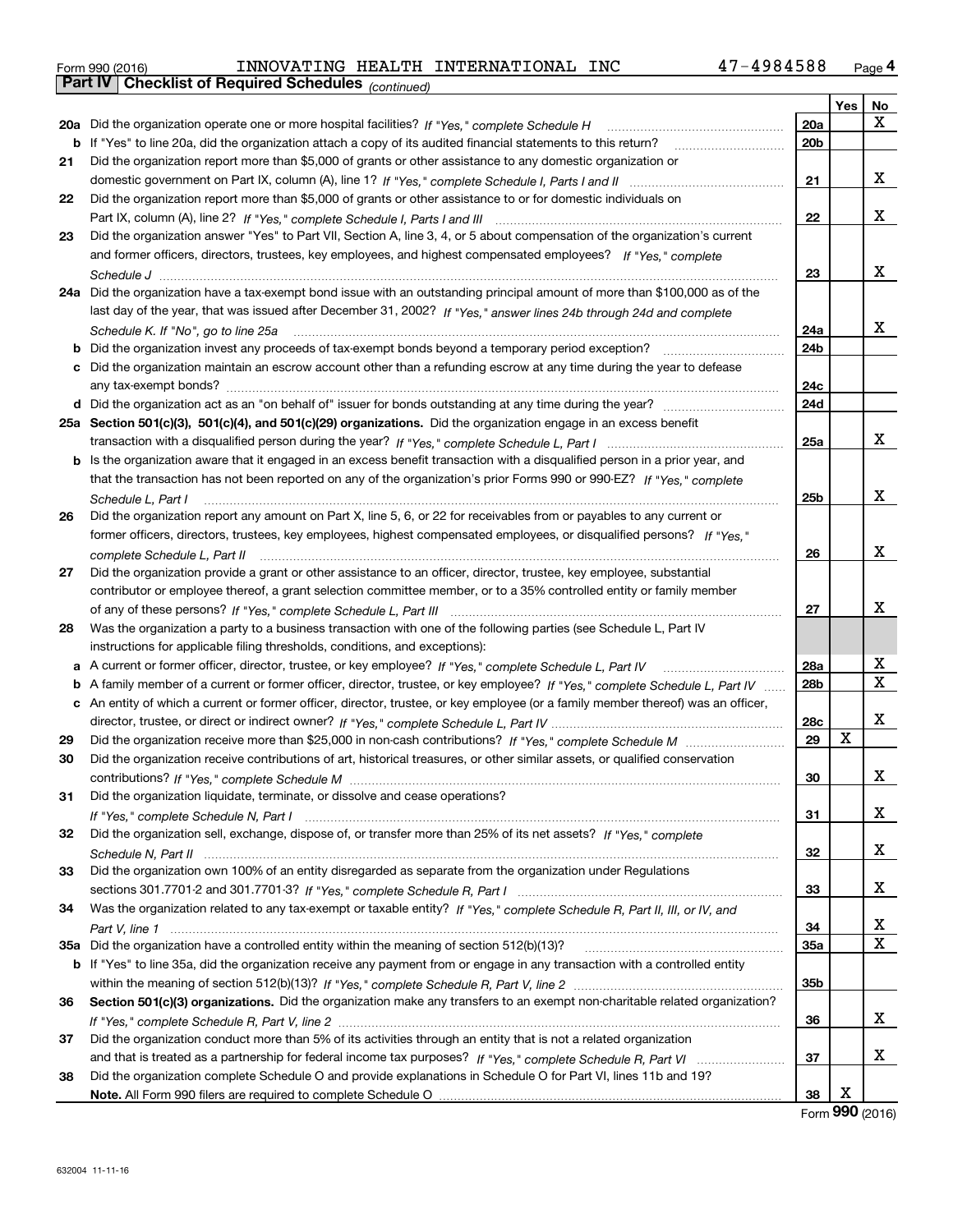|    | 47-4984588<br>INNOVATING HEALTH INTERNATIONAL INC<br>Form 990 (2016)                                                                            |                |     | Page 5 |
|----|-------------------------------------------------------------------------------------------------------------------------------------------------|----------------|-----|--------|
|    | <b>Part V</b><br><b>Statements Regarding Other IRS Filings and Tax Compliance</b>                                                               |                |     |        |
|    | Check if Schedule O contains a response or note to any line in this Part V                                                                      |                |     |        |
|    |                                                                                                                                                 |                | Yes | No     |
|    | 2<br>1a                                                                                                                                         |                |     |        |
| b  | 0<br>1 <sub>b</sub><br>Enter the number of Forms W-2G included in line 1a. Enter -0- if not applicable                                          |                |     |        |
| c  | Did the organization comply with backup withholding rules for reportable payments to vendors and reportable gaming                              |                |     |        |
|    |                                                                                                                                                 | 1c             |     |        |
|    | 2a Enter the number of employees reported on Form W-3, Transmittal of Wage and Tax Statements,                                                  |                |     |        |
|    | 0 <br>filed for the calendar year ending with or within the year covered by this return<br>2a                                                   |                |     |        |
|    |                                                                                                                                                 | 2b             |     |        |
|    |                                                                                                                                                 |                |     |        |
|    | 3a Did the organization have unrelated business gross income of \$1,000 or more during the year?                                                | 3a             |     | х      |
|    |                                                                                                                                                 | 3 <sub>b</sub> |     |        |
|    | 4a At any time during the calendar year, did the organization have an interest in, or a signature or other authority over, a                    |                |     |        |
|    | financial account in a foreign country (such as a bank account, securities account, or other financial account)?                                | 4a             | х   |        |
|    | <b>b</b> If "Yes," enter the name of the foreign country: $\blacktriangleright$ HAITI                                                           |                |     |        |
|    | See instructions for filing requirements for FinCEN Form 114, Report of Foreign Bank and Financial Accounts (FBAR).                             |                |     |        |
|    | 5a Was the organization a party to a prohibited tax shelter transaction at any time during the tax year?                                        | 5a             |     | X      |
| b  |                                                                                                                                                 | 5 <sub>b</sub> |     | X      |
|    | c If "Yes," to line 5a or 5b, did the organization file Form 8886-T?                                                                            | 5c             |     |        |
|    | 6a Does the organization have annual gross receipts that are normally greater than \$100,000, and did the organization solicit                  |                |     |        |
|    | any contributions that were not tax deductible as charitable contributions?                                                                     | 6a             |     | х      |
|    | <b>b</b> If "Yes," did the organization include with every solicitation an express statement that such contributions or gifts                   |                |     |        |
|    |                                                                                                                                                 | 6b             |     |        |
| 7  | Organizations that may receive deductible contributions under section 170(c).                                                                   |                |     |        |
| a  | Did the organization receive a payment in excess of \$75 made partly as a contribution and partly for goods and services provided to the payor? | 7a             |     | х      |
|    | <b>b</b> If "Yes," did the organization notify the donor of the value of the goods or services provided?                                        | 7b             |     |        |
|    | c Did the organization sell, exchange, or otherwise dispose of tangible personal property for which it was required                             |                |     |        |
|    |                                                                                                                                                 | 7c             |     | х      |
|    | 7d                                                                                                                                              |                |     |        |
| е  |                                                                                                                                                 | 7e             |     | х      |
| f  | Did the organization, during the year, pay premiums, directly or indirectly, on a personal benefit contract?                                    | 7f             |     | х      |
| g  | If the organization received a contribution of qualified intellectual property, did the organization file Form 8899 as required?                | 7g             |     |        |
|    | h If the organization received a contribution of cars, boats, airplanes, or other vehicles, did the organization file a Form 1098-C?            | 7h             |     |        |
| 8  | Sponsoring organizations maintaining donor advised funds. Did a donor advised fund maintained by the                                            |                |     |        |
|    | sponsoring organization have excess business holdings at any time during the year?                                                              | 8              |     |        |
|    | Sponsoring organizations maintaining donor advised funds.                                                                                       |                |     |        |
| a  | Did the sponsoring organization make any taxable distributions under section 4966?                                                              | 9а             |     |        |
| b  | Did the sponsoring organization make a distribution to a donor, donor advisor, or related person?                                               | 9b             |     |        |
| 10 | Section 501(c)(7) organizations. Enter:                                                                                                         |                |     |        |
| а  | Initiation fees and capital contributions included on Part VIII, line 12 <i>manuarrouus</i> manuations of the late<br>10a                       |                |     |        |
| b  | Gross receipts, included on Form 990, Part VIII, line 12, for public use of club facilities<br>10 <sub>b</sub>                                  |                |     |        |
| 11 | Section 501(c)(12) organizations. Enter:                                                                                                        |                |     |        |
| a  | Gross income from members or shareholders<br>11a                                                                                                |                |     |        |
|    | b Gross income from other sources (Do not net amounts due or paid to other sources against                                                      |                |     |        |
|    | amounts due or received from them.)<br>11b                                                                                                      |                |     |        |
|    | 12a Section 4947(a)(1) non-exempt charitable trusts. Is the organization filing Form 990 in lieu of Form 1041?                                  | 12a            |     |        |
|    | <b>b</b> If "Yes," enter the amount of tax-exempt interest received or accrued during the year <i>manument</i> of<br>12b                        |                |     |        |
| 13 | Section 501(c)(29) qualified nonprofit health insurance issuers.                                                                                |                |     |        |
| a  | Is the organization licensed to issue qualified health plans in more than one state?                                                            | 13a            |     |        |
|    | Note. See the instructions for additional information the organization must report on Schedule O.                                               |                |     |        |
|    | <b>b</b> Enter the amount of reserves the organization is required to maintain by the states in which the                                       |                |     |        |
|    | 13b                                                                                                                                             |                |     |        |
|    | 13 <sub>c</sub>                                                                                                                                 |                |     |        |
|    | 14a Did the organization receive any payments for indoor tanning services during the tax year?                                                  | 14a            |     | х      |
|    |                                                                                                                                                 | 14b            |     |        |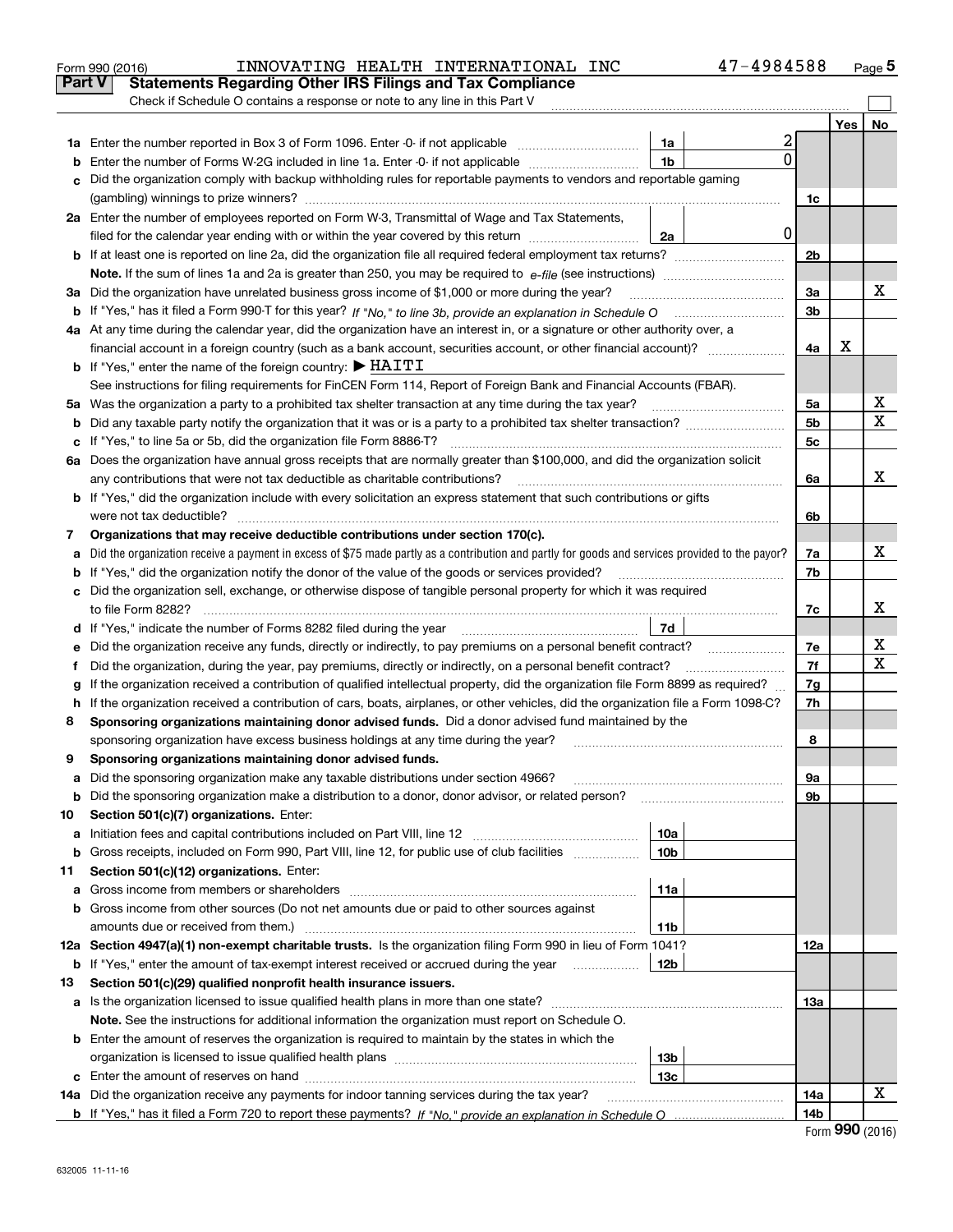|     | to line 8a, 8b, or 10b below, describe the circumstances, processes, or changes in Schedule O. See instructions.                                                                                                                                          |    |   |                 |     |                         |
|-----|-----------------------------------------------------------------------------------------------------------------------------------------------------------------------------------------------------------------------------------------------------------|----|---|-----------------|-----|-------------------------|
|     | Check if Schedule O contains a response or note to any line in this Part VI                                                                                                                                                                               |    |   |                 |     | $\overline{\mathbf{x}}$ |
|     | <b>Section A. Governing Body and Management</b>                                                                                                                                                                                                           |    |   |                 |     |                         |
|     |                                                                                                                                                                                                                                                           |    |   |                 | Yes | No                      |
|     | 1a Enter the number of voting members of the governing body at the end of the tax year                                                                                                                                                                    | 1a | 6 |                 |     |                         |
|     | If there are material differences in voting rights among members of the governing body, or if the governing                                                                                                                                               |    |   |                 |     |                         |
|     | body delegated broad authority to an executive committee or similar committee, explain in Schedule O.                                                                                                                                                     |    |   |                 |     |                         |
| b   | Enter the number of voting members included in line 1a, above, who are independent                                                                                                                                                                        | 1b | 4 |                 |     |                         |
| 2   | Did any officer, director, trustee, or key employee have a family relationship or a business relationship with any other                                                                                                                                  |    |   |                 |     |                         |
|     | officer, director, trustee, or key employee?                                                                                                                                                                                                              |    |   | $\mathbf{2}$    | х   |                         |
| 3   | Did the organization delegate control over management duties customarily performed by or under the direct supervision                                                                                                                                     |    |   |                 |     |                         |
|     |                                                                                                                                                                                                                                                           |    |   | 3               |     | x                       |
| 4   | Did the organization make any significant changes to its governing documents since the prior Form 990 was filed?                                                                                                                                          |    |   | 4               |     | X                       |
| 5   |                                                                                                                                                                                                                                                           |    |   | 5               |     | X                       |
| 6   | Did the organization have members or stockholders?                                                                                                                                                                                                        |    |   | 6               |     | X                       |
| 7a  | Did the organization have members, stockholders, or other persons who had the power to elect or appoint one or                                                                                                                                            |    |   |                 |     |                         |
|     | more members of the governing body?                                                                                                                                                                                                                       |    |   | 7а              |     | x                       |
|     | <b>b</b> Are any governance decisions of the organization reserved to (or subject to approval by) members, stockholders, or                                                                                                                               |    |   |                 |     |                         |
|     | persons other than the governing body?                                                                                                                                                                                                                    |    |   | 7b              |     | х                       |
| 8   | Did the organization contemporaneously document the meetings held or written actions undertaken during the year by the following:                                                                                                                         |    |   |                 |     |                         |
| a   | The governing body?                                                                                                                                                                                                                                       |    |   | 8а              | X   |                         |
| b   | Each committee with authority to act on behalf of the governing body?                                                                                                                                                                                     |    |   | 8b              | X   |                         |
| 9   | Is there any officer, director, trustee, or key employee listed in Part VII, Section A, who cannot be reached at the                                                                                                                                      |    |   |                 |     |                         |
|     |                                                                                                                                                                                                                                                           |    |   | 9               |     | х                       |
|     | Section B. Policies <sub>(This</sub> Section B requests information about policies not required by the Internal Revenue Code.)                                                                                                                            |    |   |                 |     |                         |
|     |                                                                                                                                                                                                                                                           |    |   |                 | Yes | No<br>х                 |
|     |                                                                                                                                                                                                                                                           |    |   | 10a             |     |                         |
|     | b If "Yes," did the organization have written policies and procedures governing the activities of such chapters, affiliates,                                                                                                                              |    |   |                 |     |                         |
|     | and branches to ensure their operations are consistent with the organization's exempt purposes?<br>Has the organization provided a complete copy of this Form 990 to all members of its governing body before filing the form?                            |    |   | 10 <sub>b</sub> | х   |                         |
| 11a |                                                                                                                                                                                                                                                           |    |   | 11a             |     |                         |
| b   | Describe in Schedule O the process, if any, used by the organization to review this Form 990.                                                                                                                                                             |    |   |                 | х   |                         |
| 12a | Did the organization have a written conflict of interest policy? If "No," go to line 13                                                                                                                                                                   |    |   | 12a             | х   |                         |
| b   | Were officers, directors, or trustees, and key employees required to disclose annually interests that could give rise to conflicts?<br>Did the organization regularly and consistently monitor and enforce compliance with the policy? If "Yes." describe |    |   | <b>12b</b>      |     |                         |
| c   | in Schedule O how this was done manufactured and contact the state of the state of the state of the state of the state of the state of the state of the state of the state of the state of the state of the state of the state                            |    |   | 12c             | X   |                         |
| 13  |                                                                                                                                                                                                                                                           |    |   | 13              | X   |                         |
| 14  |                                                                                                                                                                                                                                                           |    |   | 14              | х   |                         |
| 15  | Did the process for determining compensation of the following persons include a review and approval by independent                                                                                                                                        |    |   |                 |     |                         |
|     | persons, comparability data, and contemporaneous substantiation of the deliberation and decision?                                                                                                                                                         |    |   |                 |     |                         |
|     | a The organization's CEO, Executive Director, or top management official manufactured content content of the organization's content of the content of the content of the content of the content of the content of the content                             |    |   | 15a             |     | X                       |
|     |                                                                                                                                                                                                                                                           |    |   | 15b             |     | X                       |
|     | If "Yes" to line 15a or 15b, describe the process in Schedule O (see instructions).                                                                                                                                                                       |    |   |                 |     |                         |
|     | 16a Did the organization invest in, contribute assets to, or participate in a joint venture or similar arrangement with a                                                                                                                                 |    |   |                 |     |                         |
|     | taxable entity during the year?                                                                                                                                                                                                                           |    |   | 16a             |     | X                       |
|     | <b>b</b> If "Yes," did the organization follow a written policy or procedure requiring the organization to evaluate its participation                                                                                                                     |    |   |                 |     |                         |
|     | in joint venture arrangements under applicable federal tax law, and take steps to safeguard the organization's                                                                                                                                            |    |   |                 |     |                         |
|     | exempt status with respect to such arrangements?                                                                                                                                                                                                          |    |   | 16b             |     |                         |
|     | <b>Section C. Disclosure</b>                                                                                                                                                                                                                              |    |   |                 |     |                         |
| 17  | List the states with which a copy of this Form 990 is required to be filed $\blacktriangleright$ $FL$                                                                                                                                                     |    |   |                 |     |                         |
| 18  | Section 6104 requires an organization to make its Forms 1023 (or 1024 if applicable), 990, and 990-T (Section 501(c)(3)s only) available                                                                                                                  |    |   |                 |     |                         |
|     | for public inspection. Indicate how you made these available. Check all that apply.                                                                                                                                                                       |    |   |                 |     |                         |
|     | $X$ Upon request<br>Own website<br>Another's website<br>Other (explain in Schedule O)                                                                                                                                                                     |    |   |                 |     |                         |
| 19  | Describe in Schedule O whether (and if so, how) the organization made its governing documents, conflict of interest policy, and financial                                                                                                                 |    |   |                 |     |                         |
|     | statements available to the public during the tax year.                                                                                                                                                                                                   |    |   |                 |     |                         |
| 20  | State the name, address, and telephone number of the person who possesses the organization's books and records:                                                                                                                                           |    |   |                 |     |                         |
|     | VINCENT A DEGENNARO - 9547822146                                                                                                                                                                                                                          |    |   |                 |     |                         |
|     | 1431 S OCEAN BLVD #65, POMPANO BEACH, FL<br>33062                                                                                                                                                                                                         |    |   |                 |     |                         |

Form 990 (2016) Page INNOVATING HEALTH INTERNATIONAL INC 47-4984588

orm 990 (2016) **1998 COVERT INTOVATING HEALTH INTERNATIONAL INC** 47 – 4984588 Page **6**<br>**Part VI | Governance, Management, and Disclosure** *For each "Yes" response to lines 2 through 7b below, and for a "No" response* 

*For each "Yes" response to lines 2 through 7b below, and for a "No" response*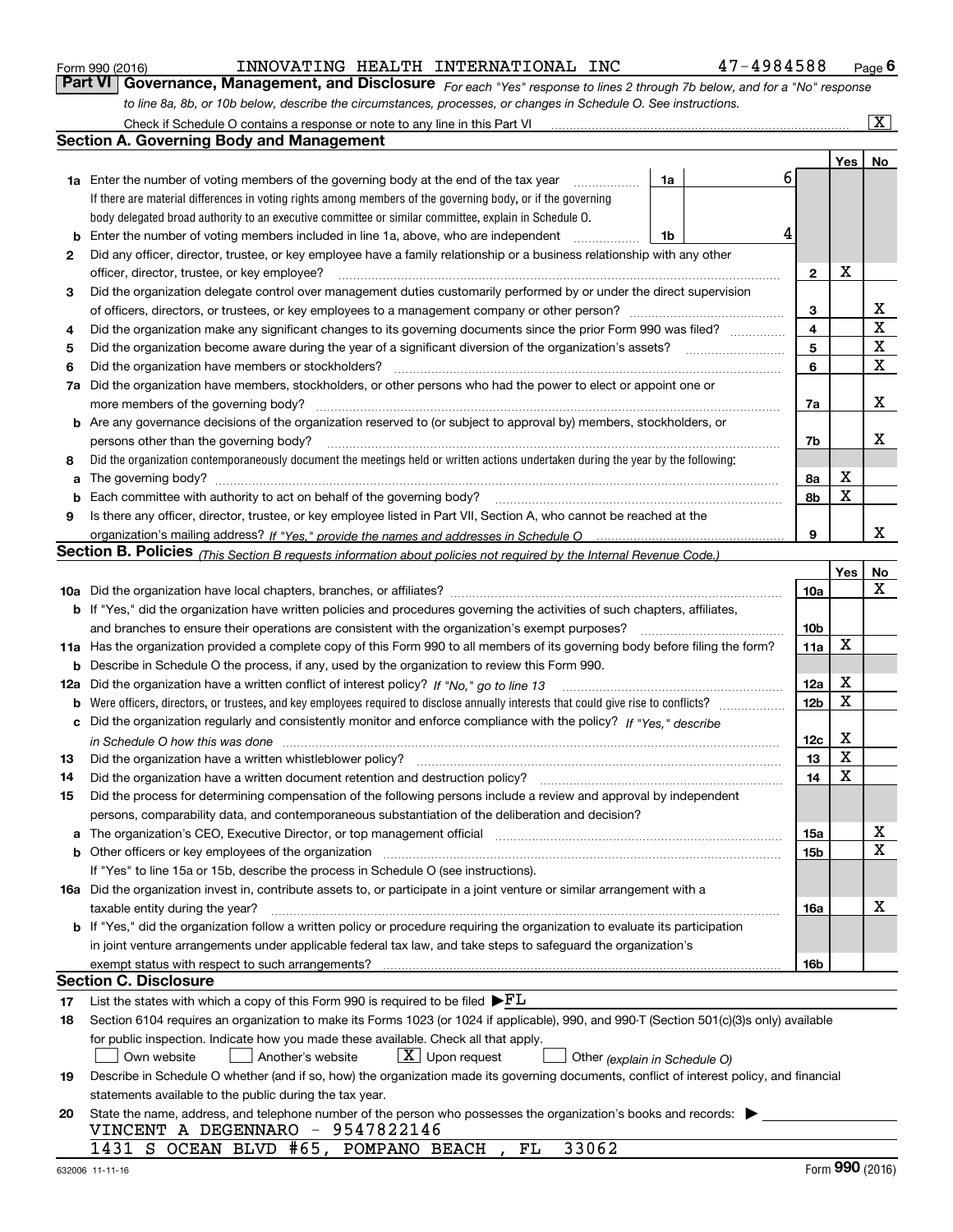Form 990 (2016) Page INNOVATING HEALTH INTERNATIONAL INC 47-4984588

 $\mathcal{L}^{\text{max}}$ 

**7Part VII Compensation of Officers, Directors, Trustees, Key Employees, Highest Compensated Employees, and Independent Contractors**

Check if Schedule O contains a response or note to any line in this Part VII

**Section A. Officers, Directors, Trustees, Key Employees, and Highest Compensated Employees**

**1a**  Complete this table for all persons required to be listed. Report compensation for the calendar year ending with or within the organization's tax year.

**•** List all of the organization's current officers, directors, trustees (whether individuals or organizations), regardless of amount of compensation. Enter -0- in columns  $(D)$ ,  $(E)$ , and  $(F)$  if no compensation was paid.

● List all of the organization's **current** key employees, if any. See instructions for definition of "key employee."

**•** List the organization's five current highest compensated employees (other than an officer, director, trustee, or key employee) who received report-

 $\bullet$  List all of the organization's **former** officers, key employees, and highest compensated employees who received more than \$100,000 of able compensation (Box 5 of Form W-2 and/or Box 7 of Form 1099-MISC) of more than \$100,000 from the organization and any related organizations. reportable compensation from the organization and any related organizations.

**•** List all of the organization's former directors or trustees that received, in the capacity as a former director or trustee of the organization, more than \$10,000 of reportable compensation from the organization and any related organizations.

List persons in the following order: individual trustees or directors; institutional trustees; officers; key employees; highest compensated employees; and former such persons.

 $\boxed{\textbf{X}}$  Check this box if neither the organization nor any related organization compensated any current officer, director, or trustee.

| (A)                        | (B)            |                                |                                                                  |             | (C)          |                                 |        | (D)             | (E)             | (F)           |
|----------------------------|----------------|--------------------------------|------------------------------------------------------------------|-------------|--------------|---------------------------------|--------|-----------------|-----------------|---------------|
| Name and Title             | Average        |                                | Position<br>(do not check more than one                          |             |              |                                 |        | Reportable      | Reportable      | Estimated     |
|                            | hours per      |                                | box, unless person is both an<br>officer and a director/trustee) |             |              |                                 |        | compensation    | compensation    | amount of     |
|                            | week           |                                |                                                                  |             |              |                                 |        | from            | from related    | other         |
|                            | (list any      |                                |                                                                  |             |              |                                 |        | the             | organizations   | compensation  |
|                            | hours for      |                                |                                                                  |             |              |                                 |        | organization    | (W-2/1099-MISC) | from the      |
|                            | related        |                                |                                                                  |             |              |                                 |        | (W-2/1099-MISC) |                 | organization  |
|                            | organizations  |                                |                                                                  |             |              |                                 |        |                 |                 | and related   |
|                            | below<br>line) | Individual trustee or director | Institutional trustee                                            | Officer     | Key employee | Highest compensated<br>employee | Former |                 |                 | organizations |
| (1) VINCENT A DEGENNARO JR | 10.00          |                                |                                                                  |             |              |                                 |        |                 |                 |               |
| PRESIDENT/CEO              |                | $\mathbf X$                    |                                                                  | $\mathbf X$ |              |                                 |        | $\mathbf 0$ .   | 0.              | $0_{.}$       |
| (2) VINCENT A DEGENNARO SR | 1.00           |                                |                                                                  |             |              |                                 |        |                 |                 |               |
| SECRETARY/TREASURER        |                | $\mathbf X$                    |                                                                  | $\mathbf X$ |              |                                 |        | $\mathbf 0$ .   | 0.              | $\mathbf 0$ . |
| (3) JACK BREWER            | 0.50           |                                |                                                                  |             |              |                                 |        |                 |                 |               |
| <b>DIRECTOR</b>            |                | $\mathbf x$                    |                                                                  |             |              |                                 |        | $\mathbf 0$ .   | 0.              | $\mathbf 0$ . |
| (4) RONALD GIFFLER         | 0.50           |                                |                                                                  |             |              |                                 |        |                 |                 |               |
| <b>DIRECTOR</b>            |                | $\mathbf X$                    |                                                                  |             |              |                                 |        | $\mathbf 0$ .   | 0.              | $0_{.}$       |
| (5) MICHAEL REILLY         | 0.50           |                                |                                                                  |             |              |                                 |        |                 |                 |               |
| <b>DIRECTOR</b>            |                | $\mathbf x$                    |                                                                  |             |              |                                 |        | $\mathbf 0$ .   | 0.              | 0.            |
| (6) MARCELLA NURSE         | 0.50           |                                |                                                                  |             |              |                                 |        |                 |                 |               |
| DIRECTOR                   |                | $\mathbf X$                    |                                                                  |             |              |                                 |        | $\mathbf 0$ .   | $\mathbf 0$ .   | 0.            |
|                            |                |                                |                                                                  |             |              |                                 |        |                 |                 |               |
|                            |                |                                |                                                                  |             |              |                                 |        |                 |                 |               |
|                            |                |                                |                                                                  |             |              |                                 |        |                 |                 |               |
|                            |                |                                |                                                                  |             |              |                                 |        |                 |                 |               |
|                            |                |                                |                                                                  |             |              |                                 |        |                 |                 |               |
|                            |                |                                |                                                                  |             |              |                                 |        |                 |                 |               |
|                            |                |                                |                                                                  |             |              |                                 |        |                 |                 |               |
|                            |                |                                |                                                                  |             |              |                                 |        |                 |                 |               |
|                            |                |                                |                                                                  |             |              |                                 |        |                 |                 |               |
|                            |                |                                |                                                                  |             |              |                                 |        |                 |                 |               |
|                            |                |                                |                                                                  |             |              |                                 |        |                 |                 |               |
|                            |                |                                |                                                                  |             |              |                                 |        |                 |                 |               |
|                            |                |                                |                                                                  |             |              |                                 |        |                 |                 |               |
|                            |                |                                |                                                                  |             |              |                                 |        |                 |                 |               |
|                            |                |                                |                                                                  |             |              |                                 |        |                 |                 |               |
|                            |                |                                |                                                                  |             |              |                                 |        |                 |                 |               |
|                            |                |                                |                                                                  |             |              |                                 |        |                 |                 |               |
|                            |                |                                |                                                                  |             |              |                                 |        |                 |                 |               |
|                            |                |                                |                                                                  |             |              |                                 |        |                 |                 |               |
|                            |                |                                |                                                                  |             |              |                                 |        |                 |                 |               |
|                            |                |                                |                                                                  |             |              |                                 |        |                 |                 |               |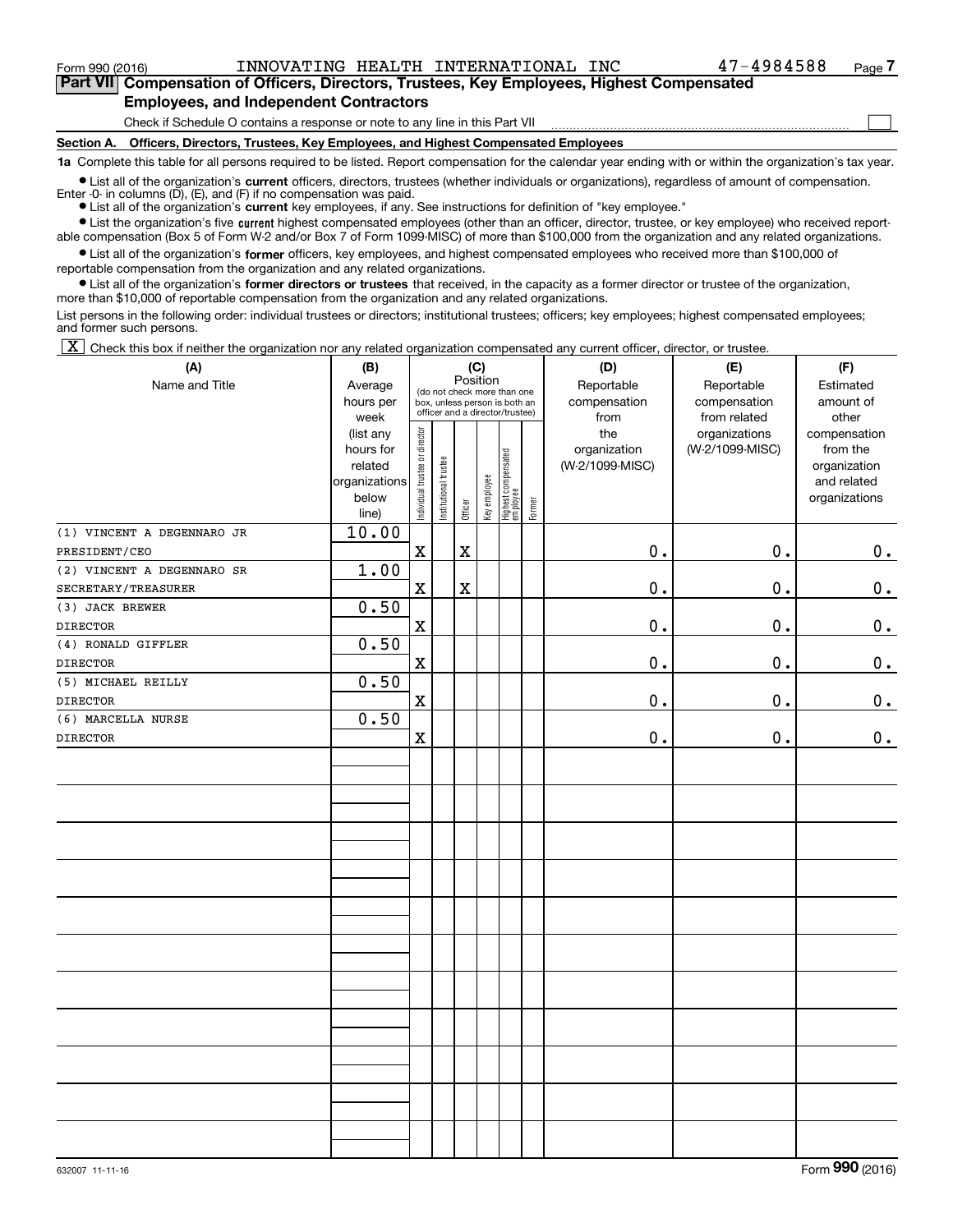|              | INNOVATING HEALTH INTERNATIONAL INC<br>Form 990 (2016)                                                                                                                                   |                                                                      |                                                                                                                    |                       |         |              |                                 |        |                                           | 47-4984588                                        |                                        |                     |                                                                          | Page 8                 |
|--------------|------------------------------------------------------------------------------------------------------------------------------------------------------------------------------------------|----------------------------------------------------------------------|--------------------------------------------------------------------------------------------------------------------|-----------------------|---------|--------------|---------------------------------|--------|-------------------------------------------|---------------------------------------------------|----------------------------------------|---------------------|--------------------------------------------------------------------------|------------------------|
|              | <b>Part VII</b><br>Section A. Officers, Directors, Trustees, Key Employees, and Highest Compensated Employees (continued)                                                                |                                                                      |                                                                                                                    |                       |         |              |                                 |        |                                           |                                                   |                                        |                     |                                                                          |                        |
|              | (A)<br>Name and title                                                                                                                                                                    | (B)<br>Average<br>hours per<br>week                                  | (C)<br>Position<br>(do not check more than one<br>box, unless person is both an<br>officer and a director/trustee) |                       |         |              |                                 |        | (D)<br>Reportable<br>compensation<br>from | (E)<br>Reportable<br>compensation<br>from related | (F)<br>Estimated<br>amount of<br>other |                     |                                                                          |                        |
|              |                                                                                                                                                                                          | (list any<br>hours for<br>related<br>organizations<br>below<br>line) | Individual trustee or director                                                                                     | Institutional trustee | Officer | Key employee | Highest compensated<br>employee | Former | the<br>organization<br>(W-2/1099-MISC)    | organizations<br>(W-2/1099-MISC)                  |                                        |                     | compensation<br>from the<br>organization<br>and related<br>organizations |                        |
|              |                                                                                                                                                                                          |                                                                      |                                                                                                                    |                       |         |              |                                 |        |                                           |                                                   |                                        |                     |                                                                          |                        |
|              |                                                                                                                                                                                          |                                                                      |                                                                                                                    |                       |         |              |                                 |        |                                           |                                                   |                                        |                     |                                                                          |                        |
|              |                                                                                                                                                                                          |                                                                      |                                                                                                                    |                       |         |              |                                 |        |                                           |                                                   |                                        |                     |                                                                          |                        |
|              |                                                                                                                                                                                          |                                                                      |                                                                                                                    |                       |         |              |                                 |        |                                           |                                                   |                                        |                     |                                                                          |                        |
|              |                                                                                                                                                                                          |                                                                      |                                                                                                                    |                       |         |              |                                 |        |                                           |                                                   |                                        |                     |                                                                          |                        |
|              |                                                                                                                                                                                          |                                                                      |                                                                                                                    |                       |         |              |                                 |        |                                           |                                                   |                                        |                     |                                                                          |                        |
|              |                                                                                                                                                                                          |                                                                      |                                                                                                                    |                       |         |              |                                 |        |                                           |                                                   |                                        |                     |                                                                          |                        |
|              |                                                                                                                                                                                          |                                                                      |                                                                                                                    |                       |         |              |                                 |        |                                           |                                                   |                                        |                     |                                                                          |                        |
|              | 1b Sub-total                                                                                                                                                                             |                                                                      |                                                                                                                    |                       |         |              |                                 |        | 0.<br>0.                                  |                                                   | 0.<br>0.                               |                     |                                                                          | 0.<br>$\overline{0}$ . |
|              | c Total from continuation sheets to Part VII, Section A [11] [12] [20] [20]                                                                                                              |                                                                      |                                                                                                                    |                       |         |              |                                 |        | $\mathbf 0$ .                             |                                                   | 0.                                     |                     |                                                                          | $0$ .                  |
| $\mathbf{2}$ | Total number of individuals (including but not limited to those listed above) who received more than \$100,000 of reportable<br>compensation from the organization $\blacktriangleright$ |                                                                      |                                                                                                                    |                       |         |              |                                 |        |                                           |                                                   |                                        |                     |                                                                          | 0                      |
|              |                                                                                                                                                                                          |                                                                      |                                                                                                                    |                       |         |              |                                 |        |                                           |                                                   |                                        |                     | Yes                                                                      | No                     |
| 3            | Did the organization list any former officer, director, or trustee, key employee, or highest compensated employee on                                                                     |                                                                      |                                                                                                                    |                       |         |              |                                 |        |                                           |                                                   |                                        | 3                   |                                                                          | х                      |
| 4            | For any individual listed on line 1a, is the sum of reportable compensation and other compensation from the organization                                                                 |                                                                      |                                                                                                                    |                       |         |              |                                 |        |                                           |                                                   |                                        |                     |                                                                          | х                      |
| 5            | Did any person listed on line 1a receive or accrue compensation from any unrelated organization or individual for services                                                               |                                                                      |                                                                                                                    |                       |         |              |                                 |        |                                           |                                                   |                                        | 4                   |                                                                          |                        |
|              |                                                                                                                                                                                          |                                                                      |                                                                                                                    |                       |         |              |                                 |        |                                           |                                                   |                                        | 5                   |                                                                          | х                      |
| 1            | <b>Section B. Independent Contractors</b><br>Complete this table for your five highest compensated independent contractors that received more than \$100,000 of compensation from        |                                                                      |                                                                                                                    |                       |         |              |                                 |        |                                           |                                                   |                                        |                     |                                                                          |                        |
|              | the organization. Report compensation for the calendar year ending with or within the organization's tax year.<br>(A)<br>Name and business address                                       |                                                                      |                                                                                                                    |                       |         |              |                                 |        | (B)<br>Description of services            |                                                   |                                        | (C)<br>Compensation |                                                                          |                        |
|              |                                                                                                                                                                                          |                                                                      |                                                                                                                    | <b>NONE</b>           |         |              |                                 |        |                                           |                                                   |                                        |                     |                                                                          |                        |
|              |                                                                                                                                                                                          |                                                                      |                                                                                                                    |                       |         |              |                                 |        |                                           |                                                   |                                        |                     |                                                                          |                        |
|              |                                                                                                                                                                                          |                                                                      |                                                                                                                    |                       |         |              |                                 |        |                                           |                                                   |                                        |                     |                                                                          |                        |
|              |                                                                                                                                                                                          |                                                                      |                                                                                                                    |                       |         |              |                                 |        |                                           |                                                   |                                        |                     |                                                                          |                        |
|              |                                                                                                                                                                                          |                                                                      |                                                                                                                    |                       |         |              |                                 |        |                                           |                                                   |                                        |                     |                                                                          |                        |
| 2            | Total number of independent contractors (including but not limited to those listed above) who received more than<br>\$100,000 of compensation from the organization                      |                                                                      |                                                                                                                    |                       |         | 0            |                                 |        |                                           |                                                   |                                        |                     |                                                                          |                        |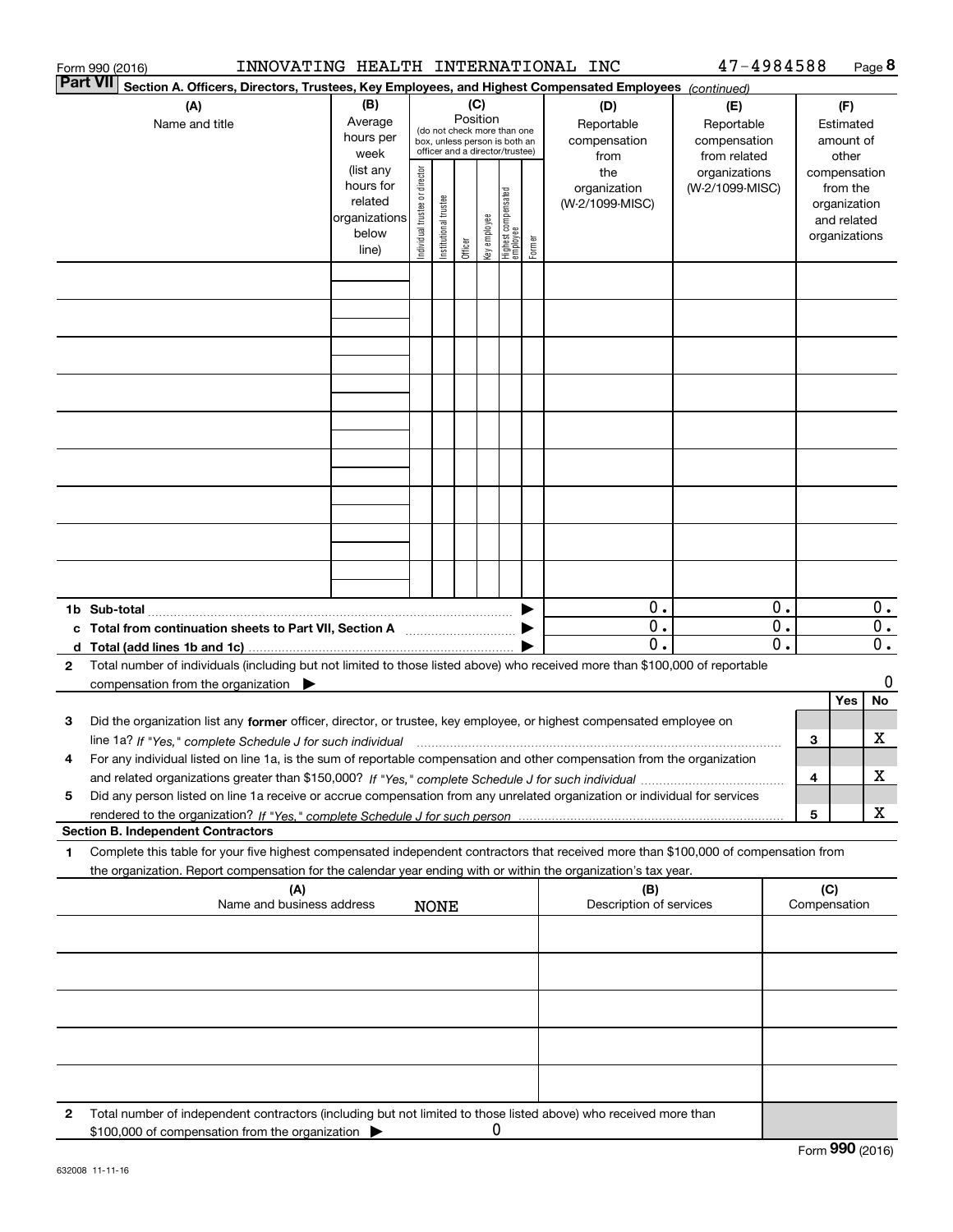|                                                           | Form 990 (2016)  |                                                                                                                       |                                                           |                      | INNOVATING HEALTH INTERNATIONAL INC |                                                              | 47-4984588                                           | Page 9                                                               |
|-----------------------------------------------------------|------------------|-----------------------------------------------------------------------------------------------------------------------|-----------------------------------------------------------|----------------------|-------------------------------------|--------------------------------------------------------------|------------------------------------------------------|----------------------------------------------------------------------|
|                                                           | <b>Part VIII</b> | <b>Statement of Revenue</b>                                                                                           |                                                           |                      |                                     |                                                              |                                                      |                                                                      |
|                                                           |                  | Check if Schedule O contains a response or note to any line in this Part VIII                                         |                                                           |                      |                                     |                                                              |                                                      |                                                                      |
|                                                           |                  |                                                                                                                       |                                                           |                      | (A)<br>Total revenue                | $\overline{(B)}$<br>Related or<br>exempt function<br>revenue | $\overline{(C)}$<br>Unrelated<br>business<br>revenue | (D)<br>Revenue excluded<br>from tax under<br>sections<br>$512 - 514$ |
|                                                           |                  | 1 a Federated campaigns                                                                                               | 1a                                                        |                      |                                     |                                                              |                                                      |                                                                      |
| Contributions, Gifts, Grants<br>and Other Similar Amounts |                  | <b>b</b> Membership dues                                                                                              | 1 <sub>b</sub>                                            |                      |                                     |                                                              |                                                      |                                                                      |
|                                                           |                  | c Fundraising events                                                                                                  | 1 <sub>c</sub>                                            |                      |                                     |                                                              |                                                      |                                                                      |
|                                                           |                  | d Related organizations                                                                                               | 1d                                                        |                      |                                     |                                                              |                                                      |                                                                      |
|                                                           |                  | e Government grants (contributions)                                                                                   | 1e                                                        |                      |                                     |                                                              |                                                      |                                                                      |
|                                                           |                  | f All other contributions, gifts, grants, and                                                                         |                                                           |                      |                                     |                                                              |                                                      |                                                                      |
|                                                           |                  | similar amounts not included above                                                                                    | 1f                                                        | 478,733.             |                                     |                                                              |                                                      |                                                                      |
|                                                           |                  | g Noncash contributions included in lines 1a-1f: \$                                                                   |                                                           | 85,094.              |                                     |                                                              |                                                      |                                                                      |
|                                                           |                  |                                                                                                                       |                                                           | ▶                    | 478,733.                            |                                                              |                                                      |                                                                      |
|                                                           |                  |                                                                                                                       |                                                           | <b>Business Code</b> |                                     |                                                              |                                                      |                                                                      |
|                                                           | 2 a              | <u> 1989 - Johann Barn, fransk politik amerikansk politik (</u>                                                       |                                                           |                      |                                     |                                                              |                                                      |                                                                      |
|                                                           | b                | <u> 1989 - Johann Harry Harry Harry Harry Harry Harry Harry Harry Harry Harry Harry Harry Harry Harry Harry Harry</u> |                                                           |                      |                                     |                                                              |                                                      |                                                                      |
|                                                           | c                |                                                                                                                       |                                                           |                      |                                     |                                                              |                                                      |                                                                      |
|                                                           | d                | <u> 1989 - Johann Harry Harry Harry Harry Harry Harry Harry Harry Harry Harry Harry Harry Harry Harry Harry Harry</u> |                                                           |                      |                                     |                                                              |                                                      |                                                                      |
| Program Service<br>Revenue                                | е                | <u> 1989 - Johann Stein, mars an de Frankryk († 1958)</u>                                                             |                                                           |                      |                                     |                                                              |                                                      |                                                                      |
|                                                           |                  | f All other program service revenue                                                                                   | <u> 1989 - Andrea Station Books, amerikansk politik (</u> |                      |                                     |                                                              |                                                      |                                                                      |
|                                                           | a                |                                                                                                                       |                                                           |                      |                                     |                                                              |                                                      |                                                                      |
|                                                           | 3                | Investment income (including dividends, interest, and                                                                 |                                                           |                      |                                     |                                                              |                                                      |                                                                      |
|                                                           |                  |                                                                                                                       |                                                           |                      |                                     |                                                              |                                                      |                                                                      |
|                                                           | 4                | Income from investment of tax-exempt bond proceeds                                                                    |                                                           |                      |                                     |                                                              |                                                      |                                                                      |
|                                                           | 5                |                                                                                                                       |                                                           |                      |                                     |                                                              |                                                      |                                                                      |
|                                                           |                  |                                                                                                                       |                                                           |                      |                                     |                                                              |                                                      |                                                                      |
|                                                           |                  |                                                                                                                       | (i) Real                                                  | (ii) Personal        |                                     |                                                              |                                                      |                                                                      |
|                                                           |                  | <b>6 a</b> Gross rents                                                                                                |                                                           |                      |                                     |                                                              |                                                      |                                                                      |
|                                                           |                  | <b>b</b> Less: rental expenses                                                                                        |                                                           |                      |                                     |                                                              |                                                      |                                                                      |
|                                                           |                  | c Rental income or (loss)                                                                                             | the contract of the contract                              |                      |                                     |                                                              |                                                      |                                                                      |
|                                                           |                  |                                                                                                                       |                                                           |                      |                                     |                                                              |                                                      |                                                                      |
|                                                           |                  | 7 a Gross amount from sales of                                                                                        | (i) Securities                                            | (ii) Other           |                                     |                                                              |                                                      |                                                                      |
|                                                           |                  | assets other than inventory                                                                                           |                                                           |                      |                                     |                                                              |                                                      |                                                                      |
|                                                           |                  | <b>b</b> Less: cost or other basis                                                                                    |                                                           |                      |                                     |                                                              |                                                      |                                                                      |
|                                                           |                  | and sales expenses                                                                                                    |                                                           |                      |                                     |                                                              |                                                      |                                                                      |
|                                                           |                  |                                                                                                                       |                                                           |                      |                                     |                                                              |                                                      |                                                                      |
|                                                           |                  |                                                                                                                       |                                                           |                      |                                     |                                                              |                                                      |                                                                      |
|                                                           |                  | 8 a Gross income from fundraising events (not                                                                         |                                                           |                      |                                     |                                                              |                                                      |                                                                      |
|                                                           |                  |                                                                                                                       |                                                           |                      |                                     |                                                              |                                                      |                                                                      |
|                                                           |                  | contributions reported on line 1c). See                                                                               |                                                           |                      |                                     |                                                              |                                                      |                                                                      |
|                                                           |                  |                                                                                                                       |                                                           |                      |                                     |                                                              |                                                      |                                                                      |
| <b>Other Revenue</b>                                      |                  |                                                                                                                       |                                                           |                      |                                     |                                                              |                                                      |                                                                      |
|                                                           |                  | c Net income or (loss) from fundraising events                                                                        |                                                           | ▶<br>.               |                                     |                                                              |                                                      |                                                                      |
|                                                           |                  | 9 a Gross income from gaming activities. See                                                                          |                                                           |                      |                                     |                                                              |                                                      |                                                                      |
|                                                           |                  |                                                                                                                       |                                                           |                      |                                     |                                                              |                                                      |                                                                      |
|                                                           |                  | <b>b</b> Less: direct expenses <b>contained b</b>                                                                     |                                                           |                      |                                     |                                                              |                                                      |                                                                      |
|                                                           |                  |                                                                                                                       |                                                           |                      |                                     |                                                              |                                                      |                                                                      |
|                                                           |                  | 10 a Gross sales of inventory, less returns                                                                           |                                                           |                      |                                     |                                                              |                                                      |                                                                      |
|                                                           |                  |                                                                                                                       |                                                           |                      |                                     |                                                              |                                                      |                                                                      |
|                                                           |                  | <b>b</b> Less: cost of goods sold $\ldots$ <b>b</b>                                                                   |                                                           |                      |                                     |                                                              |                                                      |                                                                      |
|                                                           |                  | <b>c</b> Net income or (loss) from sales of inventory                                                                 |                                                           | ▶                    |                                     |                                                              |                                                      |                                                                      |
|                                                           |                  | Miscellaneous Revenue                                                                                                 |                                                           | <b>Business Code</b> |                                     |                                                              |                                                      |                                                                      |
|                                                           | 11 a             | <u> Alexandria de la contrada de la contrada de la contrada de la contrada de la contrada de la contrada de la c</u>  |                                                           |                      |                                     |                                                              |                                                      |                                                                      |
|                                                           | b                |                                                                                                                       |                                                           |                      |                                     |                                                              |                                                      |                                                                      |
|                                                           | с                | <u> 1989 - Johann Stein, fransk politik (d. 1989)</u>                                                                 |                                                           |                      |                                     |                                                              |                                                      |                                                                      |
|                                                           |                  |                                                                                                                       |                                                           |                      |                                     |                                                              |                                                      |                                                                      |
|                                                           |                  |                                                                                                                       |                                                           |                      |                                     |                                                              |                                                      |                                                                      |
|                                                           | 12               |                                                                                                                       |                                                           |                      | 478,733.                            | 0.1                                                          | 0.                                                   | $0$ .                                                                |
|                                                           |                  |                                                                                                                       |                                                           |                      |                                     |                                                              |                                                      |                                                                      |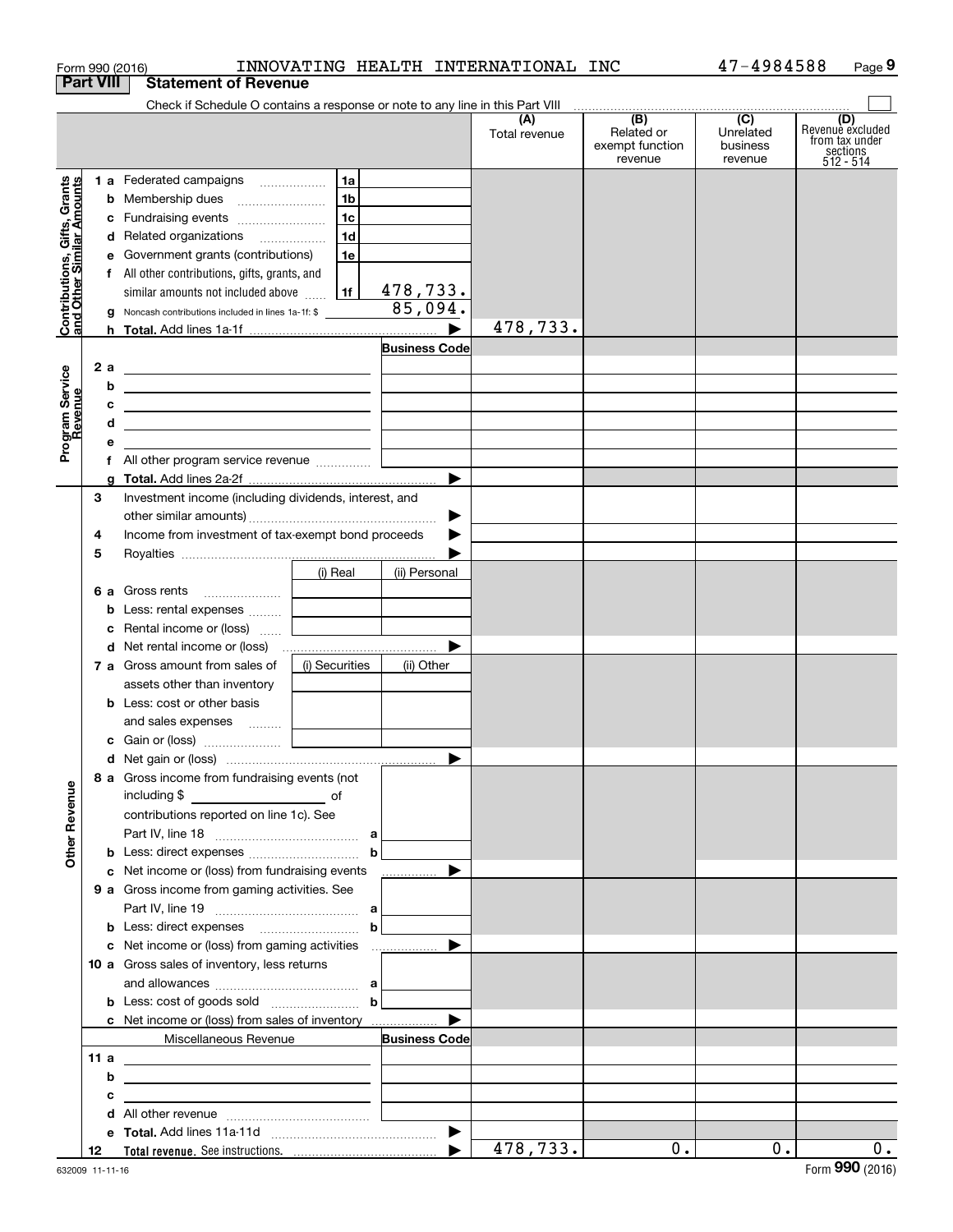#### $_{\rm Form}$   $_{990}$  (2016) <code>INNOVATING</code> <code>HEALTH</code> <code>INTERNATIONAL</code> INC  $_{\rm 47-4984588}$   $_{\rm Page}$ **Part IX Statement of Functional Expenses**

*Section 501(c)(3) and 501(c)(4) organizations must complete all columns. All other organizations must complete column (A).*

**10**

|          | Do not include amounts reported on lines 6b,<br>7b, 8b, 9b, and 10b of Part VIII.               | (A)<br>Total expenses | (B)<br>Program service<br>expenses | $\overline{C}$<br>Management and<br>general expenses | (D)<br>Fundraising<br>expenses |
|----------|-------------------------------------------------------------------------------------------------|-----------------------|------------------------------------|------------------------------------------------------|--------------------------------|
| 1        | Grants and other assistance to domestic organizations                                           |                       |                                    |                                                      |                                |
|          | and domestic governments. See Part IV, line 21                                                  |                       |                                    |                                                      |                                |
| 2        | Grants and other assistance to domestic                                                         |                       |                                    |                                                      |                                |
|          | individuals. See Part IV, line 22                                                               |                       |                                    |                                                      |                                |
| 3        | Grants and other assistance to foreign                                                          |                       |                                    |                                                      |                                |
|          | organizations, foreign governments, and foreign                                                 |                       |                                    |                                                      |                                |
|          | individuals. See Part IV, lines 15 and 16                                                       | 167,886.              | 167,886.                           |                                                      |                                |
| 4        | Benefits paid to or for members                                                                 |                       |                                    |                                                      |                                |
| 5        | Compensation of current officers, directors,                                                    |                       |                                    |                                                      |                                |
|          | trustees, and key employees                                                                     |                       |                                    |                                                      |                                |
| 6        | Compensation not included above, to disqualified                                                |                       |                                    |                                                      |                                |
|          | persons (as defined under section 4958(f)(1)) and                                               |                       |                                    |                                                      |                                |
|          | persons described in section 4958(c)(3)(B)                                                      |                       |                                    |                                                      |                                |
| 7        |                                                                                                 | 45,340.               | 29, 363.                           | 15,977.                                              |                                |
| 8        | Pension plan accruals and contributions (include                                                |                       |                                    |                                                      |                                |
|          | section 401(k) and 403(b) employer contributions)                                               |                       |                                    |                                                      |                                |
| 9        |                                                                                                 |                       |                                    |                                                      |                                |
| 10       |                                                                                                 |                       |                                    |                                                      |                                |
| 11       | Fees for services (non-employees):                                                              |                       |                                    |                                                      |                                |
| a        |                                                                                                 |                       |                                    |                                                      |                                |
| b        |                                                                                                 |                       |                                    |                                                      |                                |
| c        |                                                                                                 |                       |                                    |                                                      |                                |
| d        |                                                                                                 |                       |                                    |                                                      |                                |
| е        | Professional fundraising services. See Part IV, line 17                                         |                       |                                    |                                                      |                                |
| f        | Investment management fees                                                                      |                       |                                    |                                                      |                                |
| g        | Other. (If line 11g amount exceeds 10% of line 25,                                              |                       |                                    |                                                      |                                |
|          | column (A) amount, list line 11g expenses on Sch O.)                                            | 20,476.               | 9,319.                             | 11,157.                                              |                                |
| 12       |                                                                                                 | 13,292.               | 13,292.                            |                                                      |                                |
| 13       |                                                                                                 | 689.<br>779.          | 689.                               | 568.                                                 |                                |
| 14       |                                                                                                 |                       | 211.                               |                                                      |                                |
| 15       |                                                                                                 | 30, 305.              | 16,006.                            | 14,299.                                              |                                |
| 16       |                                                                                                 | $\overline{106}$ .    | $\overline{106}$ .                 |                                                      |                                |
| 17       | Travel                                                                                          |                       |                                    |                                                      |                                |
| 18       | Payments of travel or entertainment expenses                                                    |                       |                                    |                                                      |                                |
|          | for any federal, state, or local public officials                                               |                       |                                    |                                                      |                                |
| 19<br>20 | Conferences, conventions, and meetings<br>Interest                                              |                       |                                    |                                                      |                                |
| 21       |                                                                                                 |                       |                                    |                                                      |                                |
| 22       | Depreciation, depletion, and amortization                                                       | 10,310.               |                                    | 10, 310.                                             |                                |
| 23       | Insurance                                                                                       |                       |                                    |                                                      |                                |
| 24       | Other expenses. Itemize expenses not covered                                                    |                       |                                    |                                                      |                                |
|          | above. (List miscellaneous expenses in line 24e. If line                                        |                       |                                    |                                                      |                                |
|          | 24e amount exceeds 10% of line 25, column (A)<br>amount, list line 24e expenses on Schedule O.) |                       |                                    |                                                      |                                |
|          | a LODGING                                                                                       | 8,680.                | 2,080.                             | 6,600.                                               |                                |
| b        | MISC                                                                                            | 6,474.                |                                    | 6,474.                                               |                                |
| c.       | VEHICLE                                                                                         | $\overline{5,162.}$   |                                    | 5,162.                                               |                                |
| d        | <b>EQUIPMENT</b>                                                                                | 5,152.                | 4,905.                             | $\overline{247}$ .                                   |                                |
|          | e All other expenses                                                                            | 3,653.                | 950.                               | 2,703.                                               |                                |
| 25       | Total functional expenses. Add lines 1 through 24e                                              | 318, 304.             | 244,807.                           | 73,497.                                              | 0.                             |
| 26       | <b>Joint costs.</b> Complete this line only if the organization                                 |                       |                                    |                                                      |                                |
|          | reported in column (B) joint costs from a combined                                              |                       |                                    |                                                      |                                |
|          | educational campaign and fundraising solicitation.                                              |                       |                                    |                                                      |                                |
|          | Check here $\blacktriangleright$<br>if following SOP 98-2 (ASC 958-720)                         |                       |                                    |                                                      |                                |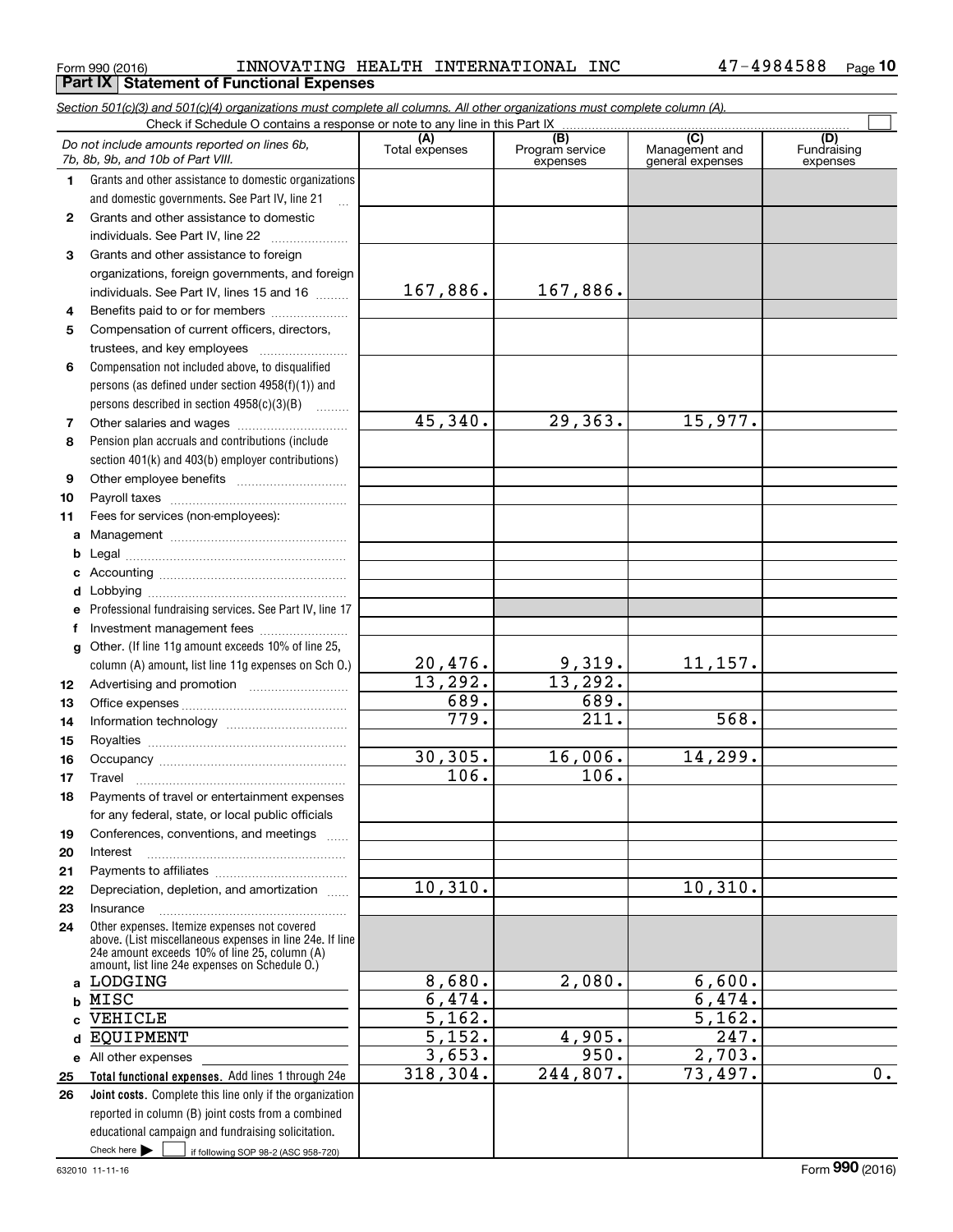| Form 990 (2016) | INNOVATING | HEALTH | INTERNATIONAL | <b>INC</b> | 4984588/ | Page |
|-----------------|------------|--------|---------------|------------|----------|------|
|-----------------|------------|--------|---------------|------------|----------|------|

**3** Pledges and grants receivable, net www.communically.communically.com

Cash - non-interest-bearing ~~~~~~~~~~~~~~~~~~~~~~~~~ Savings and temporary cash investments ~~~~~~~~~~~~~~~~~~

 $\mathcal{L}^{\text{max}}$ 

83,160.

**123**

| <b>Balance Sheet</b>                                                       |                   |             |
|----------------------------------------------------------------------------|-------------------|-------------|
| Check if Schedule O contains a response or note to any line in this Part X |                   |             |
|                                                                            |                   | End of year |
|                                                                            | Beginning of year |             |

**45**Loans and other receivables from current and former officers, directors, **6**Loans and other receivables from other disqualified persons (as defined under **78910a**Land, buildings, and equipment: cost or other **11121314151617181920212223242526272829303132333445678910c11121314151617181920212223242526b** Less: accumulated depreciation \_\_\_\_\_\_\_\_\_\_\_\_\_\_\_ Lub basis. Complete Part VI of Schedule D will aller **Total assets.**  Add lines 1 through 15 (must equal line 34) **Total liabilities.**  Add lines 17 through 25 Organizations that follow SFAS 117 (ASC 958), check here  $\blacktriangleright$   $\boxed{\text{X}}$  and **complete lines 27 through 29, and lines 33 and 34. 272829Organizations that do not follow SFAS 117 (ASC 958), check here** | **and complete lines 30 through 34. 3031323334**Accounts receivable, net ~~~~~~~~~~~~~~~~~~~~~~~~~~ trustees, key employees, and highest compensated employees. Complete Part II of Schedule L ~~~~~~~~~~~~~~~~~~~~~~~~~~~~ section 4958(f)(1)), persons described in section 4958(c)(3)(B), and contributing employers and sponsoring organizations of section 501(c)(9) voluntary employees' beneficiary organizations (see instr). Complete Part II of Sch L ...... Notes and loans receivable, net ~~~~~~~~~~~~~~~~~~~~~~~ Inventories for sale or use ~~~~~~~~~~~~~~~~~~~~~~~~~~ Prepaid expenses and deferred charges Investments - publicly traded securities ~~~~~~~~~~~~~~~~~~~ Investments - other securities. See Part IV, line 11 ~~~~~~~~~~~~~~ Investments - program-related. See Part IV, line 11 ~~~~~~~~~~~~~ Intangible assets ~~~~~~~~~~~~~~~~~~~~~~~~~~~~~~ Other assets. See Part IV, line 11 ~~~~~~~~~~~~~~~~~~~~~~ Accounts payable and accrued expenses ~~~~~~~~~~~~~~~~~~Grants payable ~~~~~~~~~~~~~~~~~~~~~~~~~~~~~~~ Deferred revenue ~~~~~~~~~~~~~~~~~~~~~~~~~~~~~~Tax-exempt bond liabilities ~~~~~~~~~~~~~~~~~~~~~~~~~ Escrow or custodial account liability. Complete Part IV of Schedule D  $\quad \, \ldots \ldots \ldots \,$ Loans and other payables to current and former officers, directors, trustees, key employees, highest compensated employees, and disqualified persons. Complete Part II of Schedule L <sub>…………………………………………………………</sub> Secured mortgages and notes payable to unrelated third parties  $\ldots$  ................. Unsecured notes and loans payable to unrelated third parties ~~~~~~~~~~~~~~~~~~~~ Other liabilities (including federal income tax, payables to related third parties, and other liabilities not included on lines 17-24). Complete Part X of Schedule D ~~~~~~~~~~~~~~~~~~~~~~~~~~~~~~~~ Unrestricted net assets ~~~~~~~~~~~~~~~~~~~~~~~~~~~ Temporarily restricted net assets ~~~~~~~~~~~~~~~~~~~~~~ Permanently restricted net assets …………………………………………………… Capital stock or trust principal, or current funds ~~~~~~~~~~~~~~~ Paid-in or capital surplus, or land, building, or equipment fund will concurred. Retained earnings, endowment, accumulated income, or other funds www.com Total net assets or fund balances ~~~~~~~~~~~~~~~~~~~~~~ Total liabilities and net assets/fund balances 87,579.  $10,310.$   $0.1_{10c}$  77,269.  $0.16$  160,429. 0.l<u>26</u> l 0.  $0. |27|$  160,429.  $0. |33| 160,429.$  $0. |34| 160,429.$ 

Form (2016) **990**

# **Part X Balar**

**12**

**Assets**

**Liabilities**

Liabilities

**Net Assets or Fund Balances**

**Net Assets or Fund Balances**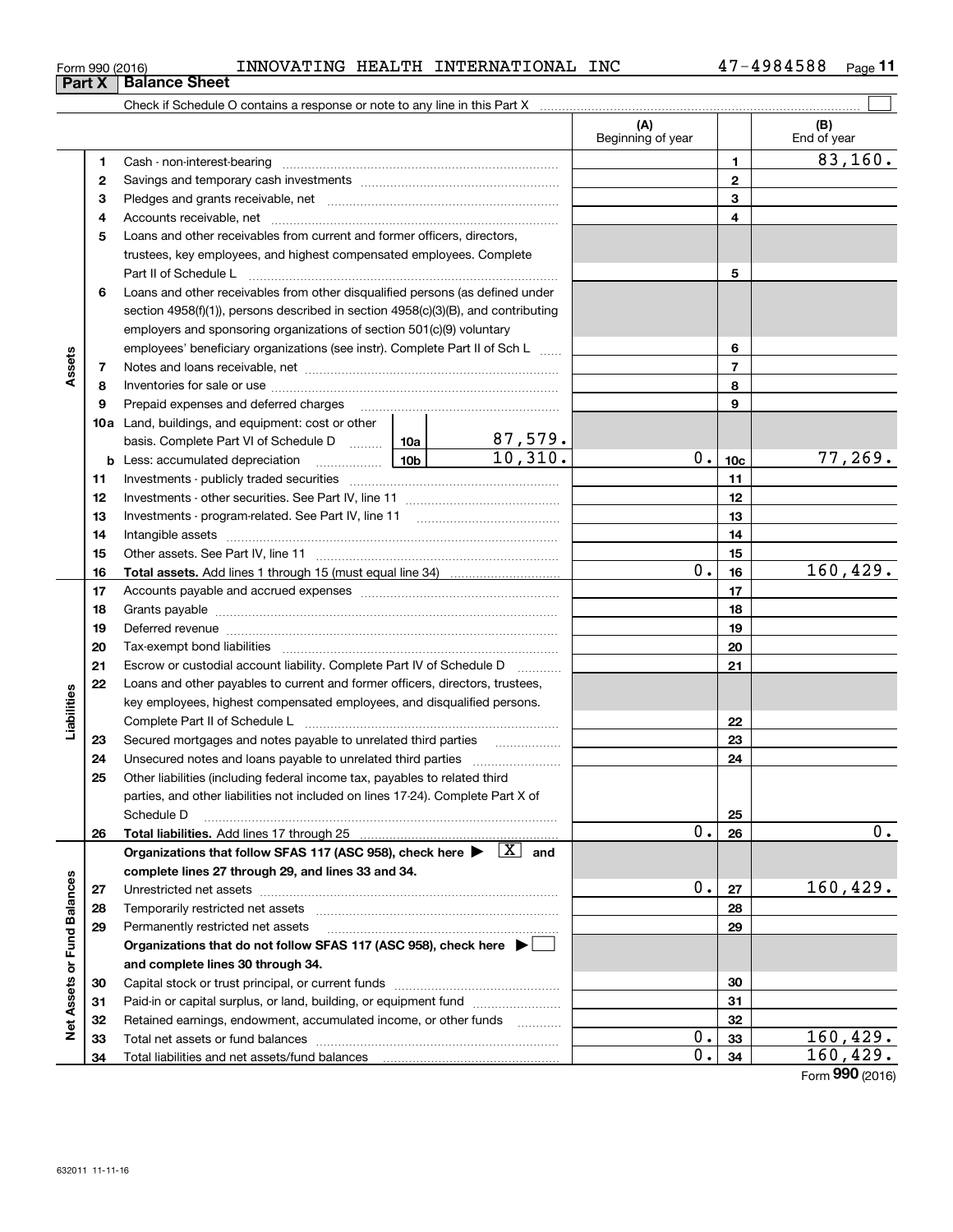|    | INNOVATING HEALTH INTERNATIONAL INC<br>Form 990 (2016)                                                                                                                                  | 47-4984588     |                |            | Page 12   |
|----|-----------------------------------------------------------------------------------------------------------------------------------------------------------------------------------------|----------------|----------------|------------|-----------|
|    | <b>Reconciliation of Net Assets</b><br>Part XI                                                                                                                                          |                |                |            |           |
|    |                                                                                                                                                                                         |                |                |            |           |
|    |                                                                                                                                                                                         |                |                |            |           |
| 1  | Total revenue (must equal Part VIII, column (A), line 12)                                                                                                                               | $\mathbf{1}$   | 478,733.       |            |           |
| 2  | Total expenses (must equal Part IX, column (A), line 25)                                                                                                                                | $\mathbf{2}$   | 318,304.       |            |           |
| з  | Revenue less expenses. Subtract line 2 from line 1                                                                                                                                      | 3              | 160, 429.      |            |           |
| 4  | Net assets or fund balances at beginning of year (must equal Part X, line 33, column (A)) <i>massets</i> or fund balances at beginning of year (must equal Part X, line 33, column (A)) | 4              |                |            | 0.        |
| 5  | Net unrealized gains (losses) on investments                                                                                                                                            | 5              |                |            |           |
| 6  | Donated services and use of facilities                                                                                                                                                  | 6              |                |            |           |
| 7  | Investment expenses                                                                                                                                                                     | $\overline{7}$ |                |            |           |
| 8  | Prior period adjustments                                                                                                                                                                | 8              |                |            |           |
| 9  | Other changes in net assets or fund balances (explain in Schedule O) [11] [12] [13] [13] [13] [13] Other changes in net assets or fund balances (explain in Schedule O)                 | 9              |                |            | 0.        |
| 10 | Net assets or fund balances at end of year. Combine lines 3 through 9 (must equal Part X, line 33,                                                                                      |                |                |            |           |
|    | column (B))                                                                                                                                                                             | 10             | 160, 429.      |            |           |
|    | Part XII Financial Statements and Reporting                                                                                                                                             |                |                |            |           |
|    |                                                                                                                                                                                         |                |                |            |           |
|    |                                                                                                                                                                                         |                |                | <b>Yes</b> | <b>No</b> |
| 1  | Accounting method used to prepare the Form 990: $\boxed{\textbf{X}}$ Cash<br>  Accrual<br>Other                                                                                         |                |                |            |           |
|    | If the organization changed its method of accounting from a prior year or checked "Other," explain in Schedule O.                                                                       |                |                |            |           |
|    | 2a Were the organization's financial statements compiled or reviewed by an independent accountant?                                                                                      |                | 2a             |            | Χ         |
|    | If "Yes," check a box below to indicate whether the financial statements for the year were compiled or reviewed on a                                                                    |                |                |            |           |
|    | separate basis, consolidated basis, or both:                                                                                                                                            |                |                |            |           |
|    | Both consolidated and separate basis<br>Separate basis<br>Consolidated basis                                                                                                            |                |                |            |           |
|    | <b>b</b> Were the organization's financial statements audited by an independent accountant?                                                                                             |                | 2 <sub>b</sub> |            | х         |
|    | If "Yes," check a box below to indicate whether the financial statements for the year were audited on a separate basis,                                                                 |                |                |            |           |
|    | consolidated basis, or both:                                                                                                                                                            |                |                |            |           |
|    | Separate basis<br><b>Consolidated basis</b><br>Both consolidated and separate basis                                                                                                     |                |                |            |           |
|    | c If "Yes" to line 2a or 2b, does the organization have a committee that assumes responsibility for oversight of the audit,                                                             |                |                |            |           |
|    |                                                                                                                                                                                         |                | 2c             |            |           |
|    | If the organization changed either its oversight process or selection process during the tax year, explain in Schedule O.                                                               |                |                |            |           |
|    | 3a As a result of a federal award, was the organization required to undergo an audit or audits as set forth in the Single Audit                                                         |                |                |            |           |
|    |                                                                                                                                                                                         |                | За             |            | x         |
|    | b If "Yes," did the organization undergo the required audit or audits? If the organization did not undergo the required audit                                                           |                |                |            |           |
|    | or audits, explain why in Schedule O and describe any steps taken to undergo such audits manufactured interman                                                                          |                | 3b             | nnn.       |           |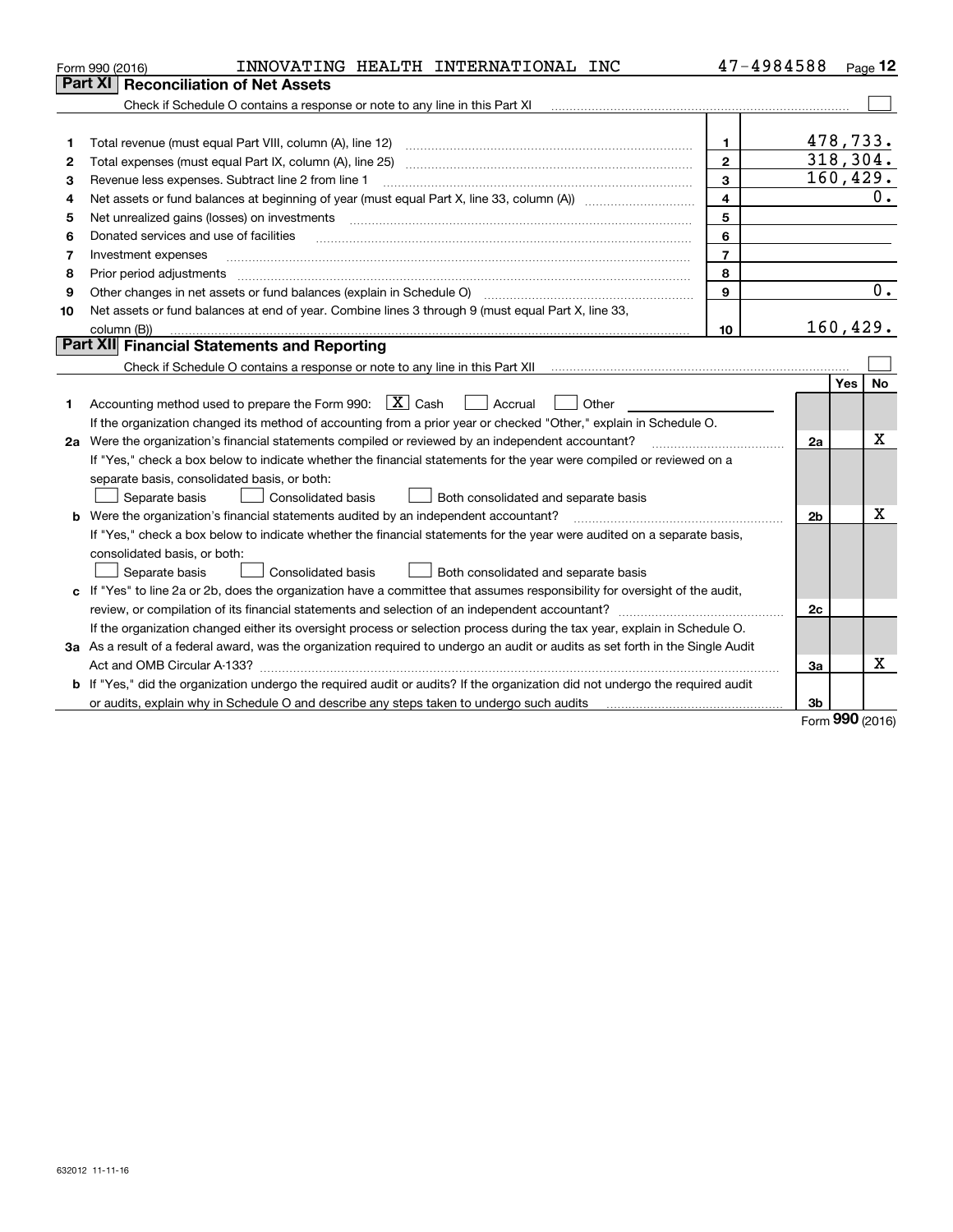| (Form 990 or 990-EZ) |  |
|----------------------|--|
|----------------------|--|

# **Public Charity Status and Public Support**

OMB No. 1545-0047

**2016**

**Complete if the organization is a section 501(c)(3) organization or a section 4947(a)(1) nonexempt charitable trust.**

| Department of the Treasury<br>Internal Revenue Service |                    |                          | $3 + i$ (a) Truncaempt chantable trast.<br>Attach to Form 990 or Form 990-EZ.                                                                 |            | <b>Open to Public</b>                 |
|--------------------------------------------------------|--------------------|--------------------------|-----------------------------------------------------------------------------------------------------------------------------------------------|------------|---------------------------------------|
|                                                        |                    |                          | Information about Schedule A (Form 990 or 990-EZ) and its instructions is at www.irs.gov/form990.                                             | Inspection |                                       |
|                                                        |                    | Name of the organization |                                                                                                                                               |            | <b>Employer identification number</b> |
|                                                        |                    |                          | INNOVATING HEALTH INTERNATIONAL INC                                                                                                           |            | 47-4984588                            |
|                                                        | Part I             |                          | Reason for Public Charity Status (All organizations must complete this part.) See instructions.                                               |            |                                       |
|                                                        |                    |                          | The organization is not a private foundation because it is: (For lines 1 through 12, check only one box.)                                     |            |                                       |
| 1.                                                     |                    |                          | A church, convention of churches, or association of churches described in section $170(b)(1)(A)(i)$ .                                         |            |                                       |
| 2                                                      |                    |                          | A school described in section 170(b)(1)(A)(ii). (Attach Schedule E (Form 990 or 990-EZ).)                                                     |            |                                       |
| з                                                      |                    |                          | A hospital or a cooperative hospital service organization described in section 170(b)(1)(A)(iii).                                             |            |                                       |
| 4                                                      |                    |                          | A medical research organization operated in conjunction with a hospital described in section 170(b)(1)(A)(iii). Enter the hospital's name,    |            |                                       |
|                                                        |                    | city, and state:         |                                                                                                                                               |            |                                       |
| 5                                                      |                    |                          | An organization operated for the benefit of a college or university owned or operated by a governmental unit described in                     |            |                                       |
|                                                        |                    |                          | section 170(b)(1)(A)(iv). (Complete Part II.)                                                                                                 |            |                                       |
| 6                                                      |                    |                          | A federal, state, or local government or governmental unit described in section 170(b)(1)(A)(v).                                              |            |                                       |
| 7                                                      |                    |                          | An organization that normally receives a substantial part of its support from a governmental unit or from the general public described in     |            |                                       |
|                                                        |                    |                          | section 170(b)(1)(A)(vi). (Complete Part II.)                                                                                                 |            |                                       |
| 8                                                      |                    |                          | A community trust described in section 170(b)(1)(A)(vi). (Complete Part II.)                                                                  |            |                                       |
| 9                                                      |                    |                          | An agricultural research organization described in <b>section 170(b)(1)(A)(ix)</b> operated in conjunction with a land-grant college          |            |                                       |
|                                                        |                    |                          | or university or a non-land-grant college of agriculture (see instructions). Enter the name, city, and state of the college or                |            |                                       |
|                                                        |                    | university:              |                                                                                                                                               |            |                                       |
| 10                                                     | $\boxed{\text{X}}$ |                          | An organization that normally receives: (1) more than 33 1/3% of its support from contributions, membership fees, and gross receipts from     |            |                                       |
|                                                        |                    |                          | activities related to its exempt functions - subject to certain exceptions, and (2) no more than 33 1/3% of its support from gross investment |            |                                       |
|                                                        |                    |                          | income and unrelated business taxable income (less section 511 tax) from businesses acquired by the organization after June 30, 1975.         |            |                                       |
|                                                        |                    |                          | See section 509(a)(2). (Complete Part III.)                                                                                                   |            |                                       |
| 11                                                     |                    |                          | An organization organized and operated exclusively to test for public safety. See section 509(a)(4).                                          |            |                                       |
| 12                                                     |                    |                          | An organization organized and operated exclusively for the benefit of, to perform the functions of, or to carry out the purposes of one or    |            |                                       |
|                                                        |                    |                          | more publicly supported organizations described in section 509(a)(1) or section 509(a)(2). See section 509(a)(3). Check the box in            |            |                                       |
|                                                        |                    |                          | lines 12a through 12d that describes the type of supporting organization and complete lines 12e, 12f, and 12g.                                |            |                                       |
| а                                                      |                    |                          | Type I. A supporting organization operated, supervised, or controlled by its supported organization(s), typically by giving                   |            |                                       |
|                                                        |                    |                          | the supported organization(s) the power to regularly appoint or elect a majority of the directors or trustees of the supporting               |            |                                       |
|                                                        |                    |                          | organization. You must complete Part IV, Sections A and B.                                                                                    |            |                                       |
| b                                                      |                    |                          | <b>Type II.</b> A supporting organization supervised or controlled in connection with its supported organization(s), by having                |            |                                       |
|                                                        |                    |                          | control or management of the supporting organization vested in the same persons that control or manage the supported                          |            |                                       |
|                                                        |                    |                          | organization(s). You must complete Part IV, Sections A and C.                                                                                 |            |                                       |
|                                                        |                    |                          | Type III functionally integrated. A supporting organization operated in connection with, and functionally integrated with,                    |            |                                       |
|                                                        |                    |                          | its supported organization(s) (see instructions). You must complete Part IV, Sections A, D, and E.                                            |            |                                       |
| d                                                      |                    |                          | Type III non-functionally integrated. A supporting organization operated in connection with its supported organization(s)                     |            |                                       |
|                                                        |                    |                          | that is not functionally integrated. The organization generally must satisfy a distribution requirement and an attentiveness                  |            |                                       |
|                                                        |                    |                          | requirement (see instructions). You must complete Part IV, Sections A and D, and Part V.                                                      |            |                                       |
| е                                                      |                    |                          | Check this box if the organization received a written determination from the IRS that it is a Type I, Type II, Type III                       |            |                                       |
|                                                        |                    |                          | functionally integrated, or Type III non-functionally integrated supporting organization.                                                     |            |                                       |
|                                                        |                    |                          | <b>f</b> Enter the number of supported organizations                                                                                          |            |                                       |

Provide the following information about the supported organization(s).

| Provide the following information about the supported organization(s). |          |                            |                                                                |    |                            |                            |
|------------------------------------------------------------------------|----------|----------------------------|----------------------------------------------------------------|----|----------------------------|----------------------------|
| (i) Name of supported                                                  | (ii) EIN | (iii) Type of organization | (iv) Is the organization listed<br>in your governing document? |    | (v) Amount of monetary     | (vi) Amount of other       |
| organization                                                           |          | (described on lines 1-10   |                                                                |    | support (see instructions) | support (see instructions) |
|                                                                        |          | above (see instructions))  | Yes                                                            | No |                            |                            |
|                                                                        |          |                            |                                                                |    |                            |                            |
|                                                                        |          |                            |                                                                |    |                            |                            |
|                                                                        |          |                            |                                                                |    |                            |                            |
|                                                                        |          |                            |                                                                |    |                            |                            |
|                                                                        |          |                            |                                                                |    |                            |                            |
|                                                                        |          |                            |                                                                |    |                            |                            |
|                                                                        |          |                            |                                                                |    |                            |                            |
|                                                                        |          |                            |                                                                |    |                            |                            |
|                                                                        |          |                            |                                                                |    |                            |                            |
|                                                                        |          |                            |                                                                |    |                            |                            |
|                                                                        |          |                            |                                                                |    |                            |                            |
|                                                                        |          |                            |                                                                |    |                            |                            |
|                                                                        |          |                            |                                                                |    |                            |                            |
|                                                                        |          |                            |                                                                |    |                            |                            |
| Total                                                                  |          |                            |                                                                |    |                            |                            |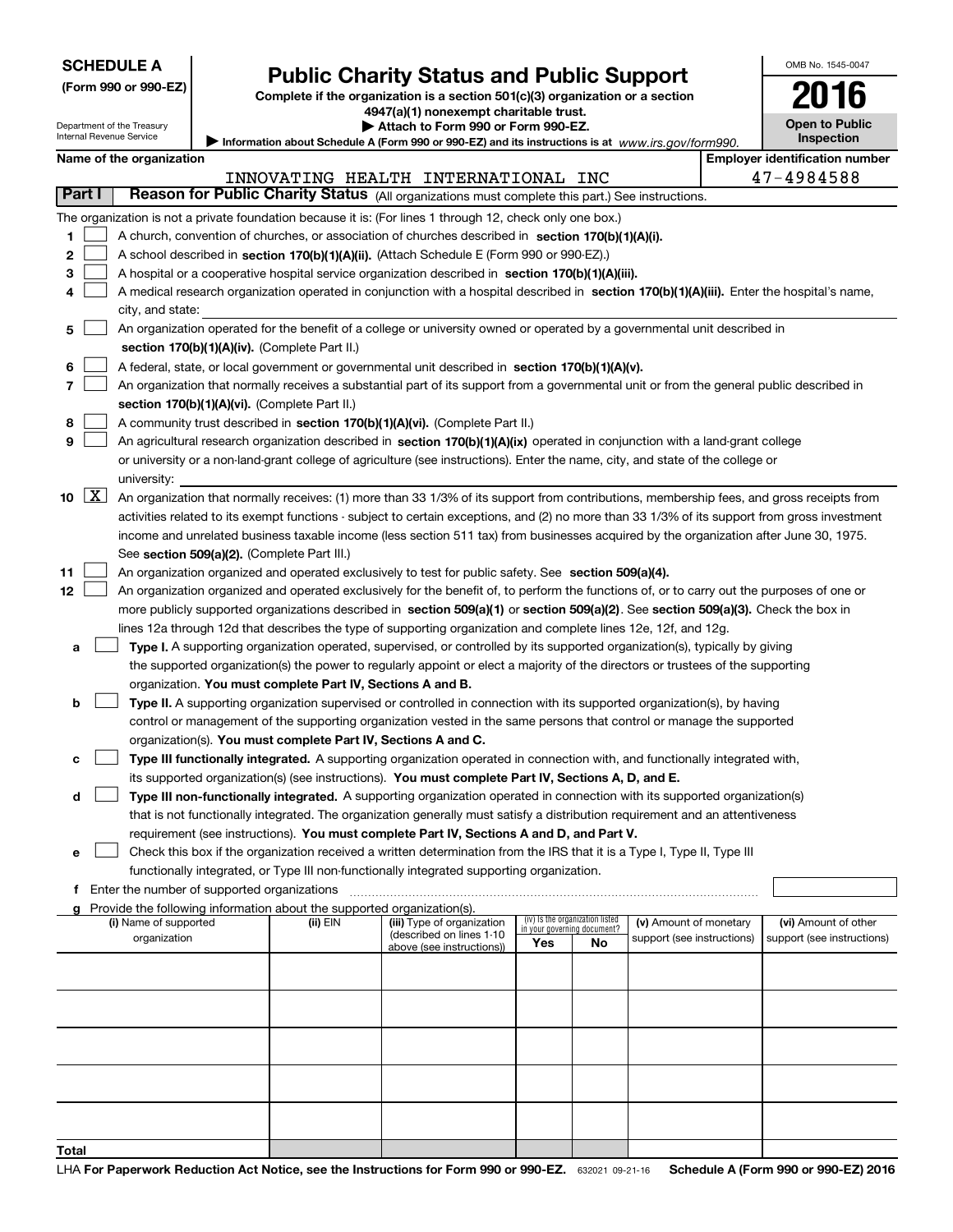#### Schedule A (Form 990 or 990-EZ) 2016  $\,$  INNOVATING  $\,$  HEALTH  $\,$  INTERNATIONAL  $\,$  INC  $\,$   $\,$   $\,$  47  $-$  4984588  $\,$   $_{\rm{Page}}$ **Part II Support Schedule for Organizations Described in Sections 170(b)(1)(A)(iv) and 170(b)(1)(A)(vi)**

**2**

(Complete only if you checked the box on line 5, 7, or 8 of Part I or if the organization failed to qualify under Part III. If the organization fails to qualify under the tests listed below, please complete Part III.)

|    | <b>Section A. Public Support</b>                                                                                                               |          |            |            |            |          |                             |
|----|------------------------------------------------------------------------------------------------------------------------------------------------|----------|------------|------------|------------|----------|-----------------------------|
|    | Calendar year (or fiscal year beginning in) $\blacktriangleright$                                                                              | (a) 2012 | $(b)$ 2013 | $(c)$ 2014 | $(d)$ 2015 | (e) 2016 | (f) Total                   |
|    | 1 Gifts, grants, contributions, and                                                                                                            |          |            |            |            |          |                             |
|    | membership fees received. (Do not                                                                                                              |          |            |            |            |          |                             |
|    | include any "unusual grants.")                                                                                                                 |          |            |            |            |          |                             |
|    | 2 Tax revenues levied for the organ-                                                                                                           |          |            |            |            |          |                             |
|    | ization's benefit and either paid to                                                                                                           |          |            |            |            |          |                             |
|    | or expended on its behalf                                                                                                                      |          |            |            |            |          |                             |
|    | 3 The value of services or facilities                                                                                                          |          |            |            |            |          |                             |
|    | furnished by a governmental unit to                                                                                                            |          |            |            |            |          |                             |
|    | the organization without charge                                                                                                                |          |            |            |            |          |                             |
|    | 4 Total. Add lines 1 through 3<br>$\sim$                                                                                                       |          |            |            |            |          |                             |
| 5. | The portion of total contributions                                                                                                             |          |            |            |            |          |                             |
|    | by each person (other than a                                                                                                                   |          |            |            |            |          |                             |
|    | governmental unit or publicly                                                                                                                  |          |            |            |            |          |                             |
|    | supported organization) included                                                                                                               |          |            |            |            |          |                             |
|    | on line 1 that exceeds 2% of the                                                                                                               |          |            |            |            |          |                             |
|    | amount shown on line 11,                                                                                                                       |          |            |            |            |          |                             |
|    | column (f)                                                                                                                                     |          |            |            |            |          |                             |
|    | 6 Public support. Subtract line 5 from line 4.                                                                                                 |          |            |            |            |          |                             |
|    | <b>Section B. Total Support</b>                                                                                                                |          |            |            |            |          |                             |
|    | Calendar year (or fiscal year beginning in) $\blacktriangleright$                                                                              | (a) 2012 | (b) 2013   | $(c)$ 2014 | $(d)$ 2015 | (e) 2016 | (f) Total                   |
|    | 7 Amounts from line 4                                                                                                                          |          |            |            |            |          |                             |
| 8  | Gross income from interest,                                                                                                                    |          |            |            |            |          |                             |
|    | dividends, payments received on                                                                                                                |          |            |            |            |          |                             |
|    | securities loans, rents, royalties                                                                                                             |          |            |            |            |          |                             |
|    | and income from similar sources                                                                                                                |          |            |            |            |          |                             |
| 9. | Net income from unrelated business                                                                                                             |          |            |            |            |          |                             |
|    | activities, whether or not the                                                                                                                 |          |            |            |            |          |                             |
|    | business is regularly carried on                                                                                                               |          |            |            |            |          |                             |
|    | <b>10</b> Other income. Do not include gain                                                                                                    |          |            |            |            |          |                             |
|    | or loss from the sale of capital                                                                                                               |          |            |            |            |          |                             |
|    | assets (Explain in Part VI.)                                                                                                                   |          |            |            |            |          |                             |
|    | <b>11 Total support.</b> Add lines 7 through 10                                                                                                |          |            |            |            |          |                             |
|    | <b>12</b> Gross receipts from related activities, etc. (see instructions)                                                                      |          |            |            |            | 12       |                             |
|    | 13 First five years. If the Form 990 is for the organization's first, second, third, fourth, or fifth tax year as a section 501(c)(3)          |          |            |            |            |          |                             |
|    | organization, check this box and stop here                                                                                                     |          |            |            |            |          |                             |
|    | Section C. Computation of Public Support Percentage                                                                                            |          |            |            |            |          |                             |
|    | 14 Public support percentage for 2016 (line 6, column (f) divided by line 11, column (f) <i>mummumumum</i>                                     |          |            |            |            | 14       | %                           |
|    |                                                                                                                                                |          |            |            |            | 15       | %                           |
|    | 16a 33 1/3% support test - 2016. If the organization did not check the box on line 13, and line 14 is 33 1/3% or more, check this box and      |          |            |            |            |          |                             |
|    | stop here. The organization qualifies as a publicly supported organization                                                                     |          |            |            |            |          | $\mathcal{L}_{\mathcal{A}}$ |
|    | b 33 1/3% support test - 2015. If the organization did not check a box on line 13 or 16a, and line 15 is 33 1/3% or more, check this box       |          |            |            |            |          |                             |
|    | and stop here. The organization qualifies as a publicly supported organization                                                                 |          |            |            |            |          |                             |
|    | 17a 10% -facts-and-circumstances test - 2016. If the organization did not check a box on line 13, 16a, or 16b, and line 14 is 10% or more,     |          |            |            |            |          |                             |
|    | and if the organization meets the "facts-and-circumstances" test, check this box and stop here. Explain in Part VI how the organization        |          |            |            |            |          |                             |
|    | meets the "facts-and-circumstances" test. The organization qualifies as a publicly supported organization                                      |          |            |            |            |          |                             |
|    | <b>b 10% -facts-and-circumstances test - 2015.</b> If the organization did not check a box on line 13, 16a, 16b, or 17a, and line 15 is 10% or |          |            |            |            |          |                             |
|    | more, and if the organization meets the "facts-and-circumstances" test, check this box and stop here. Explain in Part VI how the               |          |            |            |            |          |                             |
|    | organization meets the "facts-and-circumstances" test. The organization qualifies as a publicly supported organization                         |          |            |            |            |          |                             |
|    | 18 Private foundation. If the organization did not check a box on line 13, 16a, 16b, 17a, or 17b, check this box and see instructions          |          |            |            |            |          |                             |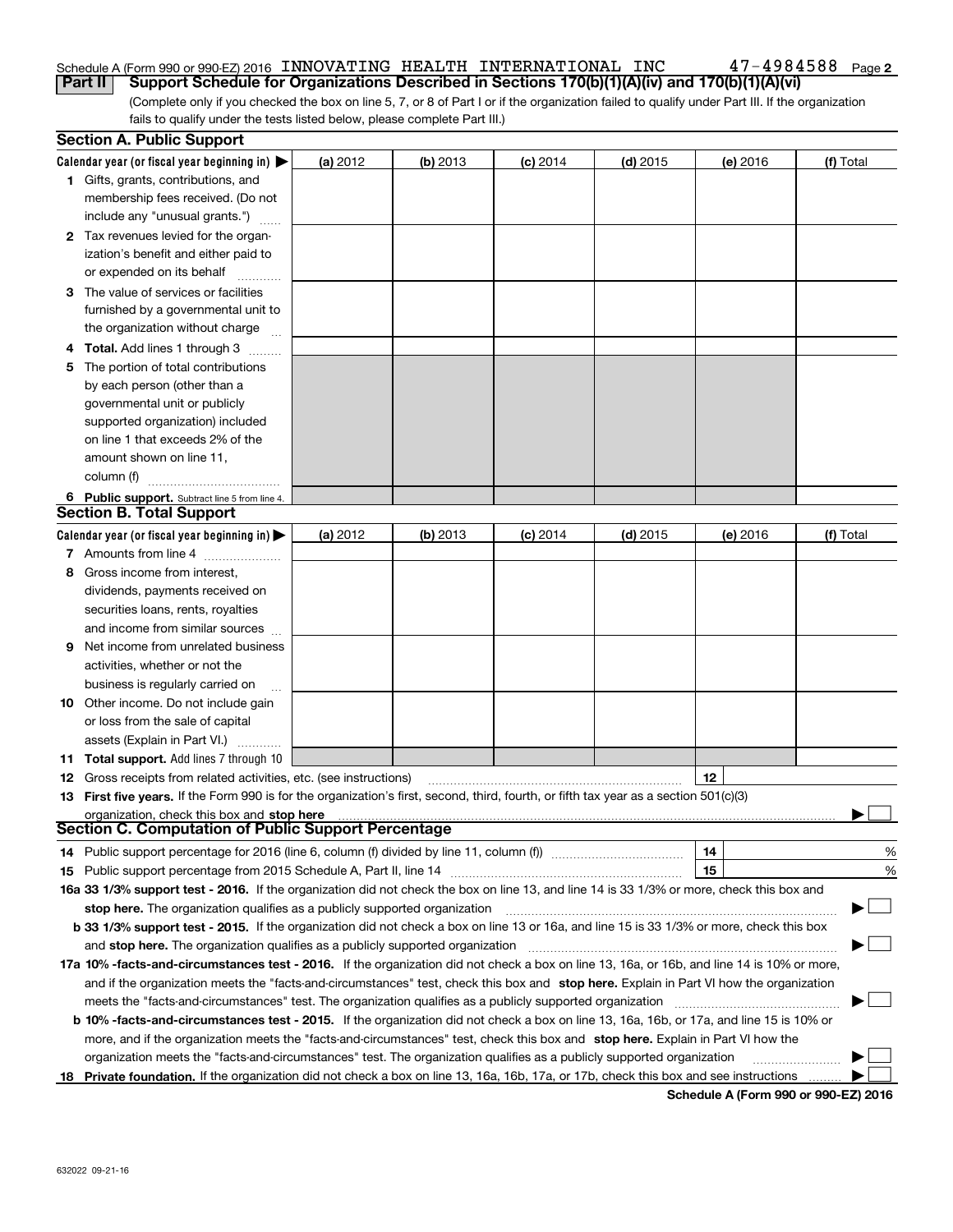### Schedule A (Form 990 or 990-EZ) 2016  $\,$  INNOVATING  $\,$  HEALTH  $\,$  INTERNATIONAL  $\,$  INC  $\,$   $\,$   $\,$  47  $-$  4984588  $\,$   $_{\rm{Page}}$ **Part III** | Support Schedule for Organizations Described in Section 509(a)(2)

(Complete only if you checked the box on line 10 of Part I or if the organization failed to qualify under Part II. If the organization fails to qualify under the tests listed below, please complete Part II.)

|    | <b>Section A. Public Support</b>                                                                                                                                                                                                   |          |          |            |            |           |                                          |
|----|------------------------------------------------------------------------------------------------------------------------------------------------------------------------------------------------------------------------------------|----------|----------|------------|------------|-----------|------------------------------------------|
|    | Calendar year (or fiscal year beginning in)                                                                                                                                                                                        | (a) 2012 | (b) 2013 | $(c)$ 2014 | $(d)$ 2015 | (e) 2016  | (f) Total                                |
|    | 1 Gifts, grants, contributions, and                                                                                                                                                                                                |          |          |            |            |           |                                          |
|    | membership fees received. (Do not                                                                                                                                                                                                  |          |          |            |            |           |                                          |
|    | include any "unusual grants.")                                                                                                                                                                                                     |          |          |            |            | 478,733.  | 478,733.                                 |
|    | 2 Gross receipts from admissions,                                                                                                                                                                                                  |          |          |            |            |           |                                          |
|    | merchandise sold or services per-                                                                                                                                                                                                  |          |          |            |            |           |                                          |
|    | formed, or facilities furnished in                                                                                                                                                                                                 |          |          |            |            |           |                                          |
|    | any activity that is related to the<br>organization's tax-exempt purpose                                                                                                                                                           |          |          |            |            |           |                                          |
|    | 3 Gross receipts from activities that                                                                                                                                                                                              |          |          |            |            |           |                                          |
|    | are not an unrelated trade or bus-                                                                                                                                                                                                 |          |          |            |            |           |                                          |
|    | iness under section 513                                                                                                                                                                                                            |          |          |            |            |           |                                          |
|    |                                                                                                                                                                                                                                    |          |          |            |            |           |                                          |
|    | 4 Tax revenues levied for the organ-                                                                                                                                                                                               |          |          |            |            |           |                                          |
|    | ization's benefit and either paid to                                                                                                                                                                                               |          |          |            |            |           |                                          |
|    | or expended on its behalf<br>لتنبيث                                                                                                                                                                                                |          |          |            |            |           |                                          |
|    | 5 The value of services or facilities                                                                                                                                                                                              |          |          |            |            |           |                                          |
|    | furnished by a governmental unit to                                                                                                                                                                                                |          |          |            |            |           |                                          |
|    | the organization without charge                                                                                                                                                                                                    |          |          |            |            |           |                                          |
|    | <b>6 Total.</b> Add lines 1 through 5                                                                                                                                                                                              |          |          |            |            | 478,733.  | 478,733.                                 |
|    | 7a Amounts included on lines 1, 2, and                                                                                                                                                                                             |          |          |            |            |           |                                          |
|    | 3 received from disqualified persons                                                                                                                                                                                               |          |          |            |            | 33,380.   | 33,380.                                  |
|    | <b>b</b> Amounts included on lines 2 and 3 received                                                                                                                                                                                |          |          |            |            |           |                                          |
|    | from other than disqualified persons that<br>exceed the greater of \$5,000 or 1% of the                                                                                                                                            |          |          |            |            |           |                                          |
|    | amount on line 13 for the year                                                                                                                                                                                                     |          |          |            |            |           | $0$ .                                    |
|    | c Add lines 7a and 7b                                                                                                                                                                                                              |          |          |            |            | 33,380.   | 33,380.                                  |
|    | 8 Public support. (Subtract line 7c from line 6.)                                                                                                                                                                                  |          |          |            |            |           | 445,353.                                 |
|    | <b>Section B. Total Support</b>                                                                                                                                                                                                    |          |          |            |            |           |                                          |
|    | Calendar year (or fiscal year beginning in)                                                                                                                                                                                        | (a) 2012 | (b) 2013 | $(c)$ 2014 | $(d)$ 2015 | (e) 2016  | (f) Total                                |
|    | 9 Amounts from line 6                                                                                                                                                                                                              |          |          |            |            | 478,733.  | $\overline{478,733}$ .                   |
|    | 10a Gross income from interest,                                                                                                                                                                                                    |          |          |            |            |           |                                          |
|    | dividends, payments received on                                                                                                                                                                                                    |          |          |            |            |           |                                          |
|    | securities loans, rents, royalties<br>and income from similar sources                                                                                                                                                              |          |          |            |            |           |                                          |
|    | <b>b</b> Unrelated business taxable income                                                                                                                                                                                         |          |          |            |            |           |                                          |
|    | (less section 511 taxes) from businesses                                                                                                                                                                                           |          |          |            |            |           |                                          |
|    |                                                                                                                                                                                                                                    |          |          |            |            |           |                                          |
|    |                                                                                                                                                                                                                                    |          |          |            |            |           |                                          |
|    | c Add lines 10a and 10b<br>11 Net income from unrelated business                                                                                                                                                                   |          |          |            |            |           |                                          |
|    | activities not included in line 10b,                                                                                                                                                                                               |          |          |            |            |           |                                          |
|    | whether or not the business is                                                                                                                                                                                                     |          |          |            |            |           |                                          |
|    | regularly carried on                                                                                                                                                                                                               |          |          |            |            |           |                                          |
|    | <b>12</b> Other income. Do not include gain<br>or loss from the sale of capital                                                                                                                                                    |          |          |            |            |           |                                          |
|    | assets (Explain in Part VI.)                                                                                                                                                                                                       |          |          |            |            |           |                                          |
|    | 13 Total support. (Add lines 9, 10c, 11, and 12.)                                                                                                                                                                                  |          |          |            |            | 478, 733. | 478,733.                                 |
|    | 14 First five years. If the Form 990 is for the organization's first, second, third, fourth, or fifth tax year as a section 501(c)(3) organization,                                                                                |          |          |            |            |           |                                          |
|    | check this box and stop here <b>with the contract of the contract of the state of the state of stop here contract of the state of the state of the state of the state of the state of the state of the state of the state of t</b> |          |          |            |            |           | $\blacktriangleright$ $\boxed{\text{X}}$ |
|    | <b>Section C. Computation of Public Support Percentage</b>                                                                                                                                                                         |          |          |            |            |           |                                          |
|    |                                                                                                                                                                                                                                    |          |          |            |            | 15        | %                                        |
|    | 16 Public support percentage from 2015 Schedule A, Part III, line 15                                                                                                                                                               |          |          |            |            | 16        | %                                        |
|    | <b>Section D. Computation of Investment Income Percentage</b>                                                                                                                                                                      |          |          |            |            |           |                                          |
|    | 17 Investment income percentage for 2016 (line 10c, column (f) divided by line 13, column (f))                                                                                                                                     |          |          |            |            | 17        | %                                        |
|    | <b>18</b> Investment income percentage from <b>2015</b> Schedule A, Part III, line 17                                                                                                                                              |          |          |            |            | 18        | %                                        |
|    | 19a 33 1/3% support tests - 2016. If the organization did not check the box on line 14, and line 15 is more than 33 1/3%, and line 17 is not                                                                                       |          |          |            |            |           |                                          |
|    | more than 33 1/3%, check this box and stop here. The organization qualifies as a publicly supported organization                                                                                                                   |          |          |            |            |           | $\Box$                                   |
|    | b 33 1/3% support tests - 2015. If the organization did not check a box on line 14 or line 19a, and line 16 is more than 33 1/3%, and                                                                                              |          |          |            |            |           |                                          |
|    | line 18 is not more than 33 1/3%, check this box and stop here. The organization qualifies as a publicly supported organization                                                                                                    |          |          |            |            |           |                                          |
| 20 |                                                                                                                                                                                                                                    |          |          |            |            |           |                                          |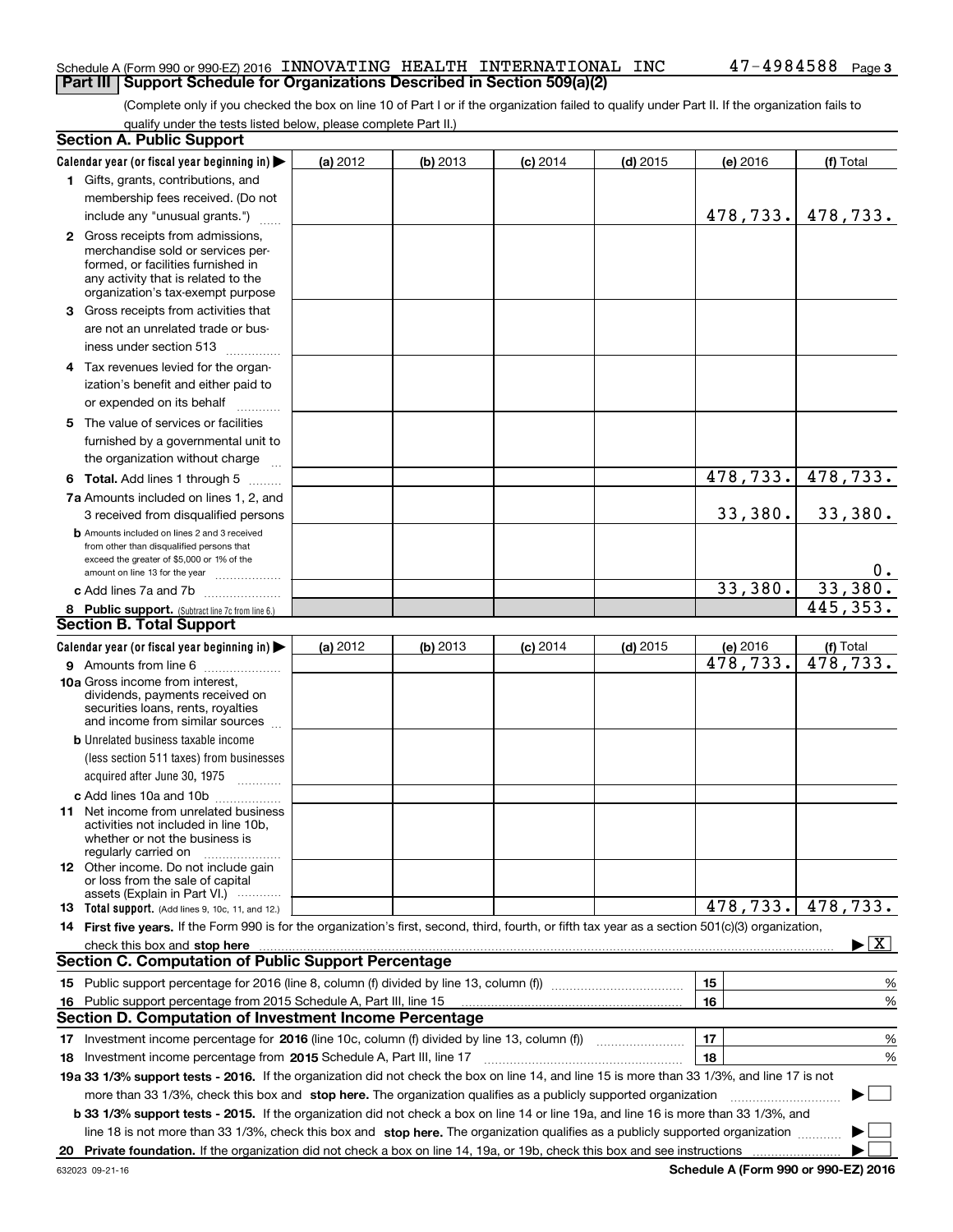### Schedule A (Form 990 or 990-EZ) 2016  $\,$  INNOVATING  $\,$  HEALTH  $\,$  INTERNATIONAL  $\,$  INC  $\,$   $\,$   $\,$  47  $-$  4984588  $\,$   $_{\rm{Page}}$

**1**

**2**

**3a**

**YesNo**

# **Part IV Supporting Organizations**

(Complete only if you checked a box in line 12 on Part I. If you checked 12a of Part I, complete Sections A and B. If you checked 12b of Part I, complete Sections A and C. If you checked 12c of Part I, complete Sections A, D, and E. If you checked 12d of Part I, complete Sections A and D, and complete Part V.)

### **Section A. All Supporting Organizations**

- **1** Are all of the organization's supported organizations listed by name in the organization's governing documents? If "No," describe in Part VI how the supported organizations are designated. If designated by *class or purpose, describe the designation. If historic and continuing relationship, explain.*
- **2** Did the organization have any supported organization that does not have an IRS determination of status under section 509(a)(1) or (2)? If "Yes," explain in Part VI how the organization determined that the supported *organization was described in section 509(a)(1) or (2).*
- **3a** Did the organization have a supported organization described in section 501(c)(4), (5), or (6)? If "Yes," answer *(b) and (c) below.*
- **b** Did the organization confirm that each supported organization qualified under section 501(c)(4), (5), or (6) and satisfied the public support tests under section 509(a)(2)? If "Yes," describe in Part VI when and how the *organization made the determination.*
- **c**Did the organization ensure that all support to such organizations was used exclusively for section 170(c)(2)(B) purposes? If "Yes," explain in Part VI what controls the organization put in place to ensure such use.
- **4a***If* Was any supported organization not organized in the United States ("foreign supported organization")? *"Yes," and if you checked 12a or 12b in Part I, answer (b) and (c) below.*
- **b** Did the organization have ultimate control and discretion in deciding whether to make grants to the foreign supported organization? If "Yes," describe in Part VI how the organization had such control and discretion *despite being controlled or supervised by or in connection with its supported organizations.*
- **c** Did the organization support any foreign supported organization that does not have an IRS determination under sections 501(c)(3) and 509(a)(1) or (2)? If "Yes," explain in Part VI what controls the organization used *to ensure that all support to the foreign supported organization was used exclusively for section 170(c)(2)(B) purposes.*
- **5a***If "Yes,"* Did the organization add, substitute, or remove any supported organizations during the tax year? answer (b) and (c) below (if applicable). Also, provide detail in Part VI, including (i) the names and EIN *numbers of the supported organizations added, substituted, or removed; (ii) the reasons for each such action; (iii) the authority under the organization's organizing document authorizing such action; and (iv) how the action was accomplished (such as by amendment to the organizing document).*
- **b** Type I or Type II only. Was any added or substituted supported organization part of a class already designated in the organization's organizing document?
- **cSubstitutions only.**  Was the substitution the result of an event beyond the organization's control?
- **6** Did the organization provide support (whether in the form of grants or the provision of services or facilities) to *If "Yes," provide detail in* support or benefit one or more of the filing organization's supported organizations? anyone other than (i) its supported organizations, (ii) individuals that are part of the charitable class benefited by one or more of its supported organizations, or (iii) other supporting organizations that also *Part VI.*
- **7**Did the organization provide a grant, loan, compensation, or other similar payment to a substantial contributor *If "Yes," complete Part I of Schedule L (Form 990 or 990-EZ).* regard to a substantial contributor? (defined in section 4958(c)(3)(C)), a family member of a substantial contributor, or a 35% controlled entity with
- **8** Did the organization make a loan to a disqualified person (as defined in section 4958) not described in line 7? *If "Yes," complete Part I of Schedule L (Form 990 or 990-EZ).*
- **9a** Was the organization controlled directly or indirectly at any time during the tax year by one or more in section 509(a)(1) or (2))? If "Yes," *provide detail in Part VI.* disqualified persons as defined in section 4946 (other than foundation managers and organizations described
- **b** Did one or more disqualified persons (as defined in line 9a) hold a controlling interest in any entity in which the supporting organization had an interest? If "Yes," provide detail in Part VI.
- **c**Did a disqualified person (as defined in line 9a) have an ownership interest in, or derive any personal benefit from, assets in which the supporting organization also had an interest? If "Yes," provide detail in Part VI.
- **10a** Was the organization subject to the excess business holdings rules of section 4943 because of section supporting organizations)? If "Yes," answer 10b below. 4943(f) (regarding certain Type II supporting organizations, and all Type III non-functionally integrated
- **b** Did the organization have any excess business holdings in the tax year? (Use Schedule C, Form 4720, to *determine whether the organization had excess business holdings.)*

**10b**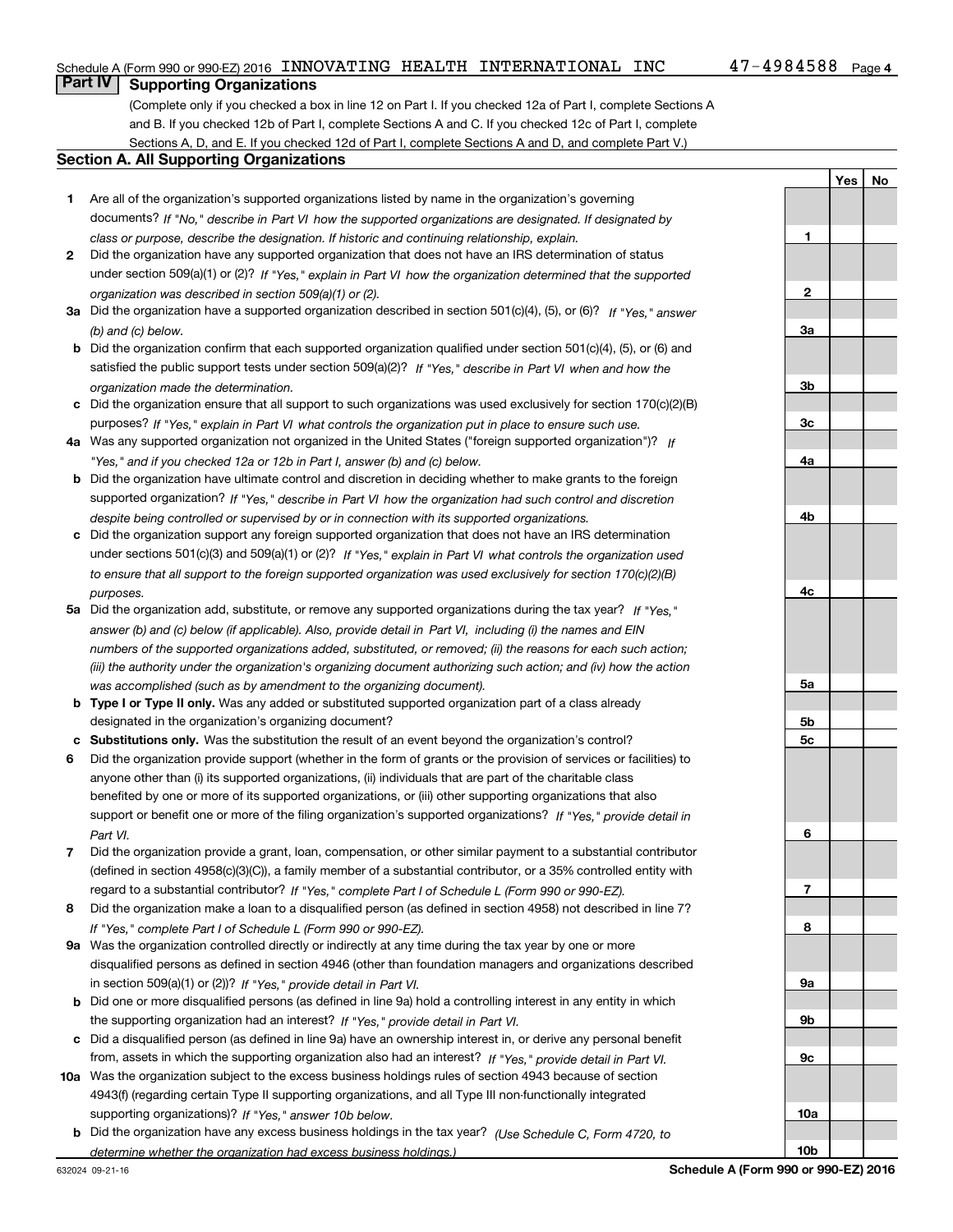# Schedule A (Form 990 or 990-EZ) 2016  $\,$  INNOVATING  $\,$  HEALTH  $\,$  INTERNATIONAL  $\,$  INC  $\,$   $\,$   $\,$  47  $-$  4984588  $\,$   $_{\rm{Page}}$ **Part IV | Supporting Organizations** *(continued)*

|    |                                                                                                                                                                                                               |              | Yes | No |
|----|---------------------------------------------------------------------------------------------------------------------------------------------------------------------------------------------------------------|--------------|-----|----|
| 11 | Has the organization accepted a gift or contribution from any of the following persons?                                                                                                                       |              |     |    |
|    | a A person who directly or indirectly controls, either alone or together with persons described in (b) and (c)                                                                                                |              |     |    |
|    | below, the governing body of a supported organization?                                                                                                                                                        | 11a          |     |    |
|    | <b>b</b> A family member of a person described in (a) above?                                                                                                                                                  | 11b          |     |    |
|    | c A 35% controlled entity of a person described in (a) or (b) above? If "Yes" to a, b, or c, provide detail in Part VI.                                                                                       | 11c          |     |    |
|    | <b>Section B. Type I Supporting Organizations</b>                                                                                                                                                             |              |     |    |
|    |                                                                                                                                                                                                               |              | Yes | No |
| 1  | Did the directors, trustees, or membership of one or more supported organizations have the power to                                                                                                           |              |     |    |
|    | regularly appoint or elect at least a majority of the organization's directors or trustees at all times during the                                                                                            |              |     |    |
|    | tax year? If "No," describe in Part VI how the supported organization(s) effectively operated, supervised, or                                                                                                 |              |     |    |
|    | controlled the organization's activities. If the organization had more than one supported organization,                                                                                                       |              |     |    |
|    |                                                                                                                                                                                                               |              |     |    |
|    | describe how the powers to appoint and/or remove directors or trustees were allocated among the supported                                                                                                     | 1            |     |    |
| 2  | organizations and what conditions or restrictions, if any, applied to such powers during the tax year.<br>Did the organization operate for the benefit of any supported organization other than the supported |              |     |    |
|    |                                                                                                                                                                                                               |              |     |    |
|    | organization(s) that operated, supervised, or controlled the supporting organization? If "Yes," explain in                                                                                                    |              |     |    |
|    | Part VI how providing such benefit carried out the purposes of the supported organization(s) that operated,                                                                                                   |              |     |    |
|    | supervised, or controlled the supporting organization.                                                                                                                                                        | $\mathbf{2}$ |     |    |
|    | <b>Section C. Type II Supporting Organizations</b>                                                                                                                                                            |              |     |    |
|    |                                                                                                                                                                                                               |              | Yes | No |
| 1  | Were a majority of the organization's directors or trustees during the tax year also a majority of the directors                                                                                              |              |     |    |
|    | or trustees of each of the organization's supported organization(s)? If "No," describe in Part VI how control                                                                                                 |              |     |    |
|    | or management of the supporting organization was vested in the same persons that controlled or managed                                                                                                        |              |     |    |
|    | the supported organization(s).                                                                                                                                                                                | 1            |     |    |
|    | Section D. All Type III Supporting Organizations                                                                                                                                                              |              |     |    |
|    |                                                                                                                                                                                                               |              | Yes | No |
| 1  | Did the organization provide to each of its supported organizations, by the last day of the fifth month of the                                                                                                |              |     |    |
|    | organization's tax year, (i) a written notice describing the type and amount of support provided during the prior tax                                                                                         |              |     |    |
|    | year, (ii) a copy of the Form 990 that was most recently filed as of the date of notification, and (iii) copies of the                                                                                        |              |     |    |
|    | organization's governing documents in effect on the date of notification, to the extent not previously provided?                                                                                              | 1            |     |    |
| 2  | Were any of the organization's officers, directors, or trustees either (i) appointed or elected by the supported                                                                                              |              |     |    |
|    | organization(s) or (ii) serving on the governing body of a supported organization? If "No," explain in Part VI how                                                                                            |              |     |    |
|    | the organization maintained a close and continuous working relationship with the supported organization(s).                                                                                                   | 2            |     |    |
| 3  | By reason of the relationship described in (2), did the organization's supported organizations have a                                                                                                         |              |     |    |
|    | significant voice in the organization's investment policies and in directing the use of the organization's                                                                                                    |              |     |    |
|    | income or assets at all times during the tax year? If "Yes," describe in Part VI the role the organization's                                                                                                  |              |     |    |
|    |                                                                                                                                                                                                               | 3            |     |    |
|    | supported organizations played in this regard.<br>Section E. Type III Functionally Integrated Supporting Organizations                                                                                        |              |     |    |
|    |                                                                                                                                                                                                               |              |     |    |
| 1  | Check the box next to the method that the organization used to satisfy the Integral Part Test during the year (see instructions).                                                                             |              |     |    |
| a  | The organization satisfied the Activities Test. Complete line 2 below.                                                                                                                                        |              |     |    |
| b  | The organization is the parent of each of its supported organizations. Complete line 3 below.                                                                                                                 |              |     |    |
| c  | The organization supported a governmental entity. Describe in Part VI how you supported a government entity (see instructions).                                                                               |              |     |    |
| 2  | Activities Test. Answer (a) and (b) below.                                                                                                                                                                    |              | Yes | No |
| а  | Did substantially all of the organization's activities during the tax year directly further the exempt purposes of                                                                                            |              |     |    |
|    | the supported organization(s) to which the organization was responsive? If "Yes," then in Part VI identify                                                                                                    |              |     |    |
|    | those supported organizations and explain<br>how these activities directly furthered their exempt purposes,                                                                                                   |              |     |    |
|    | how the organization was responsive to those supported organizations, and how the organization determined                                                                                                     |              |     |    |
|    | that these activities constituted substantially all of its activities.                                                                                                                                        | 2a           |     |    |
|    | Did the activities described in (a) constitute activities that, but for the organization's involvement, one or more                                                                                           |              |     |    |
|    | of the organization's supported organization(s) would have been engaged in? If "Yes," explain in Part VI the                                                                                                  |              |     |    |
|    | reasons for the organization's position that its supported organization(s) would have engaged in these                                                                                                        |              |     |    |
|    | activities but for the organization's involvement.                                                                                                                                                            | 2b           |     |    |
| З  | Parent of Supported Organizations. Answer (a) and (b) below.                                                                                                                                                  |              |     |    |
| а  | Did the organization have the power to regularly appoint or elect a majority of the officers, directors, or                                                                                                   |              |     |    |
|    | trustees of each of the supported organizations? Provide details in Part VI.                                                                                                                                  | За           |     |    |
| b  | Did the organization exercise a substantial degree of direction over the policies, programs, and activities of each                                                                                           |              |     |    |
|    | of its supported organizations? If "Yes." describe in Part VI the role played by the organization in this regard.                                                                                             | 3b           |     |    |
|    |                                                                                                                                                                                                               |              |     |    |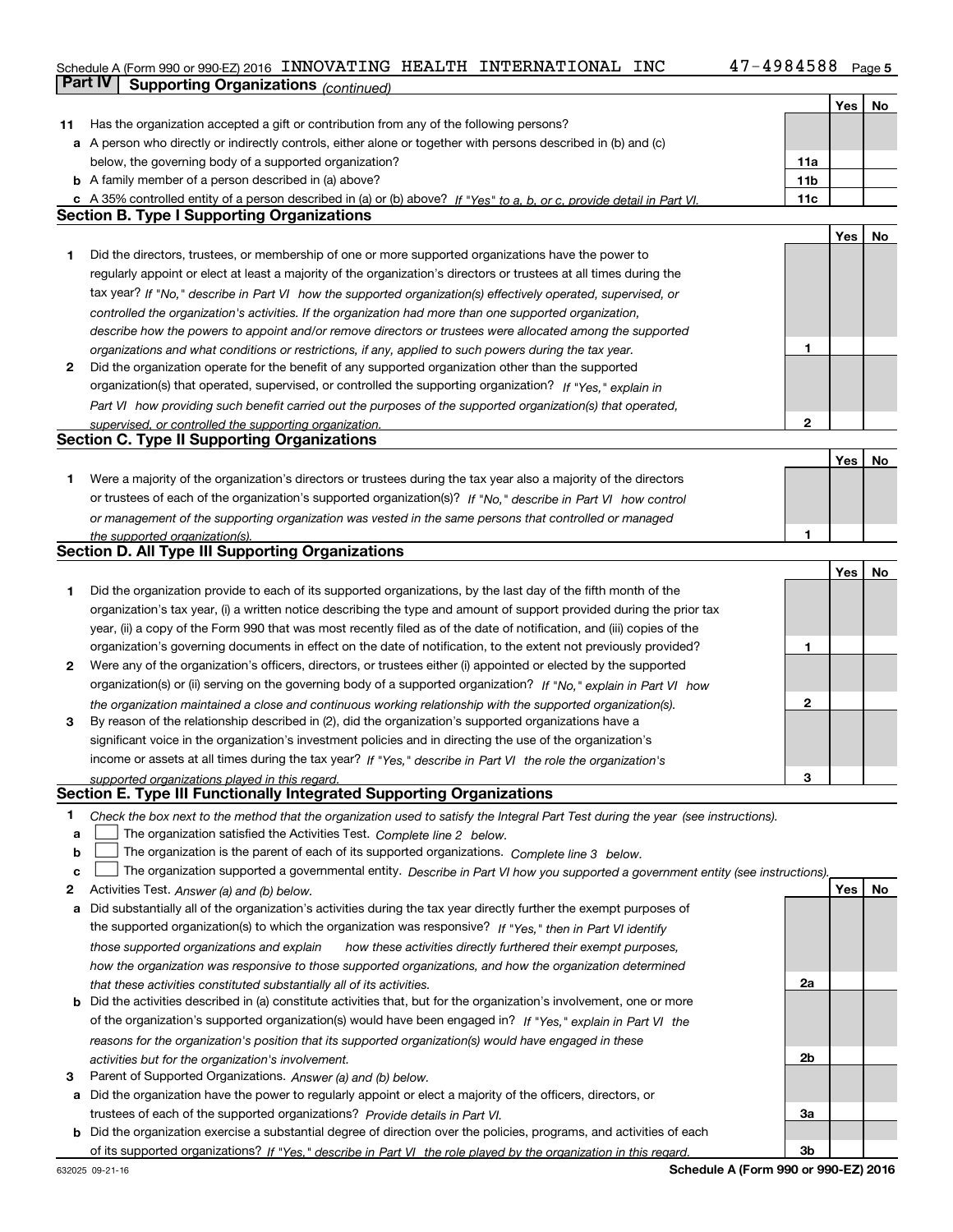|                                         | Schedule A (Form 990 or 990-EZ) 2016 INNOVATING HEALTH INTERNATIONAL INC                                                                           |                |                | $47 - 4984588$ Page 6          |
|-----------------------------------------|----------------------------------------------------------------------------------------------------------------------------------------------------|----------------|----------------|--------------------------------|
| <b>Part V</b>                           | Type III Non-Functionally Integrated 509(a)(3) Supporting Organizations                                                                            |                |                |                                |
| 1                                       | Check here if the organization satisfied the Integral Part Test as a qualifying trust on Nov. 20, 1970 (explain in Part VI.) See instructions. All |                |                |                                |
|                                         | other Type III non-functionally integrated supporting organizations must complete Sections A through E.                                            |                |                |                                |
|                                         | Section A - Adjusted Net Income                                                                                                                    |                | (A) Prior Year | (B) Current Year<br>(optional) |
| 1.                                      | Net short-term capital gain                                                                                                                        | 1              |                |                                |
| 2                                       | Recoveries of prior-year distributions                                                                                                             | $\mathbf{2}$   |                |                                |
| 3                                       | Other gross income (see instructions)                                                                                                              | 3              |                |                                |
| 4                                       | Add lines 1 through 3                                                                                                                              | 4              |                |                                |
| 5                                       | Depreciation and depletion                                                                                                                         | 5              |                |                                |
| 6                                       | Portion of operating expenses paid or incurred for production or                                                                                   |                |                |                                |
|                                         | collection of gross income or for management, conservation, or                                                                                     |                |                |                                |
|                                         | maintenance of property held for production of income (see instructions)                                                                           | 6              |                |                                |
| 7                                       | Other expenses (see instructions)                                                                                                                  | $\overline{7}$ |                |                                |
| 8                                       | Adjusted Net Income (subtract lines 5, 6, and 7 from line 4)                                                                                       | 8              |                |                                |
| <b>Section B - Minimum Asset Amount</b> |                                                                                                                                                    |                | (A) Prior Year | (B) Current Year<br>(optional) |
| 1.                                      | Aggregate fair market value of all non-exempt-use assets (see                                                                                      |                |                |                                |
|                                         | instructions for short tax year or assets held for part of year):                                                                                  |                |                |                                |
|                                         | a Average monthly value of securities                                                                                                              | 1a             |                |                                |
|                                         | <b>b</b> Average monthly cash balances                                                                                                             | 1 <sub>b</sub> |                |                                |
|                                         | c Fair market value of other non-exempt-use assets                                                                                                 | 1 <sub>c</sub> |                |                                |
|                                         | d Total (add lines 1a, 1b, and 1c)                                                                                                                 | 1d             |                |                                |
|                                         | e Discount claimed for blockage or other                                                                                                           |                |                |                                |
|                                         | factors (explain in detail in Part VI):                                                                                                            |                |                |                                |
| $\mathbf{2}$                            | Acquisition indebtedness applicable to non-exempt-use assets                                                                                       | $\mathbf{2}$   |                |                                |
| 3                                       | Subtract line 2 from line 1d                                                                                                                       | 3              |                |                                |
| 4                                       | Cash deemed held for exempt use. Enter 1-1/2% of line 3 (for greater amount,                                                                       |                |                |                                |
|                                         | see instructions)                                                                                                                                  | 4              |                |                                |
| 5                                       | Net value of non-exempt-use assets (subtract line 4 from line 3)                                                                                   | 5              |                |                                |
| 6                                       | Multiply line 5 by .035                                                                                                                            | 6              |                |                                |
| 7                                       | Recoveries of prior-year distributions                                                                                                             | $\overline{7}$ |                |                                |
| 8                                       | Minimum Asset Amount (add line 7 to line 6)                                                                                                        | 8              |                |                                |
| <b>Section C - Distributable Amount</b> |                                                                                                                                                    |                |                | <b>Current Year</b>            |
| 1.                                      | Adjusted net income for prior year (from Section A, line 8, Column A)                                                                              | 1              |                |                                |
| 2                                       | Enter 85% of line 1                                                                                                                                | $\overline{2}$ |                |                                |
| 3                                       | Minimum asset amount for prior year (from Section B, line 8, Column A)                                                                             | 3              |                |                                |
| 4                                       | Enter greater of line 2 or line 3                                                                                                                  | 4              |                |                                |
| 5                                       | Income tax imposed in prior year                                                                                                                   | 5              |                |                                |
| 6                                       | <b>Distributable Amount.</b> Subtract line 5 from line 4, unless subject to                                                                        |                |                |                                |
|                                         | emergency temporary reduction (see instructions)                                                                                                   | 6              |                |                                |

**7** Check here if the current year is the organization's first as a non-functionally integrated Type III supporting organization (see instructions).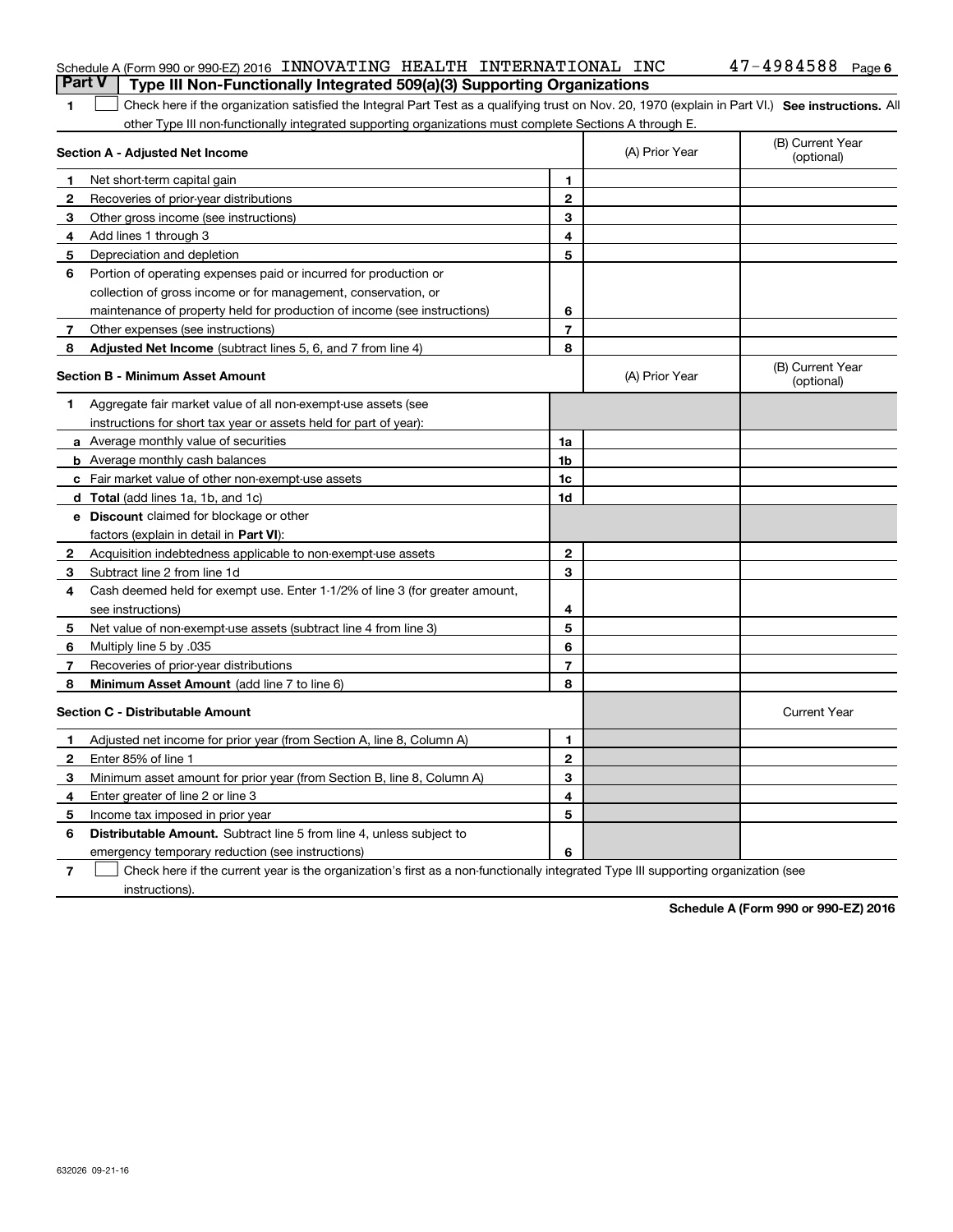#### Schedule A (Form 990 or 990-EZ) 2016 INNOVATIING HEALTH INTERNATIONAL INC 47-4ソ84588 Page INNOVATING HEALTH INTERNATIONAL INC 47-4984588

| <b>Part V</b> | Type III Non-Functionally Integrated 509(a)(3) Supporting Organizations                    |                             | (continued)               |                      |
|---------------|--------------------------------------------------------------------------------------------|-----------------------------|---------------------------|----------------------|
|               | <b>Section D - Distributions</b>                                                           |                             |                           | <b>Current Year</b>  |
| 1             | Amounts paid to supported organizations to accomplish exempt purposes                      |                             |                           |                      |
| 2             | Amounts paid to perform activity that directly furthers exempt purposes of supported       |                             |                           |                      |
|               | organizations, in excess of income from activity                                           |                             |                           |                      |
| з             | Administrative expenses paid to accomplish exempt purposes of supported organizations      |                             |                           |                      |
| 4             | Amounts paid to acquire exempt-use assets                                                  |                             |                           |                      |
| 5             | Qualified set-aside amounts (prior IRS approval required)                                  |                             |                           |                      |
| 6             | Other distributions (describe in Part VI). See instructions                                |                             |                           |                      |
| 7             | <b>Total annual distributions.</b> Add lines 1 through 6                                   |                             |                           |                      |
| 8             | Distributions to attentive supported organizations to which the organization is responsive |                             |                           |                      |
|               | (provide details in Part VI). See instructions                                             |                             |                           |                      |
| 9             | Distributable amount for 2016 from Section C, line 6                                       |                             |                           |                      |
| 10            | Line 8 amount divided by Line 9 amount                                                     |                             |                           |                      |
|               |                                                                                            | (i)                         | (iii)                     | (iii)                |
|               |                                                                                            | <b>Excess Distributions</b> | <b>Underdistributions</b> | <b>Distributable</b> |
|               | Section E - Distribution Allocations (see instructions)                                    |                             | Pre-2016                  | Amount for 2016      |
| 1             | Distributable amount for 2016 from Section C, line 6                                       |                             |                           |                      |
| 2             | Underdistributions, if any, for years prior to 2016 (reason-                               |                             |                           |                      |
|               | able cause required-explain in Part VI). See instructions                                  |                             |                           |                      |
| 3             | Excess distributions carryover, if any, to 2016:                                           |                             |                           |                      |
| а             |                                                                                            |                             |                           |                      |
| b             |                                                                                            |                             |                           |                      |
|               | c From 2013                                                                                |                             |                           |                      |
|               | d From 2014                                                                                |                             |                           |                      |
|               | e From 2015                                                                                |                             |                           |                      |
|               | Total of lines 3a through e                                                                |                             |                           |                      |
|               | <b>g</b> Applied to underdistributions of prior years                                      |                             |                           |                      |
|               | h Applied to 2016 distributable amount                                                     |                             |                           |                      |
|               | Carryover from 2011 not applied (see instructions)                                         |                             |                           |                      |
|               | Remainder. Subtract lines 3g, 3h, and 3i from 3f.                                          |                             |                           |                      |
| 4             | Distributions for 2016 from Section D,                                                     |                             |                           |                      |
|               | line $7:$                                                                                  |                             |                           |                      |
|               | a Applied to underdistributions of prior years                                             |                             |                           |                      |
|               | <b>b</b> Applied to 2016 distributable amount                                              |                             |                           |                      |
|               | Remainder. Subtract lines 4a and 4b from 4                                                 |                             |                           |                      |
| с<br>5        | Remaining underdistributions for years prior to 2016, if                                   |                             |                           |                      |
|               | any. Subtract lines 3g and 4a from line 2. For result greater                              |                             |                           |                      |
|               | than zero, explain in Part VI. See instructions                                            |                             |                           |                      |
| 6             | Remaining underdistributions for 2016. Subtract lines 3h                                   |                             |                           |                      |
|               | and 4b from line 1. For result greater than zero, explain in                               |                             |                           |                      |
|               | Part VI. See instructions                                                                  |                             |                           |                      |
|               |                                                                                            |                             |                           |                      |
| 7             | Excess distributions carryover to 2017. Add lines 3j<br>and 4c                             |                             |                           |                      |
|               |                                                                                            |                             |                           |                      |
| 8             | Breakdown of line 7:                                                                       |                             |                           |                      |
| а             |                                                                                            |                             |                           |                      |
|               | <b>b</b> Excess from 2013                                                                  |                             |                           |                      |
|               | c Excess from 2014                                                                         |                             |                           |                      |
|               | <b>d</b> Excess from 2015<br>e Excess from 2016                                            |                             |                           |                      |
|               |                                                                                            |                             |                           |                      |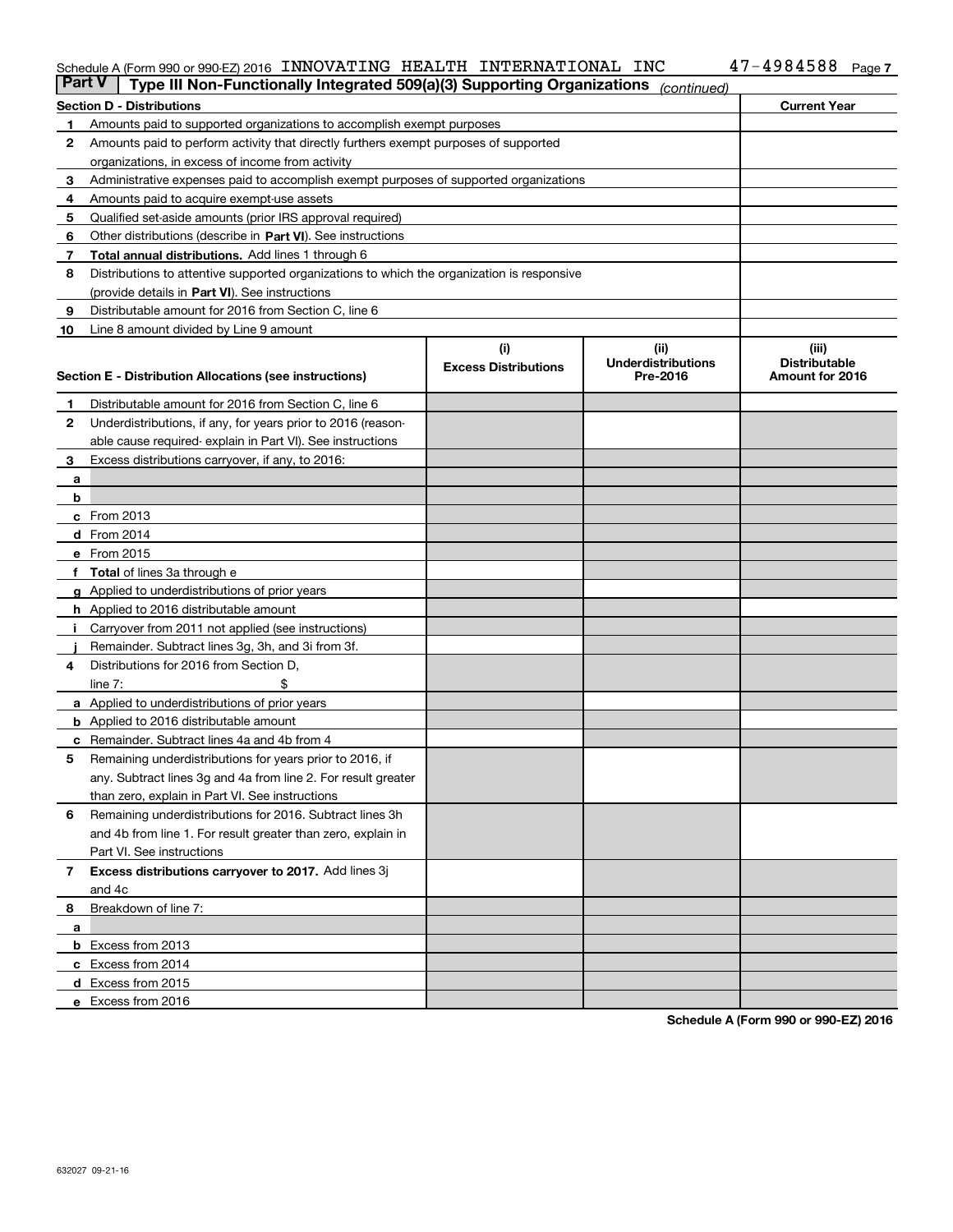|                | Schedule A (Form 990 or 990-EZ) 2016 INNOVATING HEALTH INTERNATIONAL INC                                                                                                                                                                                                                                                                                                                                                                                                                                                                                                                    |  |  | $47 - 4984588$ Page 8 |  |
|----------------|---------------------------------------------------------------------------------------------------------------------------------------------------------------------------------------------------------------------------------------------------------------------------------------------------------------------------------------------------------------------------------------------------------------------------------------------------------------------------------------------------------------------------------------------------------------------------------------------|--|--|-----------------------|--|
| <b>Part VI</b> | Supplemental Information. Provide the explanations required by Part II, line 10; Part II, line 17a or 17b; Part III, line 12;<br>Part IV, Section A, lines 1, 2, 3b, 3c, 4b, 4c, 5a, 6, 9a, 9b, 9c, 11a, 11b, and 11c; Part IV, Section B, lines 1 and 2; Part IV, Section C,<br>line 1; Part IV, Section D, lines 2 and 3; Part IV, Section E, lines 1c, 2a, 2b, 3a, and 3b; Part V, line 1; Part V, Section B, line 1e; Part V,<br>Section D, lines 5, 6, and 8; and Part V, Section E, lines 2, 5, and 6. Also complete this part for any additional information.<br>(See instructions.) |  |  |                       |  |
|                |                                                                                                                                                                                                                                                                                                                                                                                                                                                                                                                                                                                             |  |  |                       |  |
|                |                                                                                                                                                                                                                                                                                                                                                                                                                                                                                                                                                                                             |  |  |                       |  |
|                |                                                                                                                                                                                                                                                                                                                                                                                                                                                                                                                                                                                             |  |  |                       |  |
|                |                                                                                                                                                                                                                                                                                                                                                                                                                                                                                                                                                                                             |  |  |                       |  |
|                |                                                                                                                                                                                                                                                                                                                                                                                                                                                                                                                                                                                             |  |  |                       |  |
|                |                                                                                                                                                                                                                                                                                                                                                                                                                                                                                                                                                                                             |  |  |                       |  |
|                |                                                                                                                                                                                                                                                                                                                                                                                                                                                                                                                                                                                             |  |  |                       |  |
|                |                                                                                                                                                                                                                                                                                                                                                                                                                                                                                                                                                                                             |  |  |                       |  |
|                |                                                                                                                                                                                                                                                                                                                                                                                                                                                                                                                                                                                             |  |  |                       |  |
|                |                                                                                                                                                                                                                                                                                                                                                                                                                                                                                                                                                                                             |  |  |                       |  |
|                |                                                                                                                                                                                                                                                                                                                                                                                                                                                                                                                                                                                             |  |  |                       |  |
|                |                                                                                                                                                                                                                                                                                                                                                                                                                                                                                                                                                                                             |  |  |                       |  |
|                |                                                                                                                                                                                                                                                                                                                                                                                                                                                                                                                                                                                             |  |  |                       |  |
|                |                                                                                                                                                                                                                                                                                                                                                                                                                                                                                                                                                                                             |  |  |                       |  |
|                |                                                                                                                                                                                                                                                                                                                                                                                                                                                                                                                                                                                             |  |  |                       |  |
|                |                                                                                                                                                                                                                                                                                                                                                                                                                                                                                                                                                                                             |  |  |                       |  |
|                |                                                                                                                                                                                                                                                                                                                                                                                                                                                                                                                                                                                             |  |  |                       |  |
|                |                                                                                                                                                                                                                                                                                                                                                                                                                                                                                                                                                                                             |  |  |                       |  |
|                |                                                                                                                                                                                                                                                                                                                                                                                                                                                                                                                                                                                             |  |  |                       |  |
|                |                                                                                                                                                                                                                                                                                                                                                                                                                                                                                                                                                                                             |  |  |                       |  |
|                |                                                                                                                                                                                                                                                                                                                                                                                                                                                                                                                                                                                             |  |  |                       |  |
|                |                                                                                                                                                                                                                                                                                                                                                                                                                                                                                                                                                                                             |  |  |                       |  |
|                |                                                                                                                                                                                                                                                                                                                                                                                                                                                                                                                                                                                             |  |  |                       |  |
|                |                                                                                                                                                                                                                                                                                                                                                                                                                                                                                                                                                                                             |  |  |                       |  |
|                |                                                                                                                                                                                                                                                                                                                                                                                                                                                                                                                                                                                             |  |  |                       |  |
|                |                                                                                                                                                                                                                                                                                                                                                                                                                                                                                                                                                                                             |  |  |                       |  |
|                |                                                                                                                                                                                                                                                                                                                                                                                                                                                                                                                                                                                             |  |  |                       |  |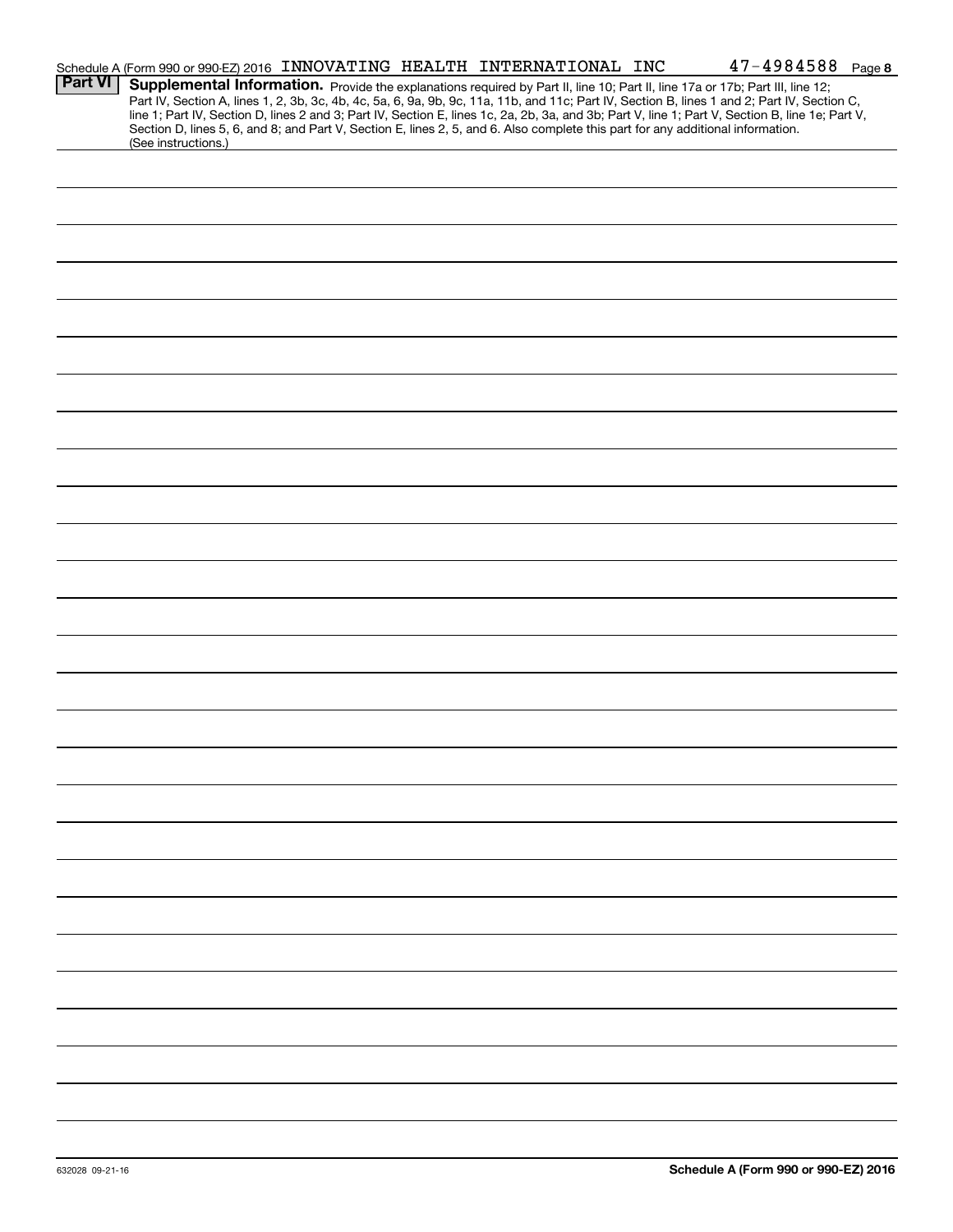Department of the Treasury **(Form 990, 990-EZ, or 990-PF)**

Internal Revenue Service

## \*\* PUBLIC DISCLOSURE COPY \*\*

# **Schedule B Schedule of Contributors**

**| Attach to Form 990, Form 990-EZ, or Form 990-PF. | Information about Schedule B (Form 990, 990-EZ, or 990-PF) and its instructions is at** www.irs.gov/form990  $\cdot$ 

**Name of the organization Employer identification number**

**Organization type** (check one):

| mployer identificati |  |
|----------------------|--|
|                      |  |

OMB No. 1545-0047

**2016**

# INNOVATING HEALTH INTERNATIONAL INC 47-4984588

| $\lfloor x \rfloor$ 501(c)( 3) (enter number) organization                  |
|-----------------------------------------------------------------------------|
| $4947(a)(1)$ nonexempt charitable trust not treated as a private foundation |
| 527 political organization                                                  |
| 501(c)(3) exempt private foundation                                         |
| 4947(a)(1) nonexempt charitable trust treated as a private foundation       |
| 501(c)(3) taxable private foundation                                        |
|                                                                             |

Check if your organization is covered by the **General Rule** or a **Special Rule. Note:**  Only a section 501(c)(7), (8), or (10) organization can check boxes for both the General Rule and a Special Rule. See instructions.

#### **General Rule**

 $\boxed{\textbf{X}}$  For an organization filing Form 990, 990-EZ, or 990-PF that received, during the year, contributions totaling \$5,000 or more (in money or property) from any one contributor. Complete Parts I and II. See instructions for determining a contributor's total contributions.

#### **Special Rules**

 $\mathcal{L}^{\text{max}}$ 

any one contributor, during the year, total contributions of the greater of  $\,$  (1) \$5,000 or (2) 2% of the amount on (i) Form 990, Part VIII, line 1h, For an organization described in section 501(c)(3) filing Form 990 or 990-EZ that met the 33 1/3% support test of the regulations under sections 509(a)(1) and 170(b)(1)(A)(vi), that checked Schedule A (Form 990 or 990-EZ), Part II, line 13, 16a, or 16b, and that received from or (ii) Form 990-EZ, line 1. Complete Parts I and II.  $\mathcal{L}^{\text{max}}$ 

year, total contributions of more than \$1,000 *exclusively* for religious, charitable, scientific, literary, or educational purposes, or for For an organization described in section 501(c)(7), (8), or (10) filing Form 990 or 990-EZ that received from any one contributor, during the the prevention of cruelty to children or animals. Complete Parts I, II, and III.  $\mathcal{L}^{\text{max}}$ 

purpose. Don't complete any of the parts unless the **General Rule** applies to this organization because it received *nonexclusively* year, contributions <sub>exclusively</sub> for religious, charitable, etc., purposes, but no such contributions totaled more than \$1,000. If this box is checked, enter here the total contributions that were received during the year for an  $\;$ exclusively religious, charitable, etc., For an organization described in section 501(c)(7), (8), or (10) filing Form 990 or 990-EZ that received from any one contributor, during the religious, charitable, etc., contributions totaling \$5,000 or more during the year  $\Box$ — $\Box$   $\Box$ 

**Caution:**  An organization that isn't covered by the General Rule and/or the Special Rules doesn't file Schedule B (Form 990, 990-EZ, or 990-PF),  **must** but it answer "No" on Part IV, line 2, of its Form 990; or check the box on line H of its Form 990-EZ or on its Form 990-PF, Part I, line 2, to certify that it doesn't meet the filing requirements of Schedule B (Form 990, 990-EZ, or 990-PF).

**Schedule B (Form 990, 990-EZ, or 990-PF) (2016) For Paperwork Reduction Act Notice, see the Instructions for Form 990, 990-EZ, or 990-PF.** LHA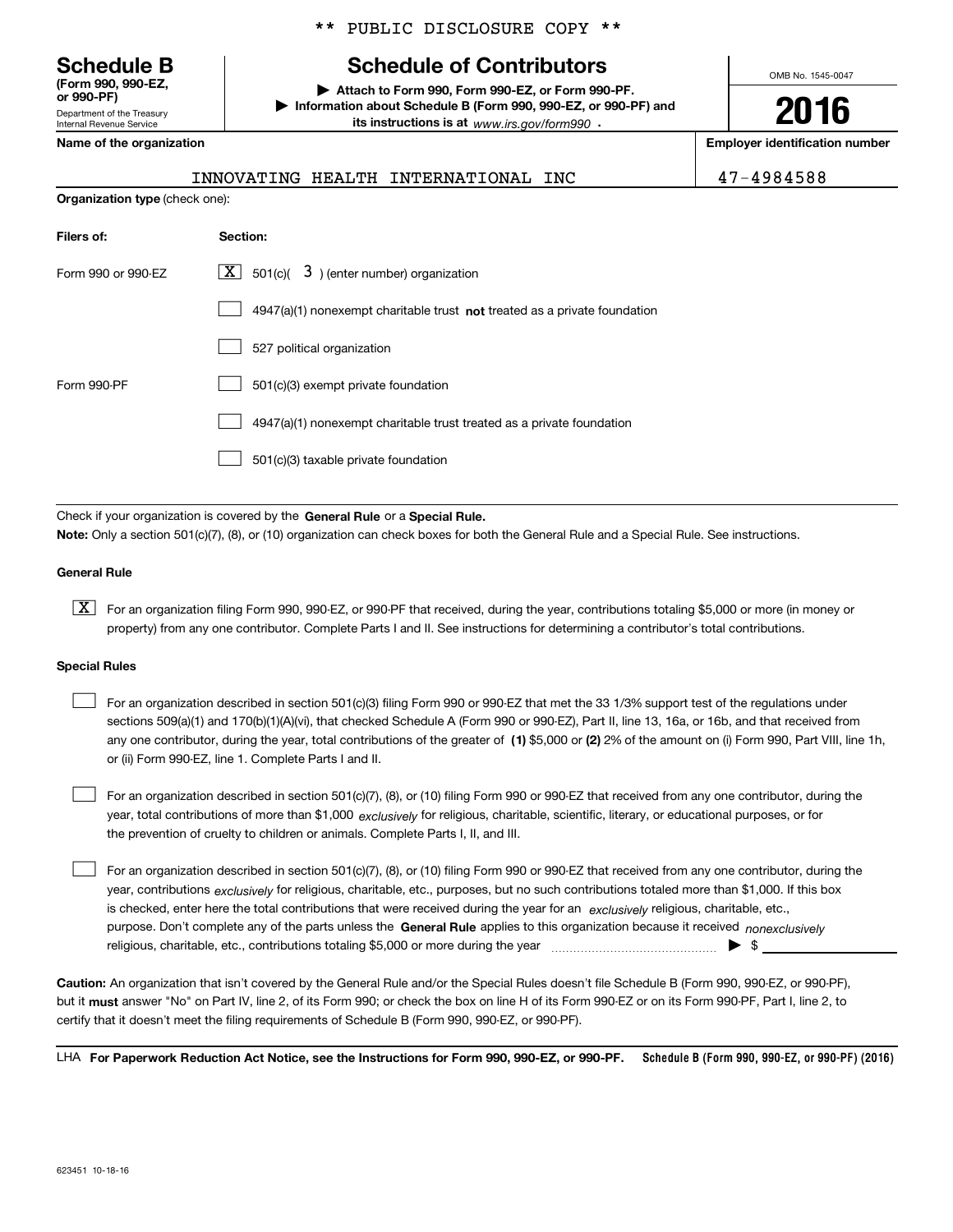|                      | Schedule B (Form 990, 990-EZ, or 990-PF) (2016)                                                       |                                   | Page 2                                                                                                      |  |  |  |  |  |
|----------------------|-------------------------------------------------------------------------------------------------------|-----------------------------------|-------------------------------------------------------------------------------------------------------------|--|--|--|--|--|
| Name of organization |                                                                                                       |                                   | <b>Employer identification number</b>                                                                       |  |  |  |  |  |
|                      | INNOVATING HEALTH INTERNATIONAL INC                                                                   |                                   | 47-4984588                                                                                                  |  |  |  |  |  |
| Part I               | <b>Contributors</b> (See instructions). Use duplicate copies of Part I if additional space is needed. |                                   |                                                                                                             |  |  |  |  |  |
| (a)<br>No.           | (b)<br>Name, address, and ZIP + 4                                                                     | (c)<br><b>Total contributions</b> | (d)<br>Type of contribution                                                                                 |  |  |  |  |  |
| 1                    |                                                                                                       | 15,000.<br>\$                     | $\overline{\mathbf{X}}$<br>Person<br>Payroll<br>Noncash<br>(Complete Part II for<br>noncash contributions.) |  |  |  |  |  |
| (a)<br>No.           | (b)<br>Name, address, and ZIP + 4                                                                     | (c)<br><b>Total contributions</b> | (d)<br>Type of contribution                                                                                 |  |  |  |  |  |
| 2                    |                                                                                                       | 147,944.<br>\$                    | $\overline{\mathbf{X}}$<br>Person<br>Payroll<br>Noncash<br>(Complete Part II for<br>noncash contributions.) |  |  |  |  |  |
| (a)<br>No.           | (b)<br>Name, address, and ZIP + 4                                                                     | (c)<br><b>Total contributions</b> | (d)<br>Type of contribution                                                                                 |  |  |  |  |  |
| 3                    |                                                                                                       | 26,500.<br>\$                     | $\overline{\mathbf{X}}$<br>Person<br>Payroll<br>Noncash<br>(Complete Part II for<br>noncash contributions.) |  |  |  |  |  |
| (a)<br>No.           | (b)<br>Name, address, and ZIP + 4                                                                     | (c)<br><b>Total contributions</b> | (d)<br>Type of contribution                                                                                 |  |  |  |  |  |
| 4                    |                                                                                                       | 18,000.<br>\$                     | $\mathbf{X}$<br>Person<br>Payroll<br>Noncash<br>(Complete Part II for<br>noncash contributions.)            |  |  |  |  |  |
| (a)<br>No.           | (b)<br>Name, address, and ZIP + 4                                                                     | (c)<br><b>Total contributions</b> | (d)<br>Type of contribution                                                                                 |  |  |  |  |  |
| 5                    |                                                                                                       | 14,399.<br>\$                     | $\boxed{\text{X}}$<br>Person<br>Payroll<br>Noncash<br>(Complete Part II for<br>noncash contributions.)      |  |  |  |  |  |
| (a)<br>No.           | (b)<br>Name, address, and ZIP + 4                                                                     | (c)<br><b>Total contributions</b> | (d)<br>Type of contribution                                                                                 |  |  |  |  |  |
| 6                    |                                                                                                       | 44,000.<br>\$                     | $\boxed{\text{X}}$<br>Person<br>Payroll<br>Noncash<br>(Complete Part II for<br>noncash contributions.)      |  |  |  |  |  |

623452 10-18-16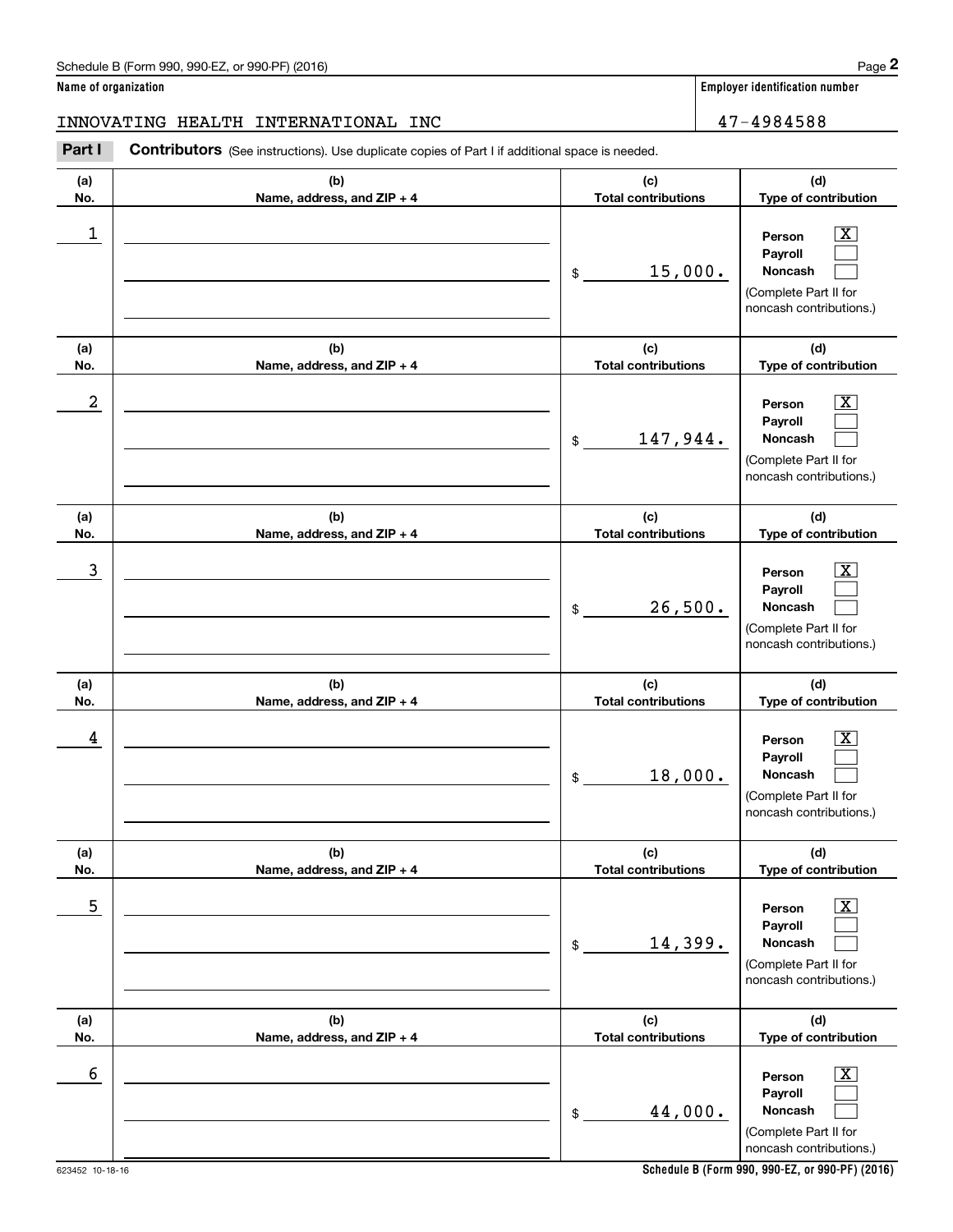### **Name of organization Employer identification number**

INNOVATING HEALTH INTERNATIONAL INC 47-4984588

Chedule B (Form 990, 990-EZ, or 990-PF) (2016)<br> **2 ame of organization**<br> **2 A 7 – 4984588**<br> **2 Part I Contributors** (See instructions). Use duplicate copies of Part I if additional space is needed.

| (a)<br>No.       | (b)<br>Name, address, and ZIP + 4 | (c)<br><b>Total contributions</b> | (d)<br>Type of contribution                                                                               |
|------------------|-----------------------------------|-----------------------------------|-----------------------------------------------------------------------------------------------------------|
| $\boldsymbol{7}$ |                                   | 69,657.<br>\$                     | Person<br>Pavroll<br>Noncash<br>$\overline{\text{X}}$<br>(Complete Part II for<br>noncash contributions.) |
| (a)<br>No.       | (b)<br>Name, address, and ZIP + 4 | (c)<br><b>Total contributions</b> | (d)<br>Type of contribution                                                                               |
|                  |                                   | \$                                | Person<br>Payroll<br><b>Noncash</b><br>(Complete Part II for<br>noncash contributions.)                   |
| (a)<br>No.       | (b)<br>Name, address, and ZIP + 4 | (c)<br><b>Total contributions</b> | (d)<br>Type of contribution                                                                               |
|                  |                                   | \$                                | Person<br>Payroll<br><b>Noncash</b><br>(Complete Part II for<br>noncash contributions.)                   |
| (a)<br>No.       | (b)<br>Name, address, and ZIP + 4 | (c)<br><b>Total contributions</b> | (d)<br>Type of contribution                                                                               |
|                  |                                   | \$                                | Person<br>Payroll<br><b>Noncash</b><br>(Complete Part II for<br>noncash contributions.)                   |
| (a)<br>No.       | (b)<br>Name, address, and ZIP + 4 | (c)<br><b>Total contributions</b> | (d)<br>Type of contribution                                                                               |
|                  |                                   | \$                                | Person<br>Payroll<br>Noncash<br>(Complete Part II for<br>noncash contributions.)                          |
| (a)<br>No.       | (b)<br>Name, address, and ZIP + 4 | (c)<br><b>Total contributions</b> | (d)<br>Type of contribution                                                                               |
|                  |                                   | \$                                | Person<br>Payroll<br>Noncash<br>(Complete Part II for<br>noncash contributions.)                          |

623452 10-18-16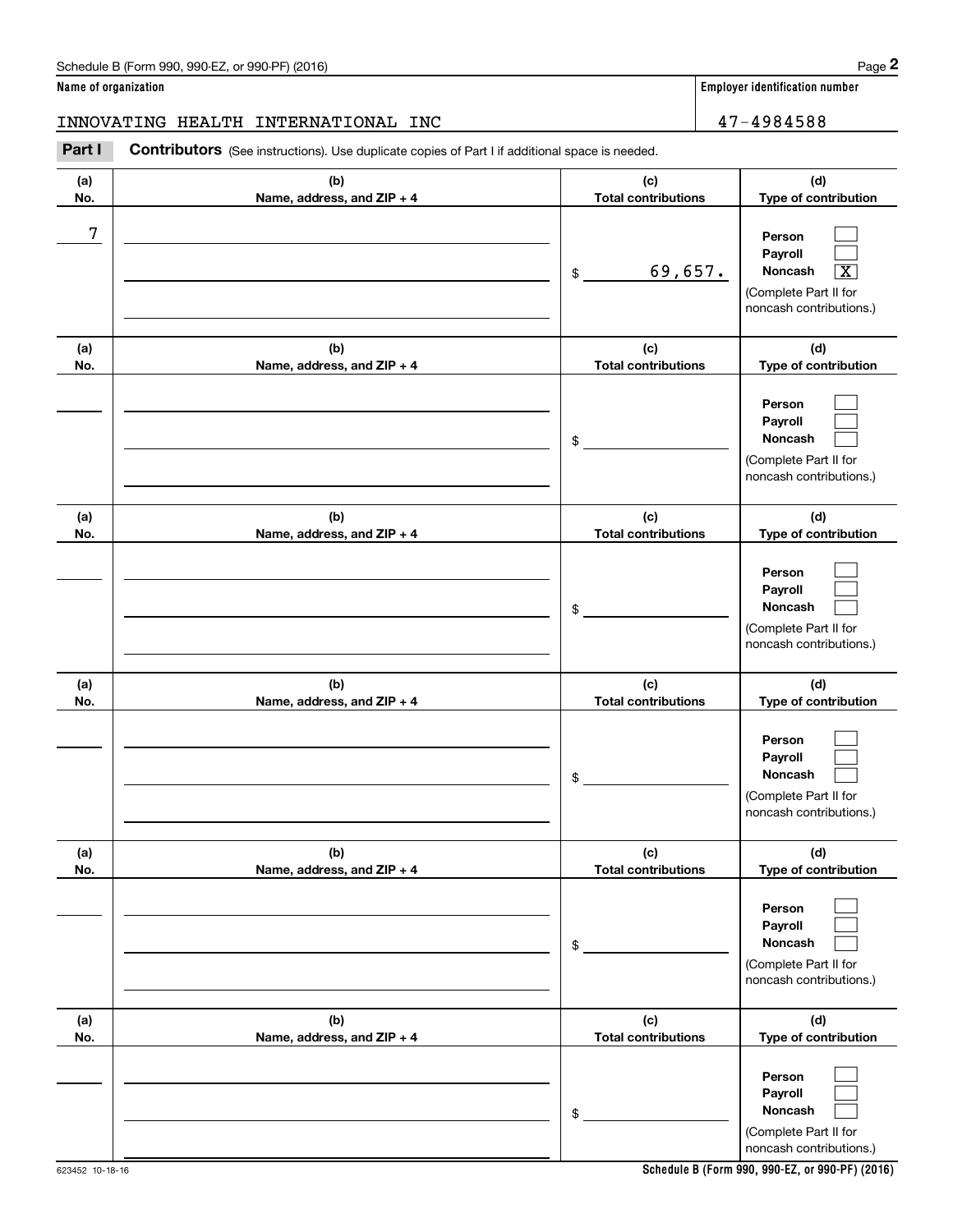**Name of organization Employer identification number**

INNOVATING HEALTH INTERNATIONAL INC 47-4984588

Employer identification number<br> **3Page 3**<br>
2Part II **Noncash Property** (See instructions). Use duplicate copies of Part II if additional space is needed.<br>
3Part II **Noncash Property** (See instructions). Use duplicate copie

| (a)<br>No.<br>from<br>Part I | (b)<br>Description of noncash property given | (c)<br>FMV (or estimate)<br>(See instructions) | (d)<br>Date received |
|------------------------------|----------------------------------------------|------------------------------------------------|----------------------|
|                              | EQUIPMENT                                    |                                                |                      |
| 7                            |                                              |                                                |                      |
|                              |                                              | 69,657.<br>$$\overline{\phantom{a}}$$          | 01/01/16             |
| (a)                          |                                              |                                                |                      |
| No.                          | (b)                                          | (c)<br>FMV (or estimate)                       | (d)                  |
| from<br>Part I               | Description of noncash property given        | (See instructions)                             | Date received        |
|                              |                                              |                                                |                      |
|                              |                                              |                                                |                      |
|                              |                                              | $\sim$                                         |                      |
|                              |                                              |                                                |                      |
| (a)<br>No.                   | (b)                                          | (c)                                            | (d)                  |
| from                         | Description of noncash property given        | FMV (or estimate)<br>(See instructions)        | Date received        |
| Part I                       |                                              |                                                |                      |
|                              |                                              |                                                |                      |
|                              |                                              |                                                |                      |
|                              |                                              | $\sim$                                         |                      |
| (a)                          |                                              | (c)                                            |                      |
| No.<br>from                  | (b)<br>Description of noncash property given | FMV (or estimate)                              | (d)<br>Date received |
| Part I                       |                                              | (See instructions)                             |                      |
|                              |                                              |                                                |                      |
|                              |                                              |                                                |                      |
|                              |                                              | $\mathfrak s$                                  |                      |
| (a)                          |                                              | (c)                                            |                      |
| No.<br>from                  | (b)<br>Description of noncash property given | FMV (or estimate)                              | (d)<br>Date received |
| Part I                       |                                              | (See instructions)                             |                      |
|                              |                                              |                                                |                      |
|                              |                                              |                                                |                      |
|                              |                                              | \$                                             |                      |
| (a)                          |                                              |                                                |                      |
| No.                          | (b)                                          | (c)<br>FMV (or estimate)                       | (d)                  |
| from<br>Part I               | Description of noncash property given        | (See instructions)                             | Date received        |
|                              |                                              |                                                |                      |
|                              |                                              |                                                |                      |
|                              |                                              | \$                                             |                      |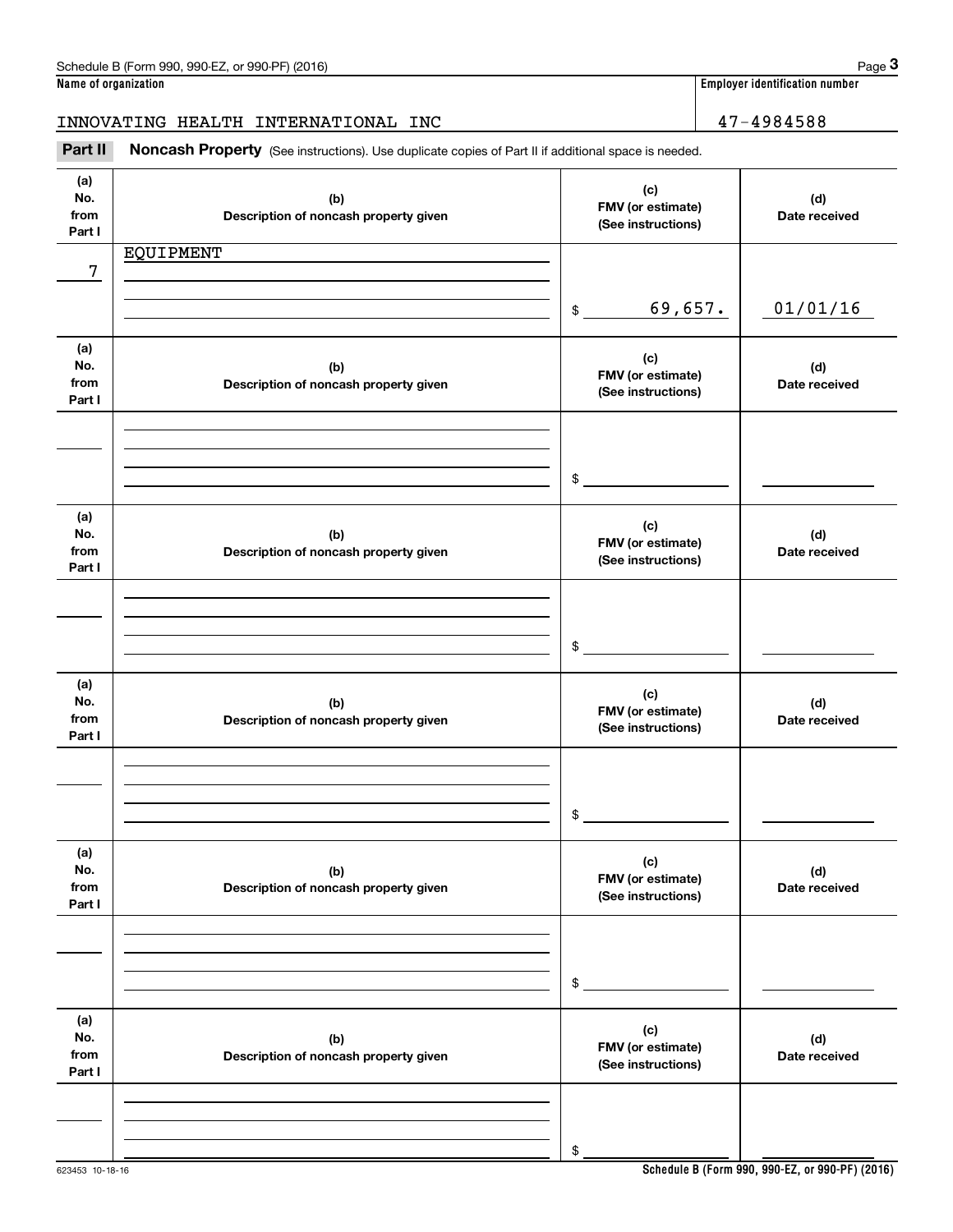|                      | Schedule B (Form 990, 990-EZ, or 990-PF) (2016)                                                                                                                                                                                                                                |                      |                                          | Page 4                                   |  |  |  |  |
|----------------------|--------------------------------------------------------------------------------------------------------------------------------------------------------------------------------------------------------------------------------------------------------------------------------|----------------------|------------------------------------------|------------------------------------------|--|--|--|--|
| Name of organization |                                                                                                                                                                                                                                                                                |                      |                                          | <b>Employer identification number</b>    |  |  |  |  |
|                      | INNOVATING HEALTH INTERNATIONAL INC                                                                                                                                                                                                                                            |                      |                                          | 47-4984588                               |  |  |  |  |
| Part III             | $Exclusively$ religious, charitable, etc., contributions to organizations described in section 501(c)(7), (8), or (10) that total more than \$1,000 for<br>the year from any one contributor. Complete columns (a) through (e) and the following line entry. For organizations |                      |                                          |                                          |  |  |  |  |
|                      | completing Part III, enter the total of exclusively religious, charitable, etc., contributions of \$1,000 or less for the year. (Enter this info. once.)                                                                                                                       |                      |                                          | $\blacktriangleright$ \$                 |  |  |  |  |
| (a) No.              | Use duplicate copies of Part III if additional space is needed.                                                                                                                                                                                                                |                      |                                          |                                          |  |  |  |  |
| from<br>Part I       | (b) Purpose of gift                                                                                                                                                                                                                                                            | (c) Use of gift      |                                          | (d) Description of how gift is held      |  |  |  |  |
|                      |                                                                                                                                                                                                                                                                                |                      |                                          |                                          |  |  |  |  |
|                      |                                                                                                                                                                                                                                                                                |                      |                                          |                                          |  |  |  |  |
|                      |                                                                                                                                                                                                                                                                                |                      |                                          |                                          |  |  |  |  |
|                      |                                                                                                                                                                                                                                                                                | (e) Transfer of gift |                                          |                                          |  |  |  |  |
|                      | Transferee's name, address, and $ZIP + 4$                                                                                                                                                                                                                                      |                      | Relationship of transferor to transferee |                                          |  |  |  |  |
|                      |                                                                                                                                                                                                                                                                                |                      |                                          |                                          |  |  |  |  |
|                      |                                                                                                                                                                                                                                                                                |                      |                                          |                                          |  |  |  |  |
|                      |                                                                                                                                                                                                                                                                                |                      |                                          |                                          |  |  |  |  |
| (a) No.<br>from      | (b) Purpose of gift                                                                                                                                                                                                                                                            | (c) Use of gift      |                                          | (d) Description of how gift is held      |  |  |  |  |
| Part I               |                                                                                                                                                                                                                                                                                |                      |                                          |                                          |  |  |  |  |
|                      |                                                                                                                                                                                                                                                                                |                      |                                          |                                          |  |  |  |  |
|                      |                                                                                                                                                                                                                                                                                |                      |                                          |                                          |  |  |  |  |
|                      | (e) Transfer of gift                                                                                                                                                                                                                                                           |                      |                                          |                                          |  |  |  |  |
|                      |                                                                                                                                                                                                                                                                                |                      |                                          |                                          |  |  |  |  |
|                      | Transferee's name, address, and ZIP + 4                                                                                                                                                                                                                                        |                      | Relationship of transferor to transferee |                                          |  |  |  |  |
|                      |                                                                                                                                                                                                                                                                                |                      |                                          |                                          |  |  |  |  |
|                      |                                                                                                                                                                                                                                                                                |                      |                                          |                                          |  |  |  |  |
| (a) No.              |                                                                                                                                                                                                                                                                                |                      |                                          |                                          |  |  |  |  |
| from<br>Part I       | (b) Purpose of gift                                                                                                                                                                                                                                                            | (c) Use of gift      |                                          | (d) Description of how gift is held      |  |  |  |  |
|                      |                                                                                                                                                                                                                                                                                |                      |                                          |                                          |  |  |  |  |
|                      |                                                                                                                                                                                                                                                                                |                      |                                          |                                          |  |  |  |  |
|                      |                                                                                                                                                                                                                                                                                |                      |                                          |                                          |  |  |  |  |
|                      | (e) Transfer of gift                                                                                                                                                                                                                                                           |                      |                                          |                                          |  |  |  |  |
|                      | Transferee's name, address, and ZIP + 4                                                                                                                                                                                                                                        |                      |                                          | Relationship of transferor to transferee |  |  |  |  |
|                      |                                                                                                                                                                                                                                                                                |                      |                                          |                                          |  |  |  |  |
|                      |                                                                                                                                                                                                                                                                                |                      |                                          |                                          |  |  |  |  |
|                      |                                                                                                                                                                                                                                                                                |                      |                                          |                                          |  |  |  |  |
| (a) No.<br>from      | (b) Purpose of gift                                                                                                                                                                                                                                                            | (c) Use of gift      |                                          | (d) Description of how gift is held      |  |  |  |  |
| Part I               |                                                                                                                                                                                                                                                                                |                      |                                          |                                          |  |  |  |  |
|                      |                                                                                                                                                                                                                                                                                |                      |                                          |                                          |  |  |  |  |
|                      |                                                                                                                                                                                                                                                                                |                      |                                          |                                          |  |  |  |  |
|                      | (e) Transfer of gift                                                                                                                                                                                                                                                           |                      |                                          |                                          |  |  |  |  |
|                      |                                                                                                                                                                                                                                                                                |                      |                                          |                                          |  |  |  |  |
|                      | Transferee's name, address, and ZIP + 4                                                                                                                                                                                                                                        |                      |                                          | Relationship of transferor to transferee |  |  |  |  |
|                      |                                                                                                                                                                                                                                                                                |                      |                                          |                                          |  |  |  |  |
|                      |                                                                                                                                                                                                                                                                                |                      |                                          |                                          |  |  |  |  |
|                      |                                                                                                                                                                                                                                                                                |                      |                                          |                                          |  |  |  |  |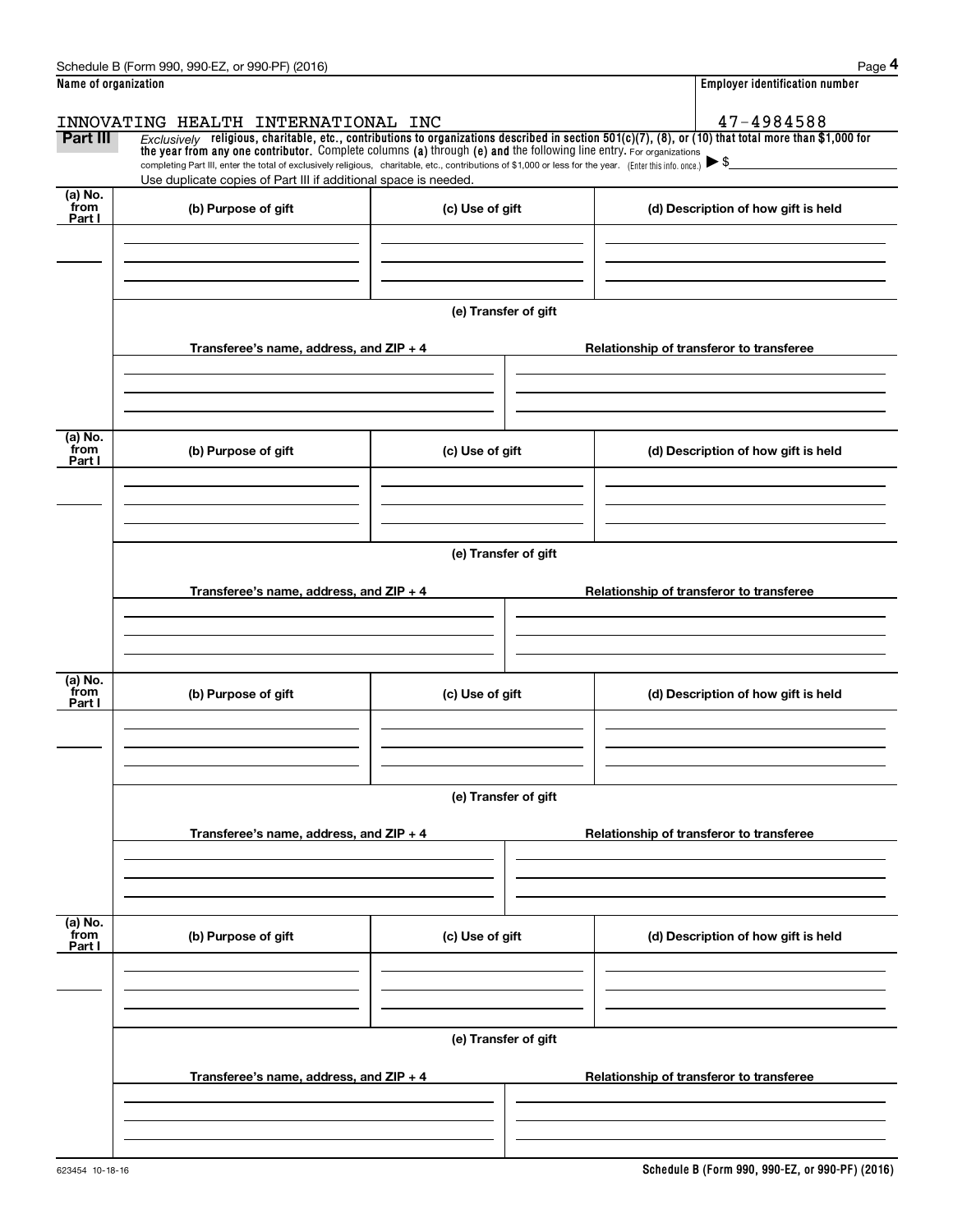Department of the Treasury Internal Revenue Service

# **SCHEDULE D Supplemental Financial Statements**

**(Form 990)** (**Form 990,**<br>Part IV, line 6, 7, 8, 9, 10, 11a, 11b, 11c, 11d, 11e, 11f, 12a, or 12b.<br>Department of the Treasury

OMB No. 1545-0047 **Open to Public Inspection2016**

| ▶ Information about Schedule D (Form 990) and its instructions is at $WWW$ |  |
|----------------------------------------------------------------------------|--|

Name of the organization<br>**INNOVATING HEALTH INTERNATIONAL INC** 47-4984588 INNOVATING HEALTH INTERNATIONAL INC 47-4984588

*www.irs.gov/form990.*

| Part I | Organizations Maintaining Donor Advised Funds or Other Similar Funds or Accounts. Complete if the                                                                                                                             |                                                    |                                 |
|--------|-------------------------------------------------------------------------------------------------------------------------------------------------------------------------------------------------------------------------------|----------------------------------------------------|---------------------------------|
|        | organization answered "Yes" on Form 990, Part IV, line 6.                                                                                                                                                                     |                                                    |                                 |
|        | (a) Donor advised funds                                                                                                                                                                                                       |                                                    | (b) Funds and other accounts    |
| 1.     |                                                                                                                                                                                                                               |                                                    |                                 |
| 2      | Aggregate value of contributions to (during year)                                                                                                                                                                             |                                                    |                                 |
| з      | Aggregate value of grants from (during year)                                                                                                                                                                                  |                                                    |                                 |
| 4      | Aggregate value at end of year                                                                                                                                                                                                |                                                    |                                 |
| 5      | Did the organization inform all donors and donor advisors in writing that the assets held in donor advised funds                                                                                                              |                                                    |                                 |
|        |                                                                                                                                                                                                                               |                                                    | Yes<br>No                       |
| 6      | Did the organization inform all grantees, donors, and donor advisors in writing that grant funds can be used only                                                                                                             |                                                    |                                 |
|        | for charitable purposes and not for the benefit of the donor or donor advisor, or for any other purpose conferring                                                                                                            |                                                    |                                 |
|        | impermissible private benefit?                                                                                                                                                                                                |                                                    | Yes<br>No                       |
|        | Part II<br>Conservation Easements. Complete if the organization answered "Yes" on Form 990, Part IV, line 7.                                                                                                                  |                                                    |                                 |
| 1.     | Purpose(s) of conservation easements held by the organization (check all that apply).                                                                                                                                         |                                                    |                                 |
|        | Preservation of land for public use (e.g., recreation or education)                                                                                                                                                           | Preservation of a historically important land area |                                 |
|        | Protection of natural habitat                                                                                                                                                                                                 | Preservation of a certified historic structure     |                                 |
|        | Preservation of open space                                                                                                                                                                                                    |                                                    |                                 |
| 2      | Complete lines 2a through 2d if the organization held a qualified conservation contribution in the form of a conservation easement on the last                                                                                |                                                    |                                 |
|        | day of the tax year.                                                                                                                                                                                                          |                                                    | Held at the End of the Tax Year |
| а      | Total number of conservation easements                                                                                                                                                                                        | 2a                                                 |                                 |
| b      | Total acreage restricted by conservation easements                                                                                                                                                                            | 2 <sub>b</sub>                                     |                                 |
|        | Number of conservation easements on a certified historic structure included in (a) manufacture included in (a)                                                                                                                | 2c                                                 |                                 |
| d      | Number of conservation easements included in (c) acquired after 8/17/06, and not on a historic structure                                                                                                                      |                                                    |                                 |
|        | listed in the National Register [11, 1200] [12] The National Register [11, 1200] [12] The National Register [11, 1200] [12] The National Register [11, 1200] [12] The National Register [11, 1200] [12] The National Register | 2d                                                 |                                 |
| З.     | Number of conservation easements modified, transferred, released, extinguished, or terminated by the organization during the tax                                                                                              |                                                    |                                 |
|        | $year \triangleright$                                                                                                                                                                                                         |                                                    |                                 |
| 4      | Number of states where property subject to conservation easement is located                                                                                                                                                   |                                                    |                                 |
| 5      | Does the organization have a written policy regarding the periodic monitoring, inspection, handling of                                                                                                                        |                                                    |                                 |
|        | violations, and enforcement of the conservation easements it holds?                                                                                                                                                           |                                                    | Yes<br>No                       |
| 6      | Staff and volunteer hours devoted to monitoring, inspecting, handling of violations, and enforcing conservation easements during the year                                                                                     |                                                    |                                 |
|        |                                                                                                                                                                                                                               |                                                    |                                 |
| 7      | Amount of expenses incurred in monitoring, inspecting, handling of violations, and enforcing conservation easements during the year                                                                                           |                                                    |                                 |
|        | $\blacktriangleright$ \$                                                                                                                                                                                                      |                                                    |                                 |
| 8      | Does each conservation easement reported on line 2(d) above satisfy the requirements of section 170(h)(4)(B)(i)                                                                                                               |                                                    |                                 |
|        | and section $170(h)(4)(B)(ii)?$                                                                                                                                                                                               |                                                    | Yes<br>No                       |
| 9      | In Part XIII, describe how the organization reports conservation easements in its revenue and expense statement, and balance sheet, and                                                                                       |                                                    |                                 |
|        | include, if applicable, the text of the footnote to the organization's financial statements that describes the organization's accounting for                                                                                  |                                                    |                                 |
|        | conservation easements.                                                                                                                                                                                                       |                                                    |                                 |
|        | Organizations Maintaining Collections of Art, Historical Treasures, or Other Similar Assets.<br>Part III                                                                                                                      |                                                    |                                 |
|        | Complete if the organization answered "Yes" on Form 990, Part IV, line 8.                                                                                                                                                     |                                                    |                                 |
|        | 1a If the organization elected, as permitted under SFAS 116 (ASC 958), not to report in its revenue statement and balance sheet works of art,                                                                                 |                                                    |                                 |
|        | historical treasures, or other similar assets held for public exhibition, education, or research in furtherance of public service, provide, in Part XIII,                                                                     |                                                    |                                 |
|        | the text of the footnote to its financial statements that describes these items.                                                                                                                                              |                                                    |                                 |
| b      | If the organization elected, as permitted under SFAS 116 (ASC 958), to report in its revenue statement and balance sheet works of art, historical                                                                             |                                                    |                                 |
|        | treasures, or other similar assets held for public exhibition, education, or research in furtherance of public service, provide the following amounts                                                                         |                                                    |                                 |
|        | relating to these items:                                                                                                                                                                                                      |                                                    |                                 |
|        |                                                                                                                                                                                                                               |                                                    | $\blacktriangleright$ \$        |
|        | (ii) Assets included in Form 990, Part X                                                                                                                                                                                      |                                                    | $\triangleright$ \$             |
| 2      | If the organization received or held works of art, historical treasures, or other similar assets for financial gain, provide                                                                                                  |                                                    |                                 |
|        | the following amounts required to be reported under SFAS 116 (ASC 958) relating to these items:                                                                                                                               |                                                    |                                 |
| а      |                                                                                                                                                                                                                               |                                                    | $\frac{1}{2}$                   |
|        |                                                                                                                                                                                                                               |                                                    | $\blacktriangleright$ \$        |

**For Paperwork Reduction Act Notice, see the Instructions for Form 990. Schedule D (Form 990) 2016** LHA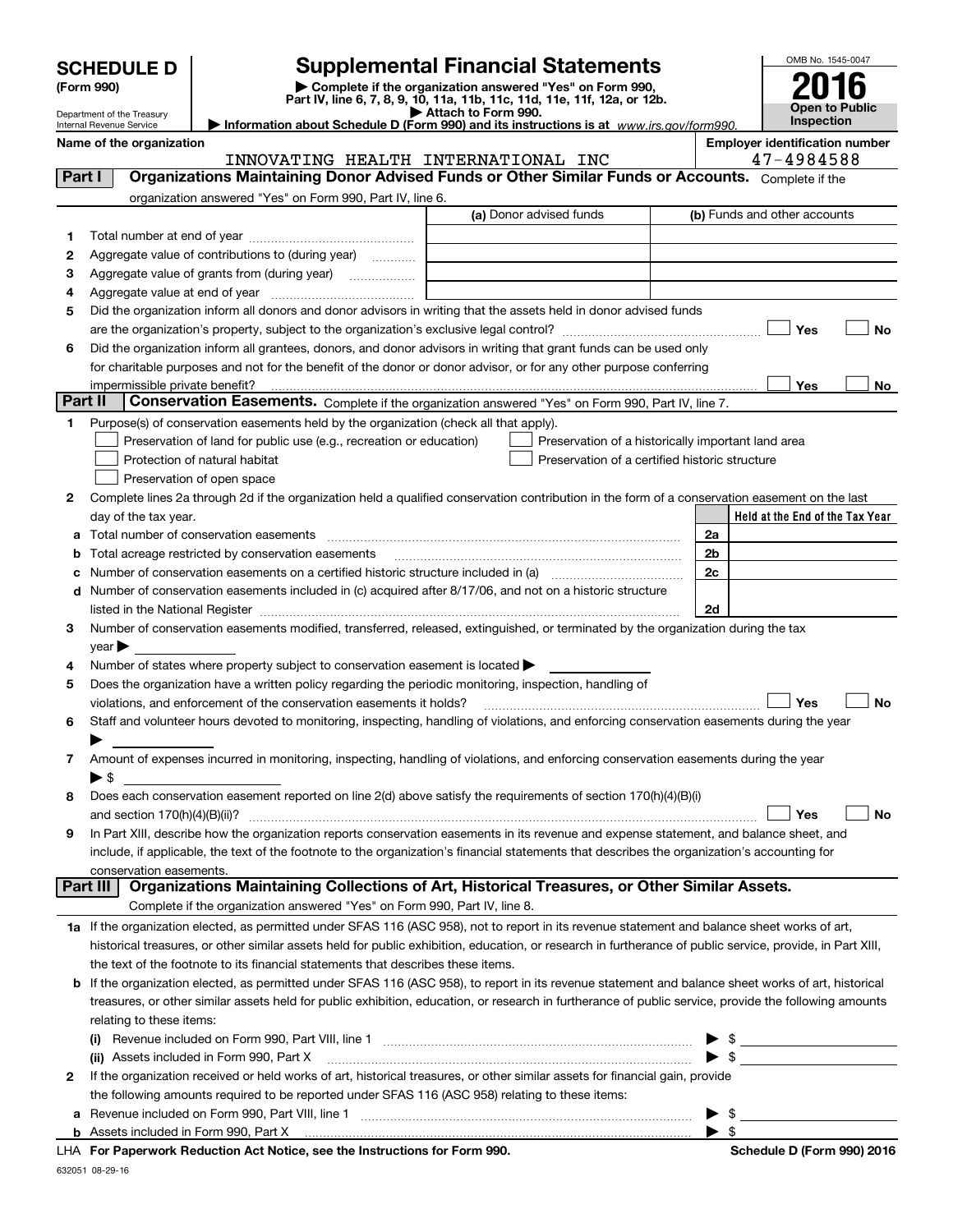|               | Schedule D (Form 990) 2016                                                                                                                                                                                                                  | INNOVATING HEALTH INTERNATIONAL INC     |   |                |                                                                                                                                                                                                                               |  |                                 | $47 - 4984588$ Page 2 |                     |         |    |
|---------------|---------------------------------------------------------------------------------------------------------------------------------------------------------------------------------------------------------------------------------------------|-----------------------------------------|---|----------------|-------------------------------------------------------------------------------------------------------------------------------------------------------------------------------------------------------------------------------|--|---------------------------------|-----------------------|---------------------|---------|----|
|               | Part III<br>Organizations Maintaining Collections of Art, Historical Treasures, or Other Similar Assets (continued)                                                                                                                         |                                         |   |                |                                                                                                                                                                                                                               |  |                                 |                       |                     |         |    |
| з             | Using the organization's acquisition, accession, and other records, check any of the following that are a significant use of its collection items                                                                                           |                                         |   |                |                                                                                                                                                                                                                               |  |                                 |                       |                     |         |    |
|               | (check all that apply):                                                                                                                                                                                                                     |                                         |   |                |                                                                                                                                                                                                                               |  |                                 |                       |                     |         |    |
| a             | Public exhibition                                                                                                                                                                                                                           | d                                       |   |                | Loan or exchange programs                                                                                                                                                                                                     |  |                                 |                       |                     |         |    |
| b             | Scholarly research                                                                                                                                                                                                                          | е                                       |   |                | Other and the contract of the contract of the contract of the contract of the contract of the contract of the contract of the contract of the contract of the contract of the contract of the contract of the contract of the |  |                                 |                       |                     |         |    |
| c             | Preservation for future generations                                                                                                                                                                                                         |                                         |   |                |                                                                                                                                                                                                                               |  |                                 |                       |                     |         |    |
|               | Provide a description of the organization's collections and explain how they further the organization's exempt purpose in Part XIII.                                                                                                        |                                         |   |                |                                                                                                                                                                                                                               |  |                                 |                       |                     |         |    |
| 5             | During the year, did the organization solicit or receive donations of art, historical treasures, or other similar assets                                                                                                                    |                                         |   |                |                                                                                                                                                                                                                               |  |                                 |                       |                     |         |    |
|               | to be sold to raise funds rather than to be maintained as part of the organization's collection?<br>Yes<br>No<br>Part IV<br>Escrow and Custodial Arrangements. Complete if the organization answered "Yes" on Form 990, Part IV, line 9, or |                                         |   |                |                                                                                                                                                                                                                               |  |                                 |                       |                     |         |    |
|               | reported an amount on Form 990, Part X, line 21.                                                                                                                                                                                            |                                         |   |                |                                                                                                                                                                                                                               |  |                                 |                       |                     |         |    |
|               | 1a Is the organization an agent, trustee, custodian or other intermediary for contributions or other assets not included                                                                                                                    |                                         |   |                |                                                                                                                                                                                                                               |  |                                 |                       |                     |         |    |
|               | on Form 990, Part X? [11] matter contracts and contracts and contracts are contracted as a form 990, Part X?                                                                                                                                |                                         |   |                |                                                                                                                                                                                                                               |  |                                 |                       | Yes                 |         | No |
|               | <b>b</b> If "Yes," explain the arrangement in Part XIII and complete the following table:                                                                                                                                                   |                                         |   |                |                                                                                                                                                                                                                               |  |                                 |                       |                     |         |    |
|               |                                                                                                                                                                                                                                             |                                         |   |                |                                                                                                                                                                                                                               |  |                                 |                       | Amount              |         |    |
|               | c Beginning balance measurements and the contract of the contract of the contract of the contract of the contract of the contract of the contract of the contract of the contract of the contract of the contract of the contr              |                                         |   |                |                                                                                                                                                                                                                               |  | 1c                              |                       |                     |         |    |
|               | d Additions during the year measurements are all an according to the year measurement of the year measurement of the state of the state of the state of the state of the state of the state of the state of the state of the s              |                                         |   |                |                                                                                                                                                                                                                               |  | 1d                              |                       |                     |         |    |
|               | e Distributions during the year manufactured and continuum control of the control of the control of the control of the control of the control of the control of the control of the control of the control of the control of th              |                                         |   |                |                                                                                                                                                                                                                               |  | 1e                              |                       |                     |         |    |
|               |                                                                                                                                                                                                                                             |                                         |   |                |                                                                                                                                                                                                                               |  | 1f                              |                       |                     |         |    |
|               | 2a Did the organization include an amount on Form 990, Part X, line 21, for escrow or custodial account liability?                                                                                                                          |                                         |   |                |                                                                                                                                                                                                                               |  |                                 |                       | Yes                 |         | No |
|               | <b>b</b> If "Yes," explain the arrangement in Part XIII. Check here if the explanation has been provided on Part XIII                                                                                                                       |                                         |   |                |                                                                                                                                                                                                                               |  |                                 |                       |                     |         |    |
| <b>Part V</b> | Endowment Funds. Complete if the organization answered "Yes" on Form 990, Part IV, line 10.                                                                                                                                                 |                                         |   |                |                                                                                                                                                                                                                               |  |                                 |                       |                     |         |    |
|               |                                                                                                                                                                                                                                             | (a) Current year                        |   | (b) Prior year | (c) Two years back $\vert$ (d) Three years back $\vert$                                                                                                                                                                       |  |                                 |                       | (e) Four years back |         |    |
|               |                                                                                                                                                                                                                                             |                                         |   |                |                                                                                                                                                                                                                               |  |                                 |                       |                     |         |    |
|               |                                                                                                                                                                                                                                             |                                         |   |                |                                                                                                                                                                                                                               |  |                                 |                       |                     |         |    |
|               | c Net investment earnings, gains, and losses                                                                                                                                                                                                |                                         |   |                |                                                                                                                                                                                                                               |  |                                 |                       |                     |         |    |
|               |                                                                                                                                                                                                                                             |                                         |   |                |                                                                                                                                                                                                                               |  |                                 |                       |                     |         |    |
|               | e Other expenditures for facilities                                                                                                                                                                                                         |                                         |   |                |                                                                                                                                                                                                                               |  |                                 |                       |                     |         |    |
|               | and programs                                                                                                                                                                                                                                |                                         |   |                |                                                                                                                                                                                                                               |  |                                 |                       |                     |         |    |
|               | f Administrative expenses <i>manually communicative</i>                                                                                                                                                                                     |                                         |   |                |                                                                                                                                                                                                                               |  |                                 |                       |                     |         |    |
| g             | Provide the estimated percentage of the current year end balance (line 1g, column (a)) held as:                                                                                                                                             |                                         |   |                |                                                                                                                                                                                                                               |  |                                 |                       |                     |         |    |
| 2<br>а        | Board designated or quasi-endowment                                                                                                                                                                                                         |                                         | % |                |                                                                                                                                                                                                                               |  |                                 |                       |                     |         |    |
|               | <b>b</b> Permanent endowment $\blacktriangleright$                                                                                                                                                                                          | %                                       |   |                |                                                                                                                                                                                                                               |  |                                 |                       |                     |         |    |
|               | <b>c</b> Temporarily restricted endowment $\triangleright$ __________                                                                                                                                                                       | %                                       |   |                |                                                                                                                                                                                                                               |  |                                 |                       |                     |         |    |
|               | The percentages on lines 2a, 2b, and 2c should equal 100%.                                                                                                                                                                                  |                                         |   |                |                                                                                                                                                                                                                               |  |                                 |                       |                     |         |    |
|               | 3a Are there endowment funds not in the possession of the organization that are held and administered for the organization                                                                                                                  |                                         |   |                |                                                                                                                                                                                                                               |  |                                 |                       |                     |         |    |
|               | by:                                                                                                                                                                                                                                         |                                         |   |                |                                                                                                                                                                                                                               |  |                                 |                       |                     | Yes     | No |
|               | (i)                                                                                                                                                                                                                                         |                                         |   |                |                                                                                                                                                                                                                               |  |                                 |                       | 3a(i)               |         |    |
|               |                                                                                                                                                                                                                                             |                                         |   |                |                                                                                                                                                                                                                               |  |                                 |                       | 3a(ii)              |         |    |
|               |                                                                                                                                                                                                                                             |                                         |   |                |                                                                                                                                                                                                                               |  |                                 |                       | 3b                  |         |    |
|               | Describe in Part XIII the intended uses of the organization's endowment funds.                                                                                                                                                              |                                         |   |                |                                                                                                                                                                                                                               |  |                                 |                       |                     |         |    |
|               | Land, Buildings, and Equipment.<br><b>Part VI</b>                                                                                                                                                                                           |                                         |   |                |                                                                                                                                                                                                                               |  |                                 |                       |                     |         |    |
|               | Complete if the organization answered "Yes" on Form 990, Part IV, line 11a. See Form 990, Part X, line 10.                                                                                                                                  |                                         |   |                |                                                                                                                                                                                                                               |  |                                 |                       |                     |         |    |
|               | Description of property                                                                                                                                                                                                                     | (a) Cost or other<br>basis (investment) |   |                | (b) Cost or other<br>basis (other)                                                                                                                                                                                            |  | (c) Accumulated<br>depreciation |                       | (d) Book value      |         |    |
|               |                                                                                                                                                                                                                                             |                                         |   |                |                                                                                                                                                                                                                               |  |                                 |                       |                     |         |    |
|               |                                                                                                                                                                                                                                             |                                         |   |                |                                                                                                                                                                                                                               |  |                                 |                       |                     |         |    |
|               |                                                                                                                                                                                                                                             |                                         |   |                |                                                                                                                                                                                                                               |  |                                 |                       |                     |         |    |
|               |                                                                                                                                                                                                                                             |                                         |   |                | 87,579.                                                                                                                                                                                                                       |  | 10, 310.                        |                       |                     | 77,269. |    |
|               |                                                                                                                                                                                                                                             |                                         |   |                |                                                                                                                                                                                                                               |  |                                 |                       |                     |         |    |
|               |                                                                                                                                                                                                                                             |                                         |   |                |                                                                                                                                                                                                                               |  |                                 | ▶                     |                     | 77,269. |    |

**Schedule D (Form 990) 2016**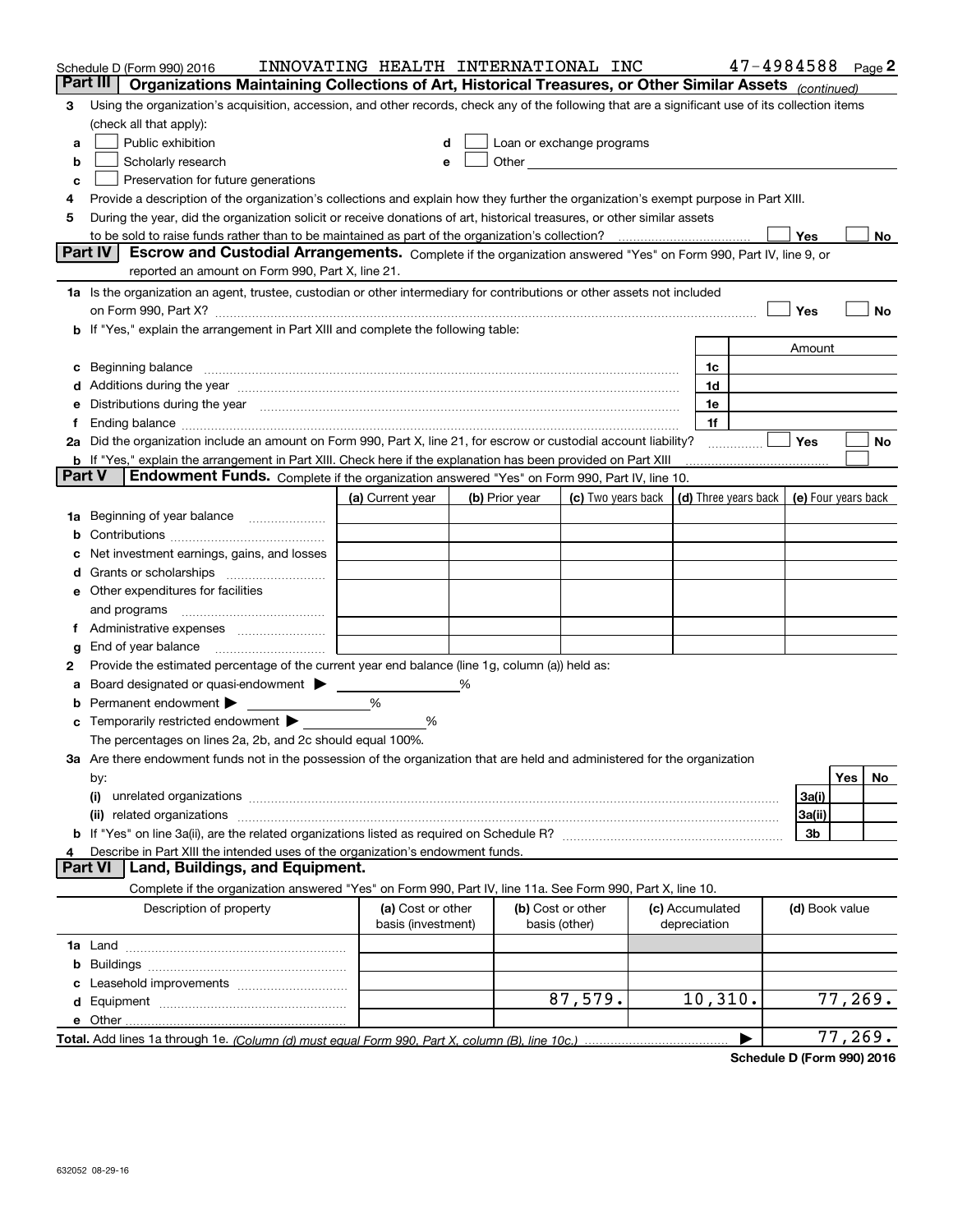| Schedule D (Form 990) 2016                                                                                        | INNOVATING HEALTH INTERNATIONAL INC | 47-4984588<br>Page 3                                      |
|-------------------------------------------------------------------------------------------------------------------|-------------------------------------|-----------------------------------------------------------|
| Part VII Investments - Other Securities.                                                                          |                                     |                                                           |
| Complete if the organization answered "Yes" on Form 990, Part IV, line 11b. See Form 990, Part X, line 12.        |                                     |                                                           |
| (a) Description of security or category (including name of security)                                              | (b) Book value                      | (c) Method of valuation: Cost or end-of-year market value |
| (1) Financial derivatives                                                                                         |                                     |                                                           |
|                                                                                                                   |                                     |                                                           |
| $(3)$ Other                                                                                                       |                                     |                                                           |
| (A)                                                                                                               |                                     |                                                           |
| (B)                                                                                                               |                                     |                                                           |
| (C)                                                                                                               |                                     |                                                           |
| (D)                                                                                                               |                                     |                                                           |
| (E)                                                                                                               |                                     |                                                           |
| (F)                                                                                                               |                                     |                                                           |
| (G)                                                                                                               |                                     |                                                           |
| (H)                                                                                                               |                                     |                                                           |
| Total. (Col. (b) must equal Form 990, Part X, col. (B) line 12.) $\blacktriangleright$                            |                                     |                                                           |
| Part VIII Investments - Program Related.                                                                          |                                     |                                                           |
| Complete if the organization answered "Yes" on Form 990, Part IV, line 11c. See Form 990, Part X, line 13.        |                                     |                                                           |
| (a) Description of investment                                                                                     | (b) Book value                      | (c) Method of valuation: Cost or end-of-year market value |
| (1)                                                                                                               |                                     |                                                           |
| (2)                                                                                                               |                                     |                                                           |
| (3)                                                                                                               |                                     |                                                           |
| (4)                                                                                                               |                                     |                                                           |
| (5)                                                                                                               |                                     |                                                           |
| (6)                                                                                                               |                                     |                                                           |
| (7)                                                                                                               |                                     |                                                           |
| (8)                                                                                                               |                                     |                                                           |
| (9)                                                                                                               |                                     |                                                           |
| Total. (Col. (b) must equal Form 990, Part X, col. (B) line 13.)                                                  |                                     |                                                           |
| <b>Other Assets.</b><br>Part IX                                                                                   |                                     |                                                           |
| Complete if the organization answered "Yes" on Form 990, Part IV, line 11d. See Form 990, Part X, line 15.        |                                     |                                                           |
|                                                                                                                   | (a) Description                     | (b) Book value                                            |
| (1)                                                                                                               |                                     |                                                           |
| (2)                                                                                                               |                                     |                                                           |
| (3)                                                                                                               |                                     |                                                           |
| (4)                                                                                                               |                                     |                                                           |
| (5)                                                                                                               |                                     |                                                           |
| (6)                                                                                                               |                                     |                                                           |
| (7)                                                                                                               |                                     |                                                           |
| (8)                                                                                                               |                                     |                                                           |
| (9)                                                                                                               |                                     |                                                           |
|                                                                                                                   |                                     |                                                           |
| <b>Other Liabilities.</b><br>Part X                                                                               |                                     |                                                           |
| Complete if the organization answered "Yes" on Form 990, Part IV, line 11e or 11f. See Form 990, Part X, line 25. |                                     |                                                           |

|     | (a) Description of liability                                       | (b) Book value |
|-----|--------------------------------------------------------------------|----------------|
|     | Federal income taxes                                               |                |
| (2) |                                                                    |                |
| (3) |                                                                    |                |
| (4) |                                                                    |                |
| (5) |                                                                    |                |
| (6) |                                                                    |                |
| (7) |                                                                    |                |
| (8) |                                                                    |                |
| (9) |                                                                    |                |
|     | Total. (Column (b) must equal Form 990, Part X, col. (B) line 25.) |                |

**2.** Liability for uncertain tax positions. In Part XIII, provide the text of the footnote to the organization's financial statements that reports the organization's liability for uncertain tax positions under FIN 48 (ASC 740). Check here if the text of the footnote has been provided in Part XIII  $\mathcal{L}^{\text{max}}$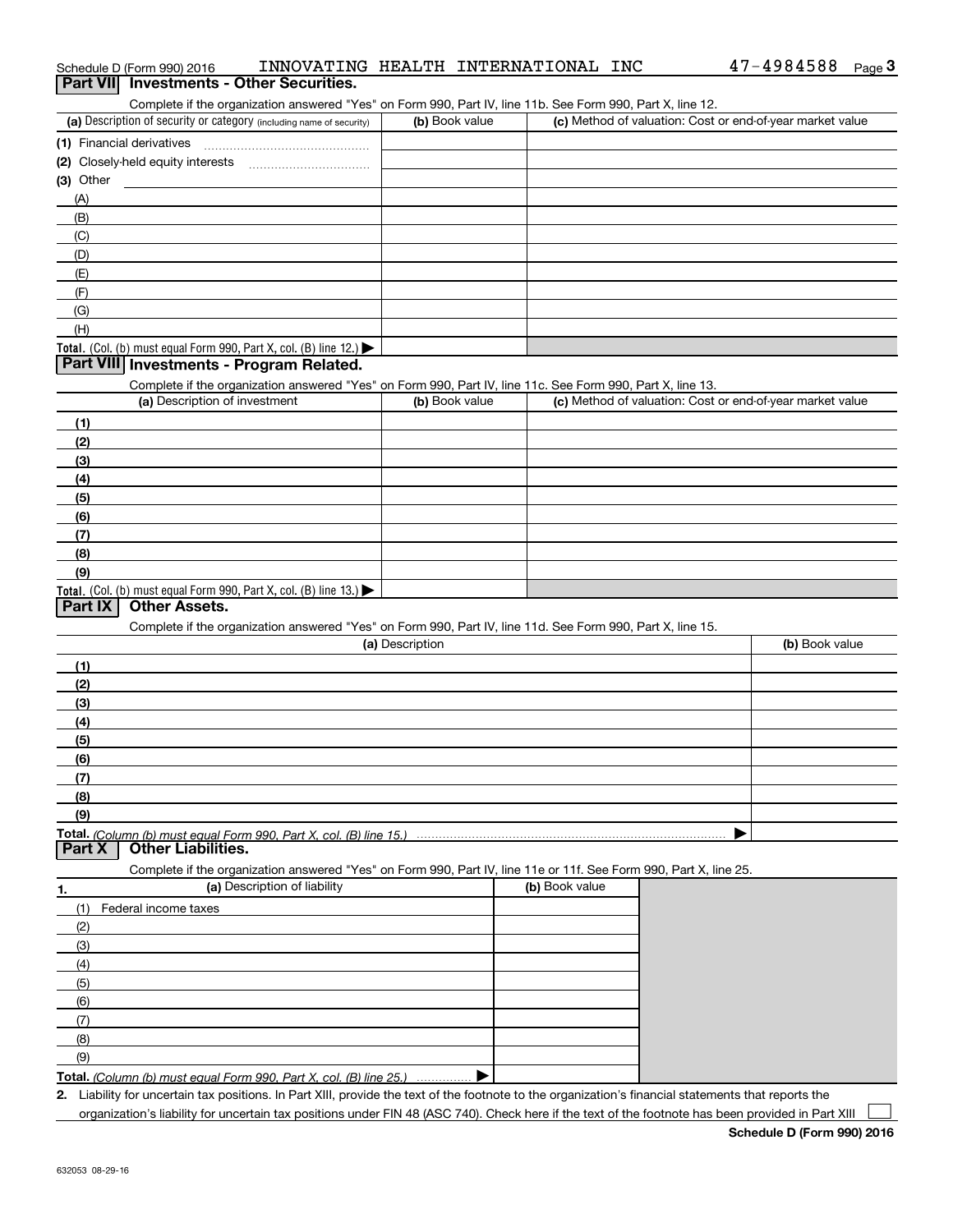|    | INNOVATING HEALTH INTERNATIONAL INC<br>Schedule D (Form 990) 2016                                                                                                                                                              |                | 47-4984588<br>Page 4 |
|----|--------------------------------------------------------------------------------------------------------------------------------------------------------------------------------------------------------------------------------|----------------|----------------------|
|    | <b>Part XI</b><br>Reconciliation of Revenue per Audited Financial Statements With Revenue per Return.                                                                                                                          |                |                      |
|    | Complete if the organization answered "Yes" on Form 990, Part IV, line 12a.                                                                                                                                                    |                |                      |
| 1  | Total revenue, gains, and other support per audited financial statements                                                                                                                                                       |                | $\blacksquare$       |
| 2  | Amounts included on line 1 but not on Form 990, Part VIII, line 12:                                                                                                                                                            |                |                      |
| a  | Net unrealized gains (losses) on investments [11] matter matter was not all the unrealized matter was not all t                                                                                                                | 2a             |                      |
|    |                                                                                                                                                                                                                                | 2 <sub>b</sub> |                      |
| с  | Recoveries of prior year grants [11,111] Recoveries of prior year grants [11,111] Recoveries of prior year grants                                                                                                              | 2c             |                      |
| d  | Other (Describe in Part XIII.) <b>Construction Contract Construction</b> Chern Construction Construction Construction                                                                                                          | 2d             |                      |
| е  | Add lines 2a through 2d                                                                                                                                                                                                        |                | 2e                   |
| з  |                                                                                                                                                                                                                                |                | 3                    |
| 4  | Amounts included on Form 990, Part VIII, line 12, but not on line 1:                                                                                                                                                           |                |                      |
|    | Investment expenses not included on Form 990, Part VIII, line 7b [                                                                                                                                                             | - 4а           |                      |
| b  |                                                                                                                                                                                                                                | 4 <sub>b</sub> |                      |
| c. | Add lines 4a and 4b                                                                                                                                                                                                            | 4c             |                      |
|    |                                                                                                                                                                                                                                |                | 5                    |
|    | Part XII   Reconciliation of Expenses per Audited Financial Statements With Expenses per Return.                                                                                                                               |                |                      |
|    | Complete if the organization answered "Yes" on Form 990, Part IV, line 12a.                                                                                                                                                    |                |                      |
| 1  | Total expenses and losses per audited financial statements [11] [11] contain the control of the statements [11] [11] and the statements [11] and the statements [11] and the statements and the statements and the statements  |                | $\mathbf{1}$         |
| 2  | Amounts included on line 1 but not on Form 990, Part IX, line 25:                                                                                                                                                              |                |                      |
| a  |                                                                                                                                                                                                                                | 2a             |                      |
| b  |                                                                                                                                                                                                                                | 2 <sub>b</sub> |                      |
| с  |                                                                                                                                                                                                                                | 2c             |                      |
| d  | Other (Describe in Part XIII.) (Contract and Contract and Chern Contract) (Chern Chern Chern Chern Chern Chern                                                                                                                 | 2d             |                      |
| е  | Add lines 2a through 2d <b>must be a constructed as the constant of the State of Add</b> lines 2a through 2d                                                                                                                   |                | 2e                   |
| 3  |                                                                                                                                                                                                                                |                | 3                    |
| 4  | Amounts included on Form 990, Part IX, line 25, but not on line 1:                                                                                                                                                             |                |                      |
| а  | Investment expenses not included on Form 990, Part VIII, line 7b [111] [11] [12]                                                                                                                                               | 4a l           |                      |
| b  | Other (Describe in Part XIII.) [2000] [2010] [2010] [2010] [2010] [2010] [2010] [2010] [2010] [2010] [2010] [2010] [2010] [2010] [2010] [2010] [2010] [2010] [2010] [2010] [2010] [2010] [2010] [2010] [2010] [2010] [2010] [2 | 4b             |                      |
|    | Add lines 4a and 4b                                                                                                                                                                                                            |                | 4c                   |
|    |                                                                                                                                                                                                                                |                | 5                    |
|    | Part XIII Supplemental Information.                                                                                                                                                                                            |                |                      |

Provide the descriptions required for Part II, lines 3, 5, and 9; Part III, lines 1a and 4; Part IV, lines 1b and 2b; Part V, line 4; Part X, line 2; Part XI, lines 2d and 4b; and Part XII, lines 2d and 4b. Also complete this part to provide any additional information.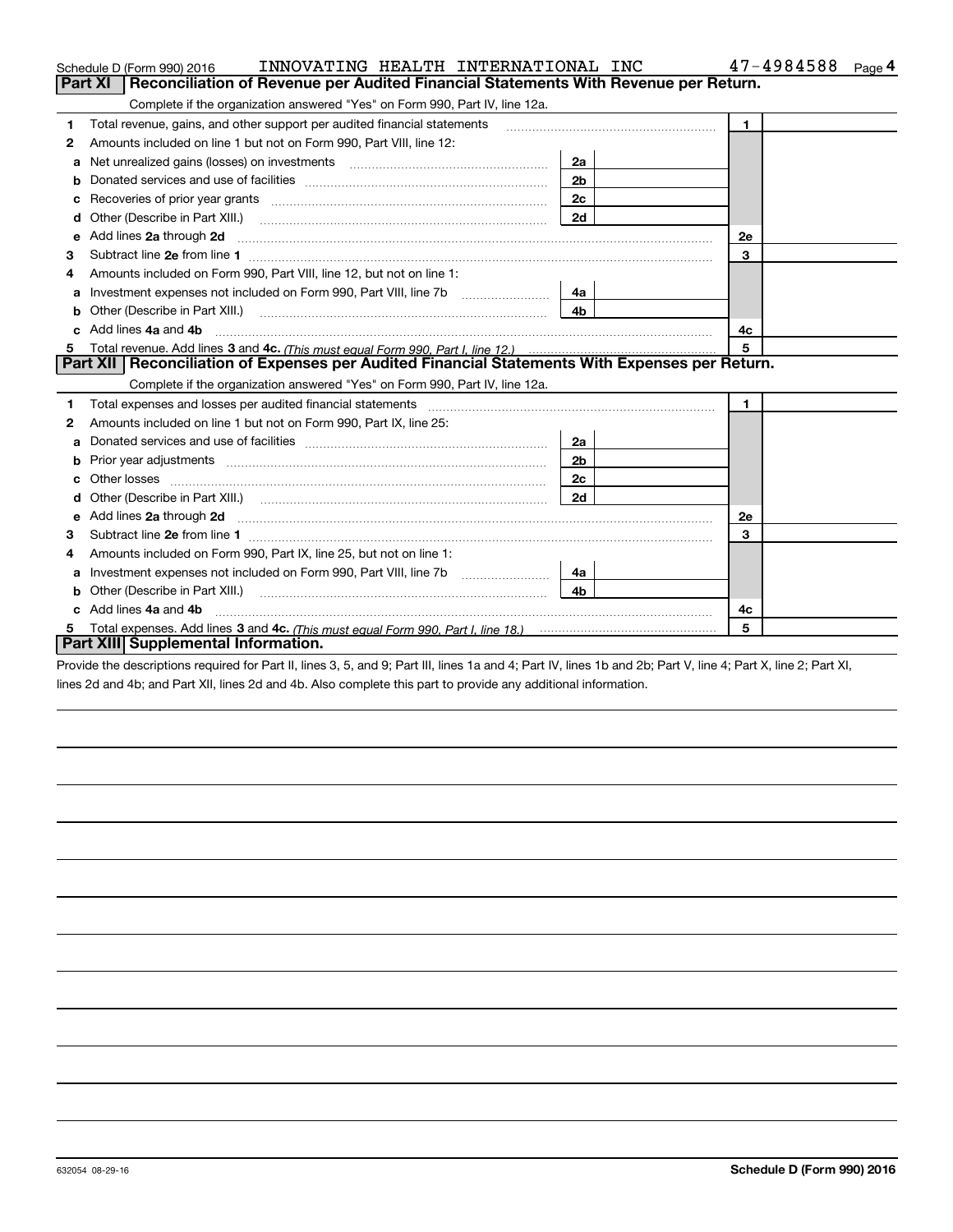| General Information on Activities Outside the United States. Complete if the organization answered "Yes" on<br>Form 990, Part IV, line 14b.<br>For grantmakers. Does the organization maintain records to substantiate the amount of its grants and other assistance,<br>1<br>$\boxed{\text{X}}$ Yes<br>the grantees' eligibility for the grants or assistance, and the selection criteria used to award the grants or assistance?<br><b>No</b><br>For grantmakers. Describe in Part V the organization's procedures for monitoring the use of its grants and other assistance outside the<br>2<br>United States.<br>Activities per Region. (The following Part I, line 3 table can be duplicated if additional space is needed.)<br>3<br>(b) Number of<br>(c) Number of<br>(d) Activities conducted in the region<br>(e) If activity listed in (d)<br>(f) Total<br>(a) Region<br>employees,<br>agents, and<br>expenditures<br>offices<br>(by type) (such as, fundraising, pro-<br>is a program service,<br>for and<br>gram services, investments, grants to<br>describe specific type<br>in the region<br>independent<br>contractors<br>investments<br>recipients located in the region)<br>of service(s) in the region<br>in the region<br>in the region<br>CANCER AND MEDICAL<br>TREATMENT & HURRICANE<br>1<br>PROGRAM SERVICES<br>RELIEF ASSISTANCE<br>HAITI<br>10<br>318,304.<br>$\mathbf 1$<br>10<br>318,304.<br>3 a Sub-total<br><b>b</b> Total from continuation<br>0<br>0<br>0,<br>sheets to Part I<br>c Totals (add lines 3a<br>1<br>10<br>318,304.<br>and 3b)<br>. | INNOVATING HEALTH INTERNATIONAL INC |  | 47-4984588 |  |
|-------------------------------------------------------------------------------------------------------------------------------------------------------------------------------------------------------------------------------------------------------------------------------------------------------------------------------------------------------------------------------------------------------------------------------------------------------------------------------------------------------------------------------------------------------------------------------------------------------------------------------------------------------------------------------------------------------------------------------------------------------------------------------------------------------------------------------------------------------------------------------------------------------------------------------------------------------------------------------------------------------------------------------------------------------------------------------------------------------------------------------------------------------------------------------------------------------------------------------------------------------------------------------------------------------------------------------------------------------------------------------------------------------------------------------------------------------------------------------------------------------------------------------------------------------------------------------|-------------------------------------|--|------------|--|
|                                                                                                                                                                                                                                                                                                                                                                                                                                                                                                                                                                                                                                                                                                                                                                                                                                                                                                                                                                                                                                                                                                                                                                                                                                                                                                                                                                                                                                                                                                                                                                               | Part I                              |  |            |  |
|                                                                                                                                                                                                                                                                                                                                                                                                                                                                                                                                                                                                                                                                                                                                                                                                                                                                                                                                                                                                                                                                                                                                                                                                                                                                                                                                                                                                                                                                                                                                                                               |                                     |  |            |  |
|                                                                                                                                                                                                                                                                                                                                                                                                                                                                                                                                                                                                                                                                                                                                                                                                                                                                                                                                                                                                                                                                                                                                                                                                                                                                                                                                                                                                                                                                                                                                                                               |                                     |  |            |  |
|                                                                                                                                                                                                                                                                                                                                                                                                                                                                                                                                                                                                                                                                                                                                                                                                                                                                                                                                                                                                                                                                                                                                                                                                                                                                                                                                                                                                                                                                                                                                                                               |                                     |  |            |  |
|                                                                                                                                                                                                                                                                                                                                                                                                                                                                                                                                                                                                                                                                                                                                                                                                                                                                                                                                                                                                                                                                                                                                                                                                                                                                                                                                                                                                                                                                                                                                                                               |                                     |  |            |  |
|                                                                                                                                                                                                                                                                                                                                                                                                                                                                                                                                                                                                                                                                                                                                                                                                                                                                                                                                                                                                                                                                                                                                                                                                                                                                                                                                                                                                                                                                                                                                                                               |                                     |  |            |  |
|                                                                                                                                                                                                                                                                                                                                                                                                                                                                                                                                                                                                                                                                                                                                                                                                                                                                                                                                                                                                                                                                                                                                                                                                                                                                                                                                                                                                                                                                                                                                                                               |                                     |  |            |  |
|                                                                                                                                                                                                                                                                                                                                                                                                                                                                                                                                                                                                                                                                                                                                                                                                                                                                                                                                                                                                                                                                                                                                                                                                                                                                                                                                                                                                                                                                                                                                                                               |                                     |  |            |  |
|                                                                                                                                                                                                                                                                                                                                                                                                                                                                                                                                                                                                                                                                                                                                                                                                                                                                                                                                                                                                                                                                                                                                                                                                                                                                                                                                                                                                                                                                                                                                                                               |                                     |  |            |  |
|                                                                                                                                                                                                                                                                                                                                                                                                                                                                                                                                                                                                                                                                                                                                                                                                                                                                                                                                                                                                                                                                                                                                                                                                                                                                                                                                                                                                                                                                                                                                                                               |                                     |  |            |  |
|                                                                                                                                                                                                                                                                                                                                                                                                                                                                                                                                                                                                                                                                                                                                                                                                                                                                                                                                                                                                                                                                                                                                                                                                                                                                                                                                                                                                                                                                                                                                                                               |                                     |  |            |  |
|                                                                                                                                                                                                                                                                                                                                                                                                                                                                                                                                                                                                                                                                                                                                                                                                                                                                                                                                                                                                                                                                                                                                                                                                                                                                                                                                                                                                                                                                                                                                                                               |                                     |  |            |  |
|                                                                                                                                                                                                                                                                                                                                                                                                                                                                                                                                                                                                                                                                                                                                                                                                                                                                                                                                                                                                                                                                                                                                                                                                                                                                                                                                                                                                                                                                                                                                                                               |                                     |  |            |  |
|                                                                                                                                                                                                                                                                                                                                                                                                                                                                                                                                                                                                                                                                                                                                                                                                                                                                                                                                                                                                                                                                                                                                                                                                                                                                                                                                                                                                                                                                                                                                                                               |                                     |  |            |  |
|                                                                                                                                                                                                                                                                                                                                                                                                                                                                                                                                                                                                                                                                                                                                                                                                                                                                                                                                                                                                                                                                                                                                                                                                                                                                                                                                                                                                                                                                                                                                                                               |                                     |  |            |  |
|                                                                                                                                                                                                                                                                                                                                                                                                                                                                                                                                                                                                                                                                                                                                                                                                                                                                                                                                                                                                                                                                                                                                                                                                                                                                                                                                                                                                                                                                                                                                                                               |                                     |  |            |  |
|                                                                                                                                                                                                                                                                                                                                                                                                                                                                                                                                                                                                                                                                                                                                                                                                                                                                                                                                                                                                                                                                                                                                                                                                                                                                                                                                                                                                                                                                                                                                                                               |                                     |  |            |  |
|                                                                                                                                                                                                                                                                                                                                                                                                                                                                                                                                                                                                                                                                                                                                                                                                                                                                                                                                                                                                                                                                                                                                                                                                                                                                                                                                                                                                                                                                                                                                                                               |                                     |  |            |  |
|                                                                                                                                                                                                                                                                                                                                                                                                                                                                                                                                                                                                                                                                                                                                                                                                                                                                                                                                                                                                                                                                                                                                                                                                                                                                                                                                                                                                                                                                                                                                                                               |                                     |  |            |  |
|                                                                                                                                                                                                                                                                                                                                                                                                                                                                                                                                                                                                                                                                                                                                                                                                                                                                                                                                                                                                                                                                                                                                                                                                                                                                                                                                                                                                                                                                                                                                                                               |                                     |  |            |  |
|                                                                                                                                                                                                                                                                                                                                                                                                                                                                                                                                                                                                                                                                                                                                                                                                                                                                                                                                                                                                                                                                                                                                                                                                                                                                                                                                                                                                                                                                                                                                                                               |                                     |  |            |  |
|                                                                                                                                                                                                                                                                                                                                                                                                                                                                                                                                                                                                                                                                                                                                                                                                                                                                                                                                                                                                                                                                                                                                                                                                                                                                                                                                                                                                                                                                                                                                                                               |                                     |  |            |  |
|                                                                                                                                                                                                                                                                                                                                                                                                                                                                                                                                                                                                                                                                                                                                                                                                                                                                                                                                                                                                                                                                                                                                                                                                                                                                                                                                                                                                                                                                                                                                                                               |                                     |  |            |  |
|                                                                                                                                                                                                                                                                                                                                                                                                                                                                                                                                                                                                                                                                                                                                                                                                                                                                                                                                                                                                                                                                                                                                                                                                                                                                                                                                                                                                                                                                                                                                                                               |                                     |  |            |  |
|                                                                                                                                                                                                                                                                                                                                                                                                                                                                                                                                                                                                                                                                                                                                                                                                                                                                                                                                                                                                                                                                                                                                                                                                                                                                                                                                                                                                                                                                                                                                                                               |                                     |  |            |  |
|                                                                                                                                                                                                                                                                                                                                                                                                                                                                                                                                                                                                                                                                                                                                                                                                                                                                                                                                                                                                                                                                                                                                                                                                                                                                                                                                                                                                                                                                                                                                                                               |                                     |  |            |  |
|                                                                                                                                                                                                                                                                                                                                                                                                                                                                                                                                                                                                                                                                                                                                                                                                                                                                                                                                                                                                                                                                                                                                                                                                                                                                                                                                                                                                                                                                                                                                                                               |                                     |  |            |  |
|                                                                                                                                                                                                                                                                                                                                                                                                                                                                                                                                                                                                                                                                                                                                                                                                                                                                                                                                                                                                                                                                                                                                                                                                                                                                                                                                                                                                                                                                                                                                                                               |                                     |  |            |  |
|                                                                                                                                                                                                                                                                                                                                                                                                                                                                                                                                                                                                                                                                                                                                                                                                                                                                                                                                                                                                                                                                                                                                                                                                                                                                                                                                                                                                                                                                                                                                                                               |                                     |  |            |  |
|                                                                                                                                                                                                                                                                                                                                                                                                                                                                                                                                                                                                                                                                                                                                                                                                                                                                                                                                                                                                                                                                                                                                                                                                                                                                                                                                                                                                                                                                                                                                                                               |                                     |  |            |  |
|                                                                                                                                                                                                                                                                                                                                                                                                                                                                                                                                                                                                                                                                                                                                                                                                                                                                                                                                                                                                                                                                                                                                                                                                                                                                                                                                                                                                                                                                                                                                                                               |                                     |  |            |  |
|                                                                                                                                                                                                                                                                                                                                                                                                                                                                                                                                                                                                                                                                                                                                                                                                                                                                                                                                                                                                                                                                                                                                                                                                                                                                                                                                                                                                                                                                                                                                                                               |                                     |  |            |  |
|                                                                                                                                                                                                                                                                                                                                                                                                                                                                                                                                                                                                                                                                                                                                                                                                                                                                                                                                                                                                                                                                                                                                                                                                                                                                                                                                                                                                                                                                                                                                                                               |                                     |  |            |  |
|                                                                                                                                                                                                                                                                                                                                                                                                                                                                                                                                                                                                                                                                                                                                                                                                                                                                                                                                                                                                                                                                                                                                                                                                                                                                                                                                                                                                                                                                                                                                                                               |                                     |  |            |  |
|                                                                                                                                                                                                                                                                                                                                                                                                                                                                                                                                                                                                                                                                                                                                                                                                                                                                                                                                                                                                                                                                                                                                                                                                                                                                                                                                                                                                                                                                                                                                                                               |                                     |  |            |  |
|                                                                                                                                                                                                                                                                                                                                                                                                                                                                                                                                                                                                                                                                                                                                                                                                                                                                                                                                                                                                                                                                                                                                                                                                                                                                                                                                                                                                                                                                                                                                                                               |                                     |  |            |  |
|                                                                                                                                                                                                                                                                                                                                                                                                                                                                                                                                                                                                                                                                                                                                                                                                                                                                                                                                                                                                                                                                                                                                                                                                                                                                                                                                                                                                                                                                                                                                                                               |                                     |  |            |  |
|                                                                                                                                                                                                                                                                                                                                                                                                                                                                                                                                                                                                                                                                                                                                                                                                                                                                                                                                                                                                                                                                                                                                                                                                                                                                                                                                                                                                                                                                                                                                                                               |                                     |  |            |  |
|                                                                                                                                                                                                                                                                                                                                                                                                                                                                                                                                                                                                                                                                                                                                                                                                                                                                                                                                                                                                                                                                                                                                                                                                                                                                                                                                                                                                                                                                                                                                                                               |                                     |  |            |  |
|                                                                                                                                                                                                                                                                                                                                                                                                                                                                                                                                                                                                                                                                                                                                                                                                                                                                                                                                                                                                                                                                                                                                                                                                                                                                                                                                                                                                                                                                                                                                                                               |                                     |  |            |  |
|                                                                                                                                                                                                                                                                                                                                                                                                                                                                                                                                                                                                                                                                                                                                                                                                                                                                                                                                                                                                                                                                                                                                                                                                                                                                                                                                                                                                                                                                                                                                                                               |                                     |  |            |  |
|                                                                                                                                                                                                                                                                                                                                                                                                                                                                                                                                                                                                                                                                                                                                                                                                                                                                                                                                                                                                                                                                                                                                                                                                                                                                                                                                                                                                                                                                                                                                                                               |                                     |  |            |  |
|                                                                                                                                                                                                                                                                                                                                                                                                                                                                                                                                                                                                                                                                                                                                                                                                                                                                                                                                                                                                                                                                                                                                                                                                                                                                                                                                                                                                                                                                                                                                                                               |                                     |  |            |  |
|                                                                                                                                                                                                                                                                                                                                                                                                                                                                                                                                                                                                                                                                                                                                                                                                                                                                                                                                                                                                                                                                                                                                                                                                                                                                                                                                                                                                                                                                                                                                                                               |                                     |  |            |  |
|                                                                                                                                                                                                                                                                                                                                                                                                                                                                                                                                                                                                                                                                                                                                                                                                                                                                                                                                                                                                                                                                                                                                                                                                                                                                                                                                                                                                                                                                                                                                                                               |                                     |  |            |  |
|                                                                                                                                                                                                                                                                                                                                                                                                                                                                                                                                                                                                                                                                                                                                                                                                                                                                                                                                                                                                                                                                                                                                                                                                                                                                                                                                                                                                                                                                                                                                                                               |                                     |  |            |  |
|                                                                                                                                                                                                                                                                                                                                                                                                                                                                                                                                                                                                                                                                                                                                                                                                                                                                                                                                                                                                                                                                                                                                                                                                                                                                                                                                                                                                                                                                                                                                                                               |                                     |  |            |  |
|                                                                                                                                                                                                                                                                                                                                                                                                                                                                                                                                                                                                                                                                                                                                                                                                                                                                                                                                                                                                                                                                                                                                                                                                                                                                                                                                                                                                                                                                                                                                                                               |                                     |  |            |  |

**For Paperwork Reduction Act Notice, see the Instructions for Form 990. Schedule F (Form 990) 2016** LHA

| SCHEDULE F                        | <b>Statement of Activities Outside the United States</b> |  |  |  |
|-----------------------------------|----------------------------------------------------------|--|--|--|
| $(T_{\text{max}} \cap \cap \cap)$ |                                                          |  |  |  |

**| Complete if the organization answered "Yes" on Form 990, Part IV, line 14b, 15, or 16. | Attach to Form 990.**

**| Information about Schedule F (Form 990) and its instructions is at**  *www.irs.gov/form990.*

OMB No. 1545-0047 **Open to Public Inspection2016**

Name of the organization

Department of the Treasury Internal Revenue Service

| <u>JUHLDULL I</u><br>(Form 990) |
|---------------------------------|
|---------------------------------|

| $1\sigma$ $1\sigma$ $1\sigma$ |  |
|-------------------------------|--|

**Employer identification number**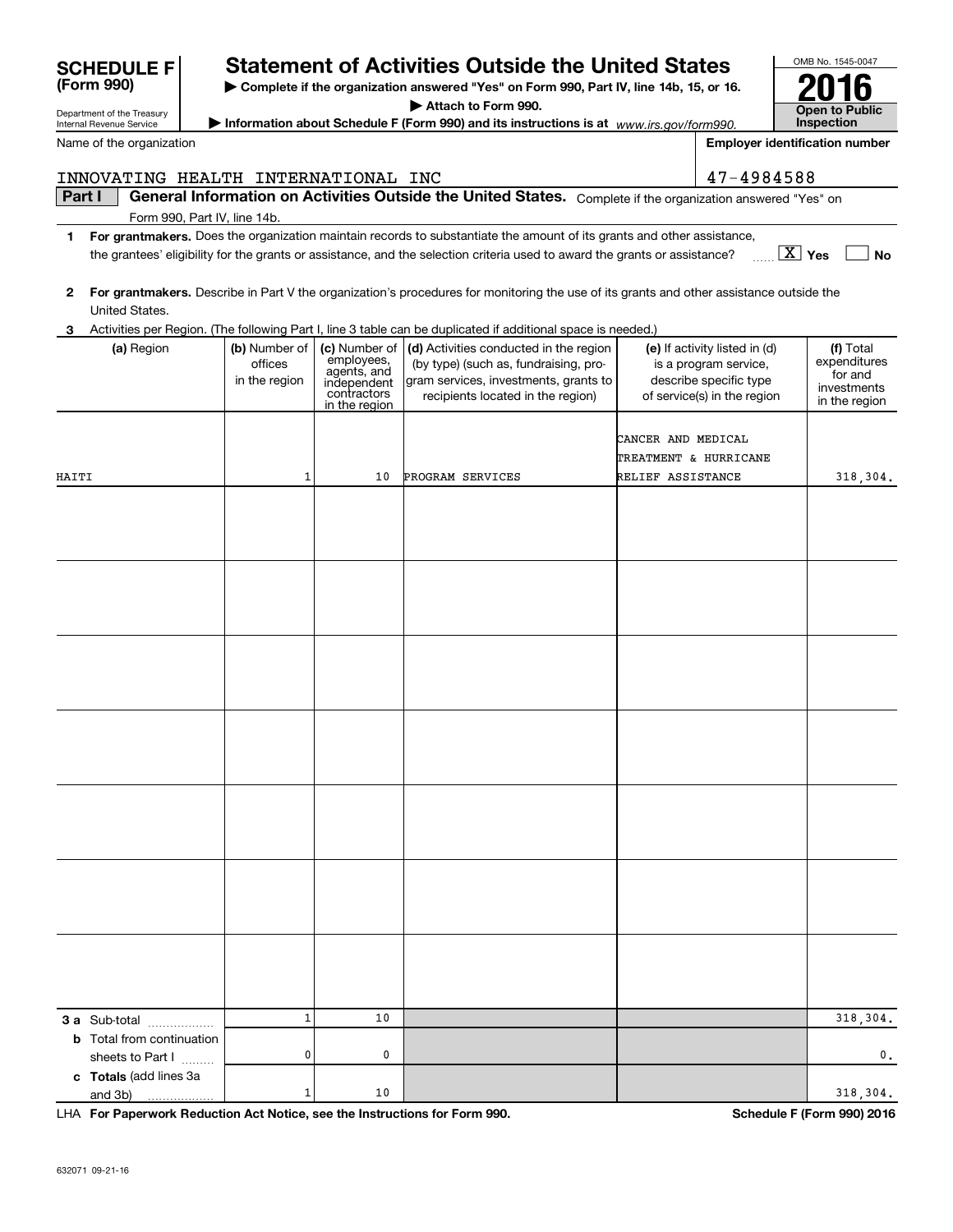#### Schedule F (Form 990) 2016 INNOVATING HEALTH INTERNATIONAL INC 47-4984588 Page

#### Part II | Grants and Other Assistance to Organizations or Entities Outside the United States. Complete if the organization answered "Yes" on Form 990, Part IV, line 15, for any recipient who received more than \$5,000. Part II can be duplicated if additional space is needed.

| 1.<br>(a) Name of organization                             | (b) IRS code section<br>and EIN (if applicable) | (c) Region | (d) Purpose of<br>grant                                                                                                                         | (e) Amount<br>of cash grant | (f) Manner of<br>cash disbursement | (g) Amount of<br>noncash<br>assistance | (h) Description<br>of noncash<br>assistance | (i) Method of<br>valuation (book, FMV,<br>appraisal, other) |
|------------------------------------------------------------|-------------------------------------------------|------------|-------------------------------------------------------------------------------------------------------------------------------------------------|-----------------------------|------------------------------------|----------------------------------------|---------------------------------------------|-------------------------------------------------------------|
|                                                            |                                                 |            |                                                                                                                                                 |                             |                                    |                                        |                                             |                                                             |
|                                                            |                                                 |            |                                                                                                                                                 |                             |                                    |                                        |                                             |                                                             |
|                                                            |                                                 |            |                                                                                                                                                 |                             |                                    |                                        |                                             |                                                             |
|                                                            |                                                 |            |                                                                                                                                                 |                             |                                    |                                        |                                             |                                                             |
|                                                            |                                                 |            |                                                                                                                                                 |                             |                                    |                                        |                                             |                                                             |
|                                                            |                                                 |            |                                                                                                                                                 |                             |                                    |                                        |                                             |                                                             |
|                                                            |                                                 |            |                                                                                                                                                 |                             |                                    |                                        |                                             |                                                             |
|                                                            |                                                 |            |                                                                                                                                                 |                             |                                    |                                        |                                             |                                                             |
|                                                            |                                                 |            |                                                                                                                                                 |                             |                                    |                                        |                                             |                                                             |
|                                                            |                                                 |            |                                                                                                                                                 |                             |                                    |                                        |                                             |                                                             |
|                                                            |                                                 |            |                                                                                                                                                 |                             |                                    |                                        |                                             |                                                             |
|                                                            |                                                 |            |                                                                                                                                                 |                             |                                    |                                        |                                             |                                                             |
|                                                            |                                                 |            |                                                                                                                                                 |                             |                                    |                                        |                                             |                                                             |
|                                                            |                                                 |            |                                                                                                                                                 |                             |                                    |                                        |                                             |                                                             |
|                                                            |                                                 |            |                                                                                                                                                 |                             |                                    |                                        |                                             |                                                             |
|                                                            |                                                 |            |                                                                                                                                                 |                             |                                    |                                        |                                             |                                                             |
| 2                                                          |                                                 |            | Enter total number of recipient organizations listed above that are recognized as charities by the foreign country, recognized as tax-exempt by |                             |                                    |                                        |                                             |                                                             |
| Enter total number of other organizations or entities<br>3 |                                                 |            | the IRS, or for which the grantee or counsel has provided a section 501(c)(3) equivalency letter                                                |                             |                                    |                                        |                                             |                                                             |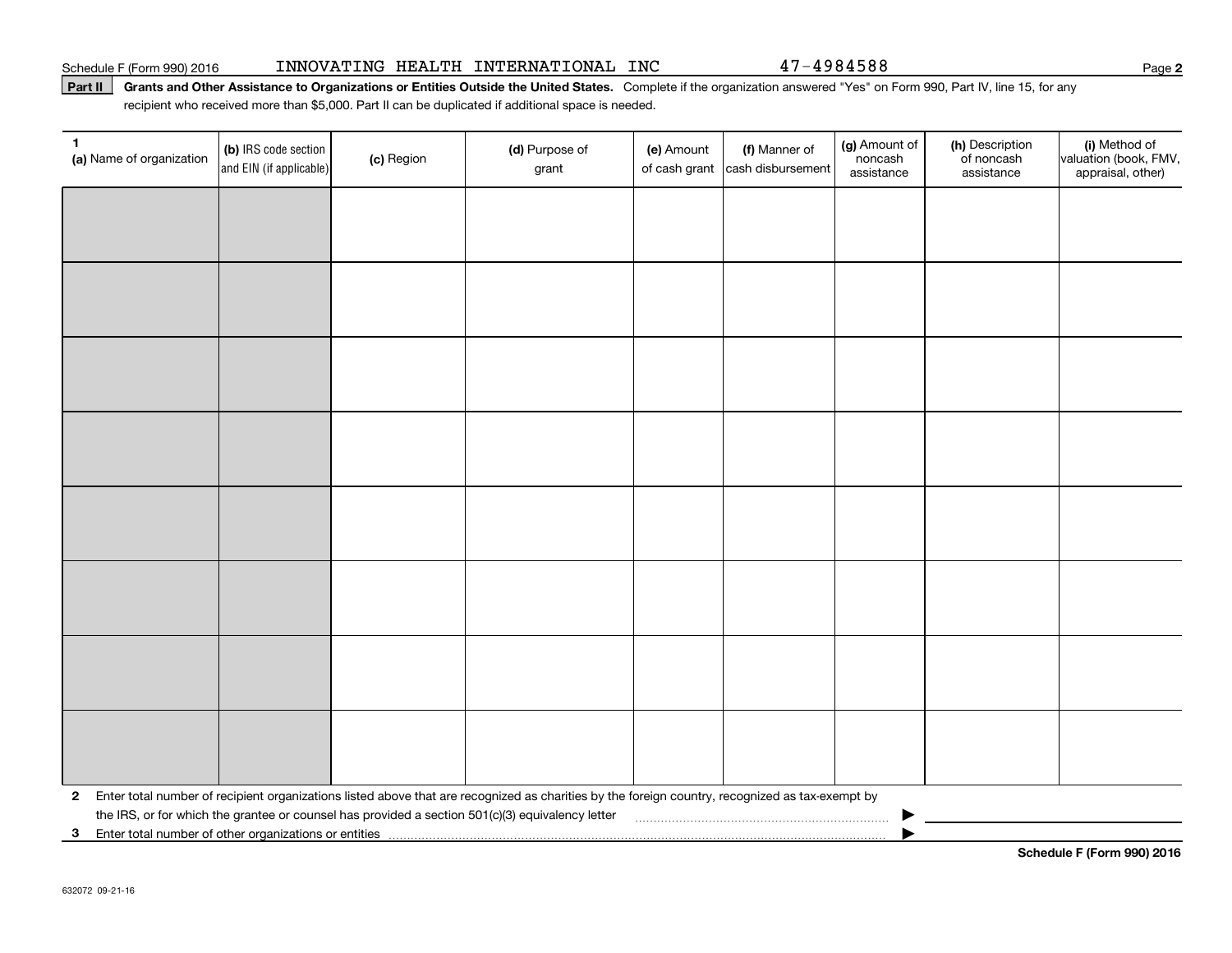## Part III Grants and Other Assistance to Individuals Outside the United States. Complete if the organization answered "Yes" on Form 990, Part IV, line 16.

### Part III can be duplicated if additional space is needed.

| (a) Type of grant or assistance          | (b) Region                           | (c) Number of<br>recipients | (d) Amount of<br>cash grant | (e) Manner of<br>cash disbursement | (f) Amount of<br>noncash<br>assistance | (g) Description of<br>noncash assistance          | (h) Method of<br>valuation<br>(book, FMV,<br>appraisal, other) |
|------------------------------------------|--------------------------------------|-----------------------------|-----------------------------|------------------------------------|----------------------------------------|---------------------------------------------------|----------------------------------------------------------------|
| MEDICAL SERVICES AND<br>HURRICANE RELIEF | CENTRAL AMERICA<br>AND THE CARIBBEAN | 650                         |                             | 0. N/A                             |                                        | MEDICAL SERVICES AND<br>167,886. PERISHABLE GOODS | OTHER - COST                                                   |
|                                          |                                      |                             |                             |                                    |                                        |                                                   |                                                                |
|                                          |                                      |                             |                             |                                    |                                        |                                                   |                                                                |
|                                          |                                      |                             |                             |                                    |                                        |                                                   |                                                                |
|                                          |                                      |                             |                             |                                    |                                        |                                                   |                                                                |
|                                          |                                      |                             |                             |                                    |                                        |                                                   |                                                                |
|                                          |                                      |                             |                             |                                    |                                        |                                                   |                                                                |
|                                          |                                      |                             |                             |                                    |                                        |                                                   |                                                                |
|                                          |                                      |                             |                             |                                    |                                        |                                                   |                                                                |

**Schedule F (Form 990) 2016**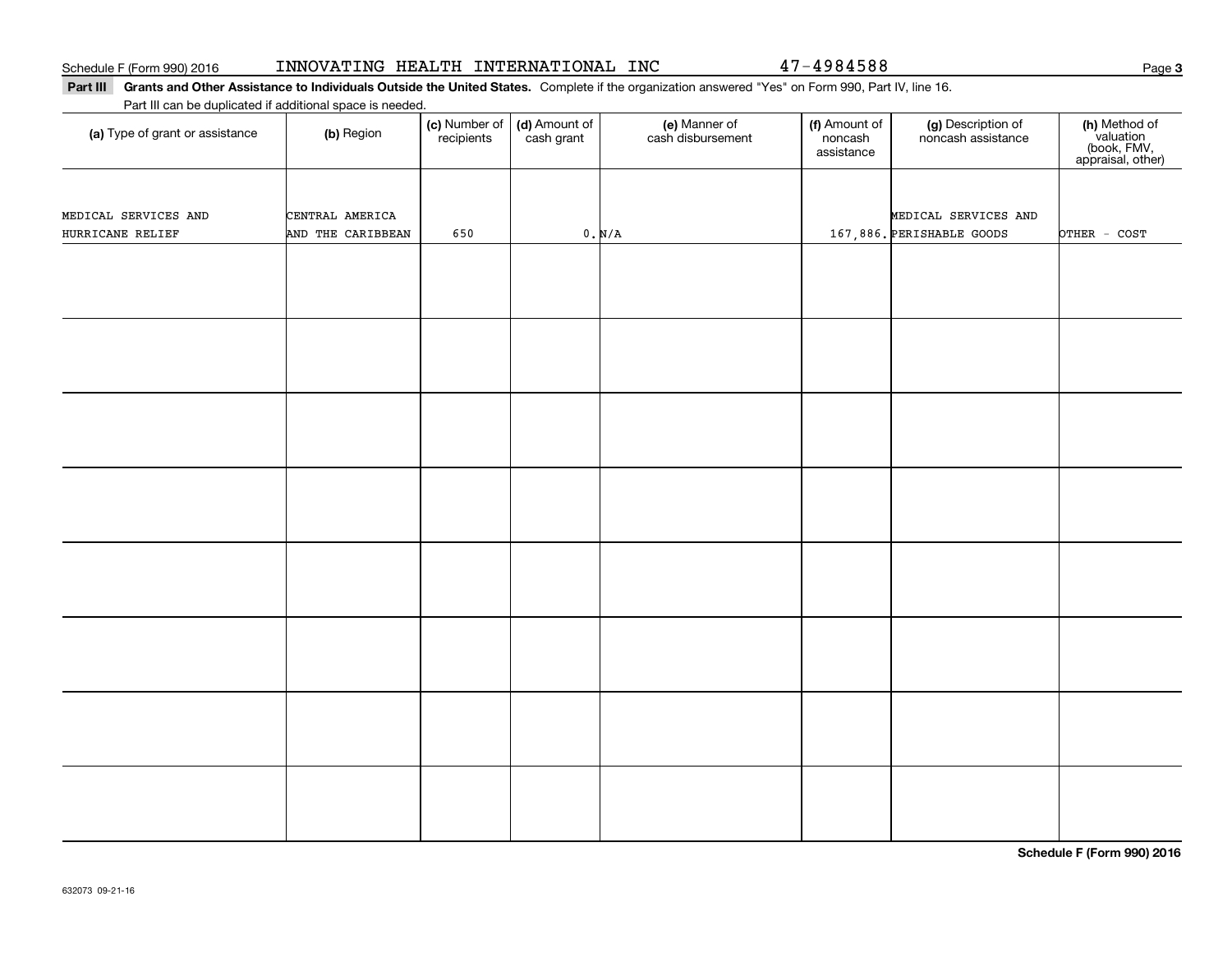| Schedule F (Form 990) 2016     |  | INNOVATING HEALTH INTERNATIONAL INC | 47-4984588 | Page |
|--------------------------------|--|-------------------------------------|------------|------|
| <b>Part IV   Foreign Forms</b> |  |                                     |            |      |

| 1            | Was the organization a U.S. transferor of property to a foreign corporation during the tax year? If "Yes." the                                                                                                                 |     |                     |
|--------------|--------------------------------------------------------------------------------------------------------------------------------------------------------------------------------------------------------------------------------|-----|---------------------|
|              | organization may be required to file Form 926, Return by a U.S. Transferor of Property to a Foreign                                                                                                                            |     |                     |
|              | Corporation (see Instructions for Form 926) <i>manual content content corporation (see Instructions</i> of Form                                                                                                                | Yes | $\overline{X}$ No   |
| $\mathbf{2}$ | Did the organization have an interest in a foreign trust during the tax year? If "Yes," the organization                                                                                                                       |     |                     |
|              | may be required to separately file Form 3520, Annual Return To Report Transactions With Foreign                                                                                                                                |     |                     |
|              | Trusts and Receipt of Certain Foreign Gifts, and/or Form 3520-A, Annual Information Return of Foreign                                                                                                                          |     |                     |
|              | Trust With a U.S. Owner (see Instructions for Forms 3520 and 3520-A; do not file with Form 990) manu-communition                                                                                                               | Yes | $X \mid N_{\Omega}$ |
| 3            | Did the organization have an ownership interest in a foreign corporation during the tax year? If "Yes."                                                                                                                        |     |                     |
|              | the organization may be required to file Form 5471, Information Return of U.S. Persons With Respect To                                                                                                                         |     |                     |
|              |                                                                                                                                                                                                                                | Yes | $X \mid N_{\Omega}$ |
| 4            | Was the organization a direct or indirect shareholder of a passive foreign investment company or a                                                                                                                             |     |                     |
|              | qualified electing fund during the tax year? If "Yes," the organization may be required to file Form 8621,                                                                                                                     |     |                     |
|              | Information Return by a Shareholder of a Passive Foreign Investment Company or Qualified Electing Fund<br>(see Instructions for Form 8621)                                                                                     | Yes | $X \mid N_{0}$      |
| 5            | Did the organization have an ownership interest in a foreign partnership during the tax year? If "Yes."                                                                                                                        |     |                     |
|              | the organization may be required to file Form 8865, Return of U.S. Persons With Respect to Certain                                                                                                                             |     |                     |
|              |                                                                                                                                                                                                                                | Yes | $X \mid N_{0}$      |
| 6            | Did the organization have any operations in or related to any boycotting countries during the tax year? If                                                                                                                     |     |                     |
|              | "Yes," the organization may be reguired to separately file Form 5713, International Boycott Report (see                                                                                                                        |     |                     |
|              | Instructions for Form 5713; do not file with Form 990) [11] manufactured manufactured in the manufactured in the manufactured in the manufactured in the manufactured in the manufactured in the manufactured in the manufactu | Yes | x.<br><b>No</b>     |
|              |                                                                                                                                                                                                                                |     |                     |

**Schedule F (Form 990) 2016**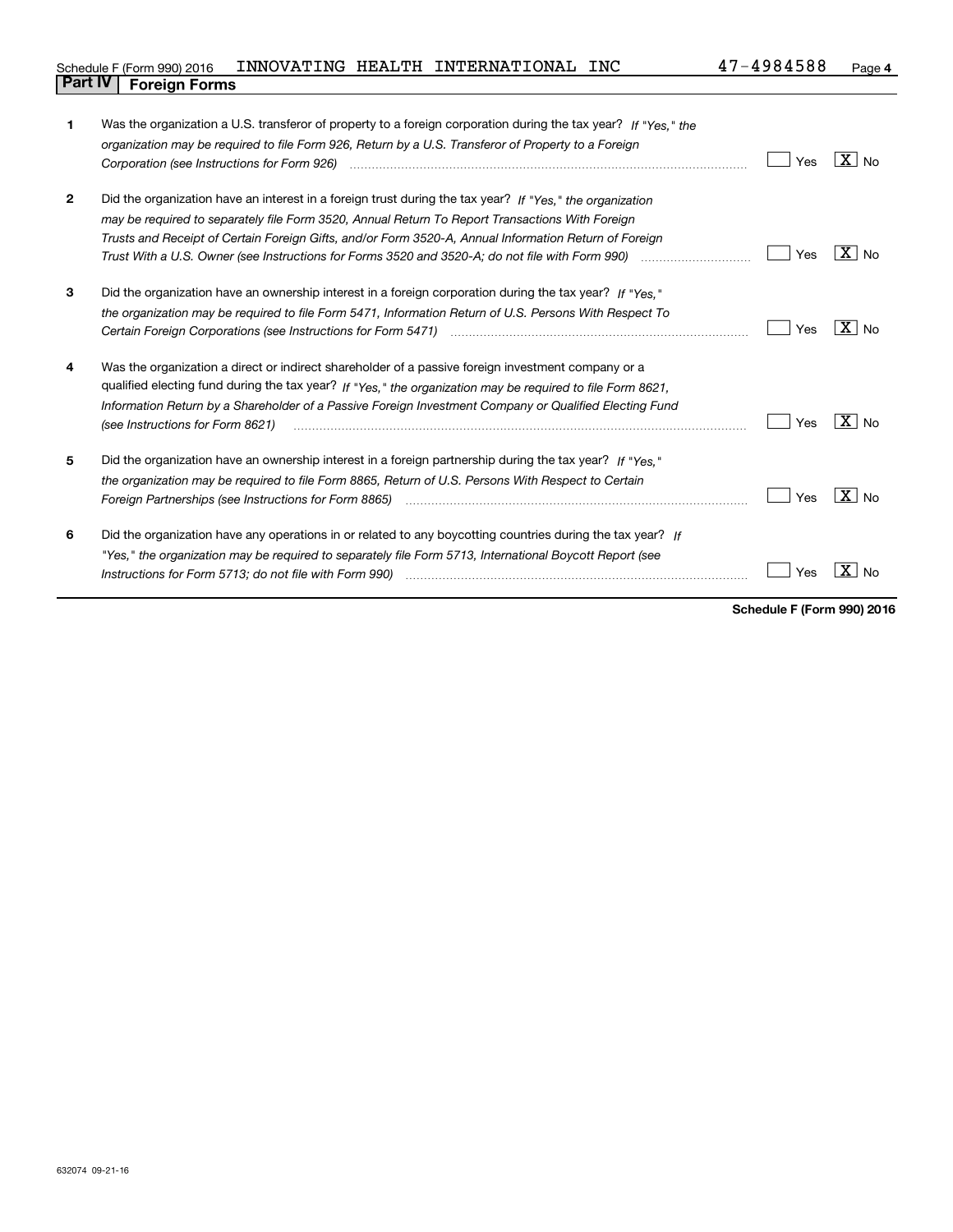| Schedule F (Form 990) 2016                                           |                     |    | INNOVATING HEALTH INTERNATIONAL INC |           | $47 - 4984588$                                                                                                                        | Page 5 |
|----------------------------------------------------------------------|---------------------|----|-------------------------------------|-----------|---------------------------------------------------------------------------------------------------------------------------------------|--------|
| <b>Part V</b><br><b>Supplemental Information</b>                     |                     |    |                                     |           |                                                                                                                                       |        |
|                                                                      |                     |    |                                     |           | Provide the information required by Part I, line 2 (monitoring of funds); Part I, line 3, column (f) (accounting method; amounts of   |        |
|                                                                      |                     |    |                                     |           | investments vs. expenditures per region); Part II, line 1 (accounting method); Part III (accounting method); and Part III, column (c) |        |
|                                                                      |                     |    |                                     |           | (estimated number of recipients), as applicable. Also complete this part to provide any additional information. See instructions.     |        |
| PART I, LINE 2:                                                      |                     |    |                                     |           |                                                                                                                                       |        |
| THE ORGANIZATION PERFORMS PRELIMINARY CONSULTATION AND EVALUATION OF |                     |    |                                     |           |                                                                                                                                       |        |
| <b>FOR</b><br>PATIENTS                                               | EXPENSES RELATED TO |    | TREATMENT AND<br>MEDICAL            |           | SERVICES.<br>DOCTORS                                                                                                                  |        |
| ADMINISTER<br>AND                                                    | PATIENTS<br>DIRECT  | TО | THEIR<br>MEDICAL                    | TREATMENT | <b>SERVICES</b><br>AND                                                                                                                |        |

EXPENSES ARE PAID ON BEHALF OF THE PATIENT BY THE ORGANIZATION.

MONITORING OCCURS DURING FOLLOW UP VISITS AND PATIENTS RELATED TO MEDICAL

SERVICES. HURRICANE RELIEF ASSISTANCE WAS UNDERTAKEN DURING A STATE OF

EMERGENCY WITHIN HAITI. ASSISTANCE WAS PROVIDED AS NECESSARY AND PROVIDED

ON AN AS NEEDED BASIS.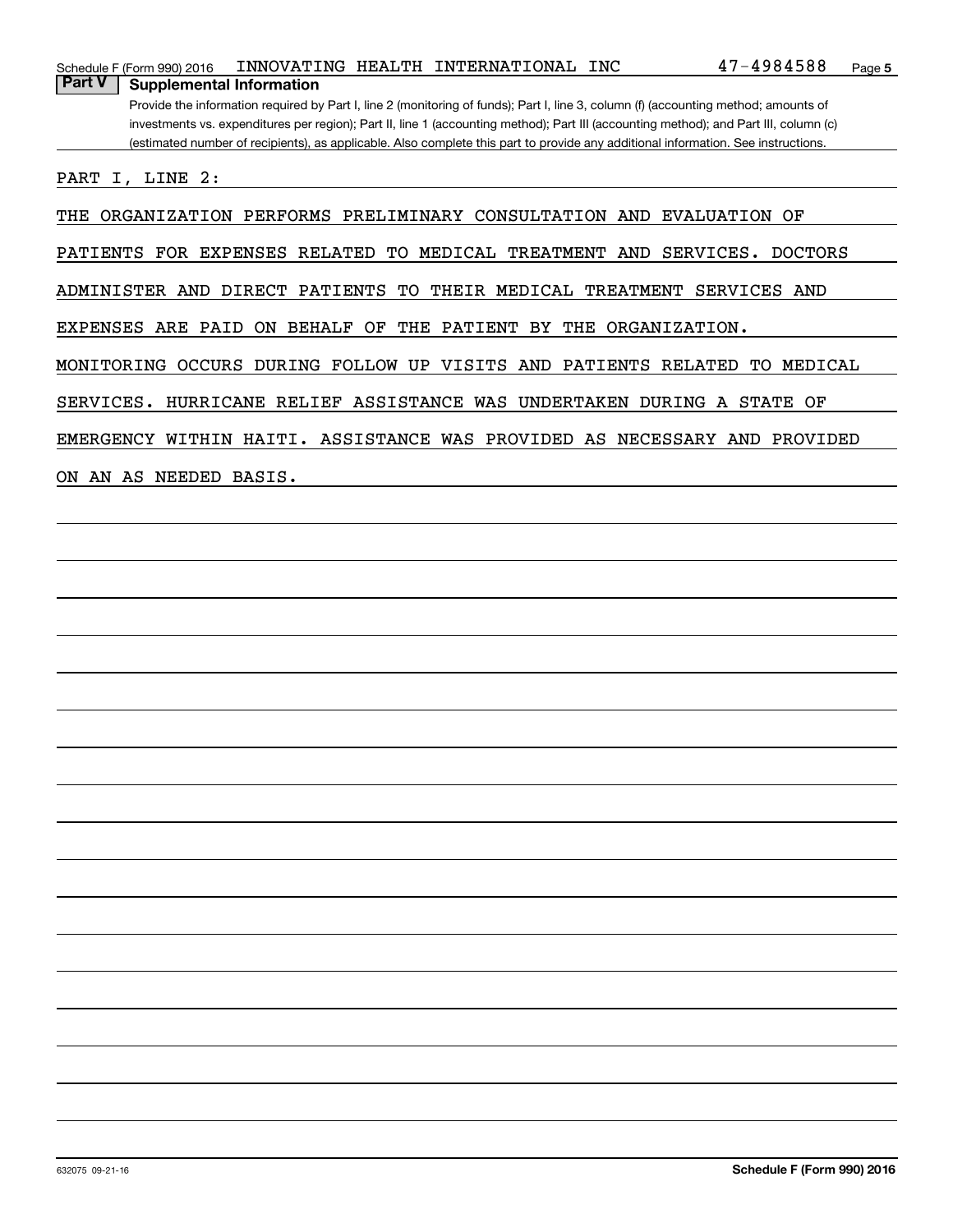|        | <b>SCHEDULE M</b>                                                                                                                                                         | <b>Noncash Contributions</b>  |                                                                                            |  |                                                    |  |                                                       |     |    |  |
|--------|---------------------------------------------------------------------------------------------------------------------------------------------------------------------------|-------------------------------|--------------------------------------------------------------------------------------------|--|----------------------------------------------------|--|-------------------------------------------------------|-----|----|--|
|        | (Form 990)                                                                                                                                                                |                               |                                                                                            |  |                                                    |  | 2016                                                  |     |    |  |
|        |                                                                                                                                                                           |                               | > Complete if the organizations answered "Yes" on Form 990, Part IV, lines 29 or 30.       |  |                                                    |  |                                                       |     |    |  |
|        | Attach to Form 990.<br>Department of the Treasury<br>Internal Revenue Service                                                                                             |                               | <b>Open To Public</b><br>Inspection                                                        |  |                                                    |  |                                                       |     |    |  |
|        | Name of the organization                                                                                                                                                  |                               | Information about Schedule M (Form 990) and its instructions is at $www.irs.gov/form990$ . |  |                                                    |  | <b>Emplover identification number</b>                 |     |    |  |
|        |                                                                                                                                                                           |                               |                                                                                            |  |                                                    |  |                                                       |     |    |  |
| Part I | <b>Types of Property</b>                                                                                                                                                  |                               | INNOVATING HEALTH INTERNATIONAL INC                                                        |  |                                                    |  | 47-4984588                                            |     |    |  |
|        |                                                                                                                                                                           |                               |                                                                                            |  |                                                    |  | (d)                                                   |     |    |  |
|        |                                                                                                                                                                           | (a)<br>Check if<br>applicable | (b)<br>Number of<br>contributions or<br>items contributed Form 990, Part VIII, line 1q     |  | (c)<br>Noncash contribution<br>amounts reported on |  | Method of determining<br>noncash contribution amounts |     |    |  |
| 1.     |                                                                                                                                                                           |                               |                                                                                            |  |                                                    |  |                                                       |     |    |  |
| 2      |                                                                                                                                                                           |                               |                                                                                            |  |                                                    |  |                                                       |     |    |  |
| 3      | Art - Fractional interests                                                                                                                                                |                               |                                                                                            |  |                                                    |  |                                                       |     |    |  |
| 4      |                                                                                                                                                                           |                               |                                                                                            |  |                                                    |  |                                                       |     |    |  |
| 5      | Clothing and household goods                                                                                                                                              |                               |                                                                                            |  |                                                    |  |                                                       |     |    |  |
| 6      |                                                                                                                                                                           |                               |                                                                                            |  |                                                    |  |                                                       |     |    |  |
| 7      |                                                                                                                                                                           |                               |                                                                                            |  |                                                    |  |                                                       |     |    |  |
| 8      |                                                                                                                                                                           |                               |                                                                                            |  |                                                    |  |                                                       |     |    |  |
| 9      |                                                                                                                                                                           |                               |                                                                                            |  |                                                    |  |                                                       |     |    |  |
| 10     | Securities - Closely held stock                                                                                                                                           |                               |                                                                                            |  |                                                    |  |                                                       |     |    |  |
| 11     | Securities - Partnership, LLC, or                                                                                                                                         |                               |                                                                                            |  |                                                    |  |                                                       |     |    |  |
|        | trust interests                                                                                                                                                           |                               |                                                                                            |  |                                                    |  |                                                       |     |    |  |
| 12     |                                                                                                                                                                           |                               |                                                                                            |  |                                                    |  |                                                       |     |    |  |
| 13     | Qualified conservation contribution -                                                                                                                                     |                               |                                                                                            |  |                                                    |  |                                                       |     |    |  |
|        | Historic structures                                                                                                                                                       |                               |                                                                                            |  |                                                    |  |                                                       |     |    |  |
| 14     | Qualified conservation contribution - Other                                                                                                                               |                               |                                                                                            |  |                                                    |  |                                                       |     |    |  |
| 15     | Real estate - Residential                                                                                                                                                 |                               |                                                                                            |  |                                                    |  |                                                       |     |    |  |
| 16     | Real estate - Commercial                                                                                                                                                  |                               |                                                                                            |  |                                                    |  |                                                       |     |    |  |
| 17     |                                                                                                                                                                           |                               |                                                                                            |  |                                                    |  |                                                       |     |    |  |
| 18     |                                                                                                                                                                           |                               |                                                                                            |  |                                                    |  |                                                       |     |    |  |
| 19     |                                                                                                                                                                           |                               |                                                                                            |  |                                                    |  |                                                       |     |    |  |
| 20     | Drugs and medical supplies                                                                                                                                                | $\mathbf X$                   | 1                                                                                          |  | 69,657. FAIR VALUE                                 |  |                                                       |     |    |  |
| 21     | Taxidermy                                                                                                                                                                 |                               |                                                                                            |  |                                                    |  |                                                       |     |    |  |
| 22     |                                                                                                                                                                           |                               |                                                                                            |  |                                                    |  |                                                       |     |    |  |
| 23     |                                                                                                                                                                           |                               |                                                                                            |  |                                                    |  |                                                       |     |    |  |
| 24     |                                                                                                                                                                           |                               |                                                                                            |  |                                                    |  |                                                       |     |    |  |
| 25     | Other                                                                                                                                                                     |                               |                                                                                            |  |                                                    |  |                                                       |     |    |  |
| 26     | Other<br>$\overline{\phantom{a}}$ , and the contract of $\overline{\phantom{a}}$                                                                                          |                               |                                                                                            |  |                                                    |  |                                                       |     |    |  |
| 27     | Other                                                                                                                                                                     |                               |                                                                                            |  |                                                    |  |                                                       |     |    |  |
| 28     | Other                                                                                                                                                                     |                               |                                                                                            |  |                                                    |  |                                                       |     |    |  |
| 29     | Number of Forms 8283 received by the organization during the tax year for contributions<br>for which the organization completed Form 8283, Part IV, Donee Acknowledgement |                               |                                                                                            |  | 29                                                 |  |                                                       |     |    |  |
|        | 30a During the year, did the organization receive by contribution any property reported in Part I, lines 1 through 28, that it                                            |                               |                                                                                            |  |                                                    |  |                                                       | Yes | No |  |
|        | must hold for at least three years from the date of the initial contribution, and which isn't required to be used for                                                     |                               |                                                                                            |  |                                                    |  |                                                       |     |    |  |
|        |                                                                                                                                                                           |                               |                                                                                            |  |                                                    |  | 30a                                                   |     | х  |  |
| b      | If "Yes," describe the arrangement in Part II.                                                                                                                            |                               |                                                                                            |  |                                                    |  |                                                       |     |    |  |
| 31     | Does the organization have a gift acceptance policy that requires the review of any nonstandard contributions?                                                            |                               |                                                                                            |  |                                                    |  | 31                                                    |     | х  |  |
|        | 32a Does the organization hire or use third parties or related organizations to solicit, process, or sell noncash                                                         |                               |                                                                                            |  |                                                    |  |                                                       |     |    |  |
|        | contributions?                                                                                                                                                            |                               |                                                                                            |  |                                                    |  | 32a                                                   |     | X  |  |

For Paperwork Reduction Act Notice, see the Instructions for Form 990. Schedule M (Form 990) (2016) describe in Part II. LHA

**33**If the organization didn't report an amount in column (c) for a type of property for which column (a) is checked,

**b**If "Yes," describe in Part II.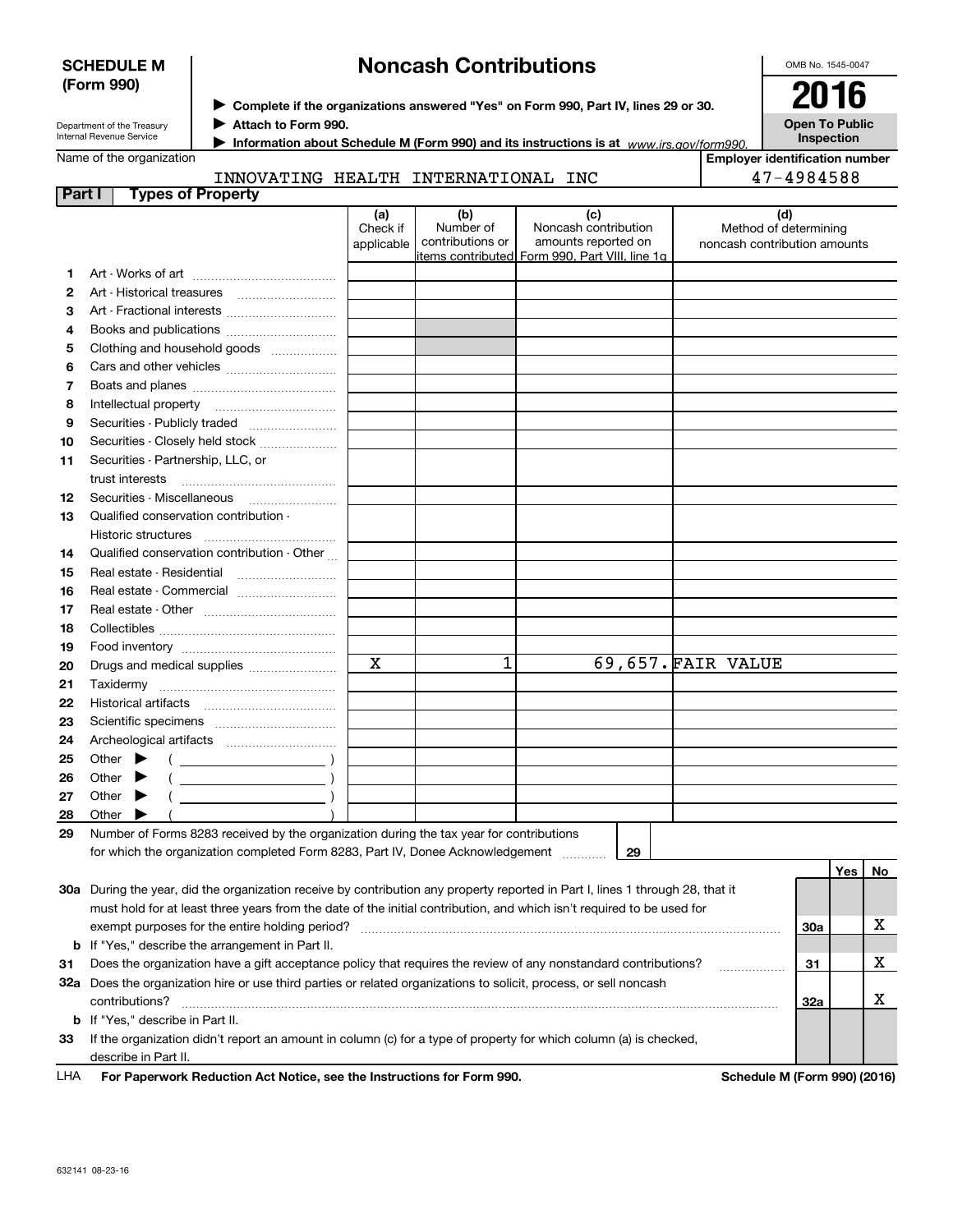|  |                                                                                                                                                                                                                  |  |  | 47-4984588                                                                                                                                                                                                                          | Page 2 |
|--|------------------------------------------------------------------------------------------------------------------------------------------------------------------------------------------------------------------|--|--|-------------------------------------------------------------------------------------------------------------------------------------------------------------------------------------------------------------------------------------|--------|
|  | Schedule M (Form 990) (2016) INNOVATING HEALTH INTERNATIONAL INC<br><b>Part II</b> Supplemental Information. Provide the information required by Part Llince 20b is<br>this part for any additional information. |  |  | <b>Supplemental Information.</b> Provide the information required by Part I, lines 30b, 32b, and 33, and whether the organization is reporting in Part I, column (b), the number of contributions, the number of items received, or |        |
|  |                                                                                                                                                                                                                  |  |  |                                                                                                                                                                                                                                     |        |
|  |                                                                                                                                                                                                                  |  |  |                                                                                                                                                                                                                                     |        |
|  |                                                                                                                                                                                                                  |  |  |                                                                                                                                                                                                                                     |        |
|  |                                                                                                                                                                                                                  |  |  |                                                                                                                                                                                                                                     |        |
|  |                                                                                                                                                                                                                  |  |  |                                                                                                                                                                                                                                     |        |
|  |                                                                                                                                                                                                                  |  |  |                                                                                                                                                                                                                                     |        |
|  |                                                                                                                                                                                                                  |  |  |                                                                                                                                                                                                                                     |        |
|  |                                                                                                                                                                                                                  |  |  |                                                                                                                                                                                                                                     |        |
|  |                                                                                                                                                                                                                  |  |  |                                                                                                                                                                                                                                     |        |
|  |                                                                                                                                                                                                                  |  |  |                                                                                                                                                                                                                                     |        |
|  |                                                                                                                                                                                                                  |  |  |                                                                                                                                                                                                                                     |        |
|  |                                                                                                                                                                                                                  |  |  |                                                                                                                                                                                                                                     |        |
|  |                                                                                                                                                                                                                  |  |  |                                                                                                                                                                                                                                     |        |
|  |                                                                                                                                                                                                                  |  |  |                                                                                                                                                                                                                                     |        |
|  |                                                                                                                                                                                                                  |  |  |                                                                                                                                                                                                                                     |        |
|  |                                                                                                                                                                                                                  |  |  |                                                                                                                                                                                                                                     |        |
|  |                                                                                                                                                                                                                  |  |  |                                                                                                                                                                                                                                     |        |
|  |                                                                                                                                                                                                                  |  |  |                                                                                                                                                                                                                                     |        |
|  |                                                                                                                                                                                                                  |  |  |                                                                                                                                                                                                                                     |        |
|  |                                                                                                                                                                                                                  |  |  |                                                                                                                                                                                                                                     |        |
|  |                                                                                                                                                                                                                  |  |  |                                                                                                                                                                                                                                     |        |
|  |                                                                                                                                                                                                                  |  |  |                                                                                                                                                                                                                                     |        |
|  |                                                                                                                                                                                                                  |  |  |                                                                                                                                                                                                                                     |        |
|  |                                                                                                                                                                                                                  |  |  |                                                                                                                                                                                                                                     |        |
|  |                                                                                                                                                                                                                  |  |  |                                                                                                                                                                                                                                     |        |
|  |                                                                                                                                                                                                                  |  |  |                                                                                                                                                                                                                                     |        |
|  |                                                                                                                                                                                                                  |  |  |                                                                                                                                                                                                                                     |        |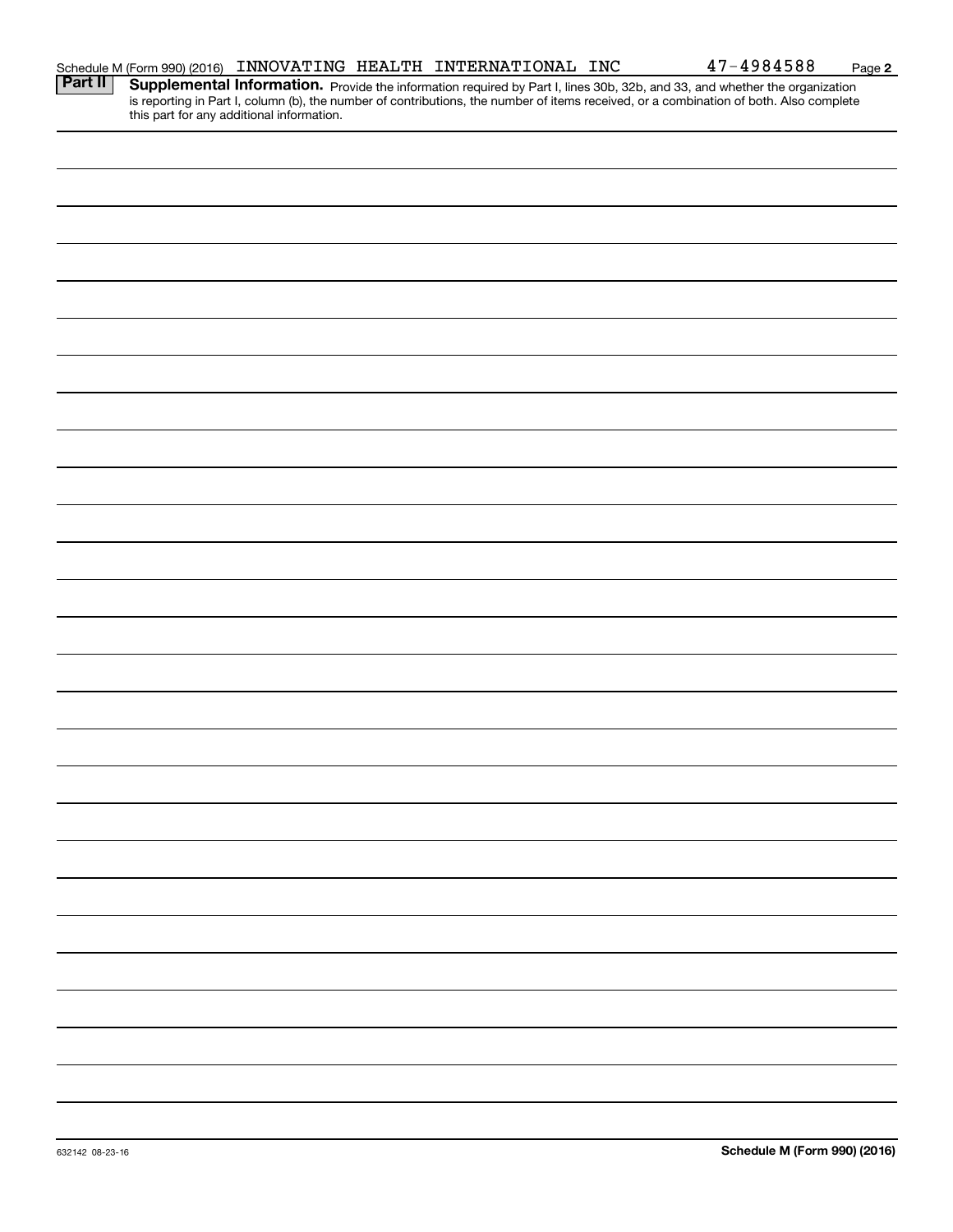**(Form 990 or 990-EZ)**

Department of the Treasury Internal Revenue Service

Name of the organization

## **SCHEDULE O Supplemental Information to Form 990 or 990-EZ**

**Complete to provide information for responses to specific questions on Form 990 or 990-EZ or to provide any additional information. | Attach to Form 990 or 990-EZ.**





INNOVATING HEALTH INTERNATIONAL INC 47-4984588

FORM 990, PART III, LINE 1, DESCRIPTION OF ORGANIZATION MISSION:

DISEASES SUCH AS CANCER, HIGH BLOOD PRESSURE, DIABETES AND INJURIES.

CURRENT PROJECTS INCLUDE A WOMEN'S CANCER CENTER, A LARGE CANCER

AWARENESS PROGRAM, OPENING A PATHOLOGY LABORATORY, AND HELPING TO BUILD

A NATIONAL COMPREHENSIVE CANCER PROGRAM. WHAT INNOVATING HEALTH LOOKS

LIKE- COLLABORATION AND DISCOVERY ARE AT THE HEART OF OUR PRACTICE AND

GUIDE OUR ORGANIZATION'S ETHOS. INNOVATING HEALTH MEANS LEARNING WITH

OTHERS TO BRING OUR EXPERTISE IN MEDICAL CARE, SOCIAL ENGAGEMENT,

COMMUNITY BASED RESEARCH AND PROBLEM SOLVING INTO DIFFERENT CONTEXTS.

WE STRIVE TO CREATE NEW AND HYBRID MODELS OF HEALTHCARE AND ENGAGEMENT

THAT DO NOT SEEK TO SIMPLY 'BUILD CAPACITY' BUT RESPOND TO LOCAL NEEDS

THROUGH CONSTANT ITERATION.

FORM 990, PART III, LINE 4A, PROGRAM SERVICE ACCOMPLISHMENTS: WE HAVE ALSO RECEIVED THE SUPPORT OF FIVE DIFFERENT US PATHOLOGISTS WHO HAVE INTERPRETED OUR SAMPLES THUS FAR.

FORM 990, PART III, LINE 4B, PROGRAM SERVICE ACCOMPLISHMENTS: NATIONAL SCREENING PROTOCOL. WE'VE ALSO DESIGNED DATABASES TO CAPTURE AGGREGATE PATIENT DATA AND TRACK AND MANAGE THE SUPPLY CHAIN. THE FORMS ARE BEING USED TO CAPTURE DATA AT THE 4 OPERATIONAL SITES.

FORM 990, PART III, LINE 4C, PROGRAM SERVICE ACCOMPLISHMENTS: IN NOVEMBER, THESE SURVIVORS SPOKE TO OVER 3,000 PEOPLE IN 4 DIFFERENT CITIES ACROSS HAITI (PORT-AU-PRINCE, JACMEL, GONAIVES, AND GROS-MORNE). D. OFFERED A SUPPORT GROUP IN WHICH 30-40 BREAST CANCER AND CERVICAL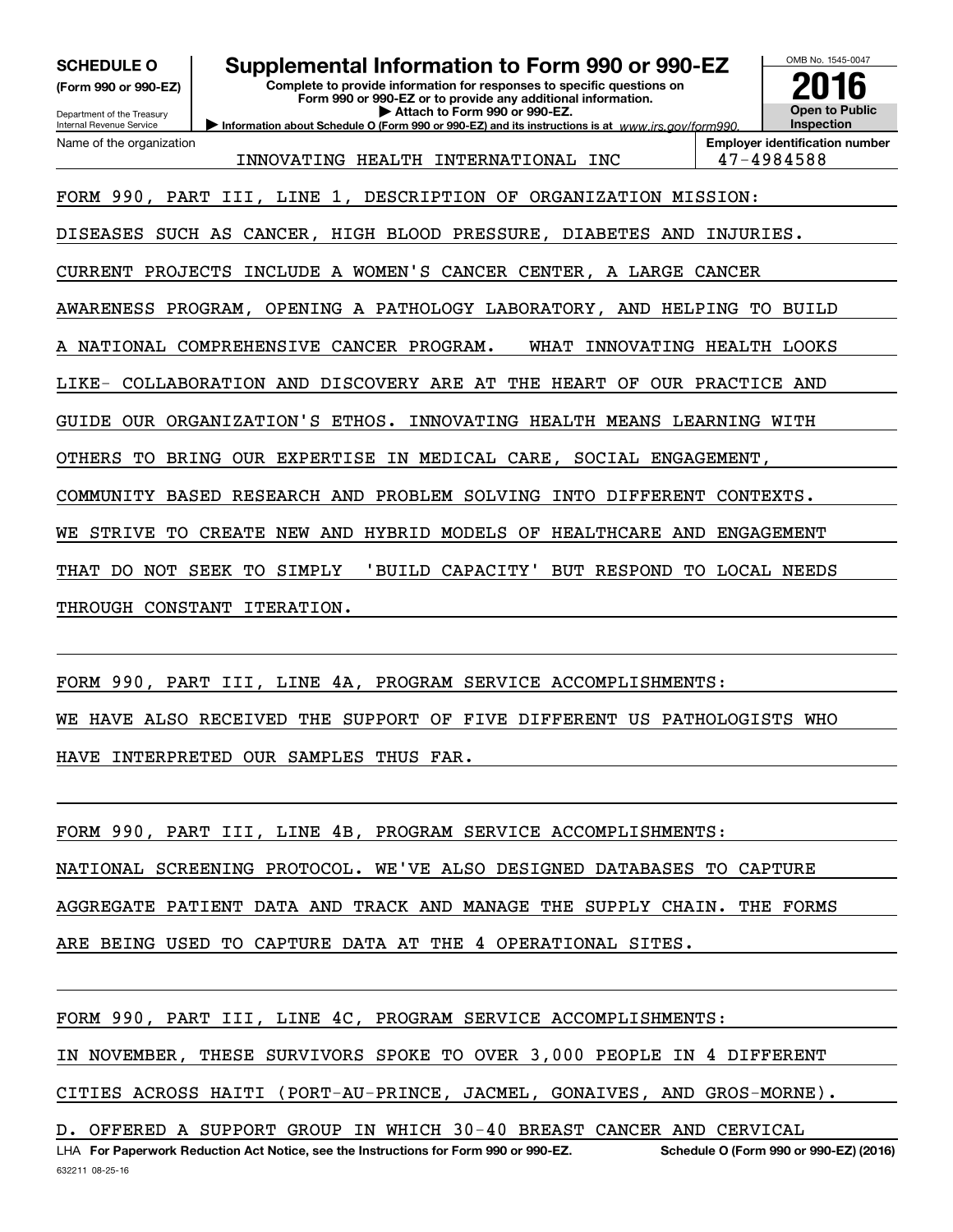| Schedule O (Form 990 or 990-EZ) (2016)<br>Name of the organization<br>INNOVATING HEALTH INTERNATIONAL INC | Page 2<br><b>Employer identification number</b><br>47-4984588 |
|-----------------------------------------------------------------------------------------------------------|---------------------------------------------------------------|
| CANCER SURVIVORS PARTICIPATE MONTHLY. THIS GROUP IN TURN HAS HELD TWO                                     |                                                               |
| ART THERAPY SESSIONS AND PAINTED A PATIENT EMPOWERMENT MURAL.                                             |                                                               |
| E. TRAINED 14 JOURNALISTS FROM 7 DIFFERENT MEDIA SOURCES IN CANCER                                        |                                                               |
| AWARENESS, 35 WOMEN'S HEALTH PROMOTERS ALL BREAST CANCER SURVIVORS, AS                                    |                                                               |
| COMMUNITY ENGAGEMENT AMBASSADORS, AND 30 COMMUNITY HEALTH WORKERS FROM                                    |                                                               |
| J/P HRO IN CANCER AWARENESS.                                                                              |                                                               |
|                                                                                                           |                                                               |
| FORM 990, PART III, LINE 4D, OTHER PROGRAM SERVICES:                                                      |                                                               |
| THE ORGANIZATION ALSO PROVIDES PROGRAM SERVICES RELATED TO BREAST                                         |                                                               |
| RECONSTRUCTION, DOLAN AWARENESS, GATORADE DIABETIC, SURGERY, HURRICANE                                    |                                                               |
| RELIEF.                                                                                                   |                                                               |
| EXPENSES \$ 99,539. INCLUDING GRANTS OF \$ 67,421. REVENUE \$ 0.                                          |                                                               |
|                                                                                                           |                                                               |
| FORM 990, PART VI, SECTION A, LINE 2:                                                                     |                                                               |
| TWO BOARD MEMBERS ARE RELATED AS FATHER AND SON.                                                          |                                                               |
|                                                                                                           |                                                               |
| FORM 990, PART VI, SECTION B, LINE 11B:                                                                   |                                                               |
| COPY OF TAX RETURN IS PROVIDED TO THE PRESIDENT/CEO FOR APPROVAL PRIOR TO                                 |                                                               |
| FILING.                                                                                                   |                                                               |
|                                                                                                           |                                                               |
| FORM 990, PART VI, SECTION B, LINE 12C:                                                                   |                                                               |
| THE CONFLICT OF INTEREST POLICY IS COMMUNICATED TO THE BOARD ANNUALLY.                                    |                                                               |
|                                                                                                           |                                                               |

FORM 990, PART VI, SECTION C, LINE 18:

THE ORGANIZATION WILL MAKE POLICY DOCUMENTS AVAILABLE UPON REQUEST.

FORM 990, PART VI, SECTION C, LINE 19:

THE ORGANIZATION WILL MAKE POLICY DOCUMENTS AVAILABLE UPON REQUEST.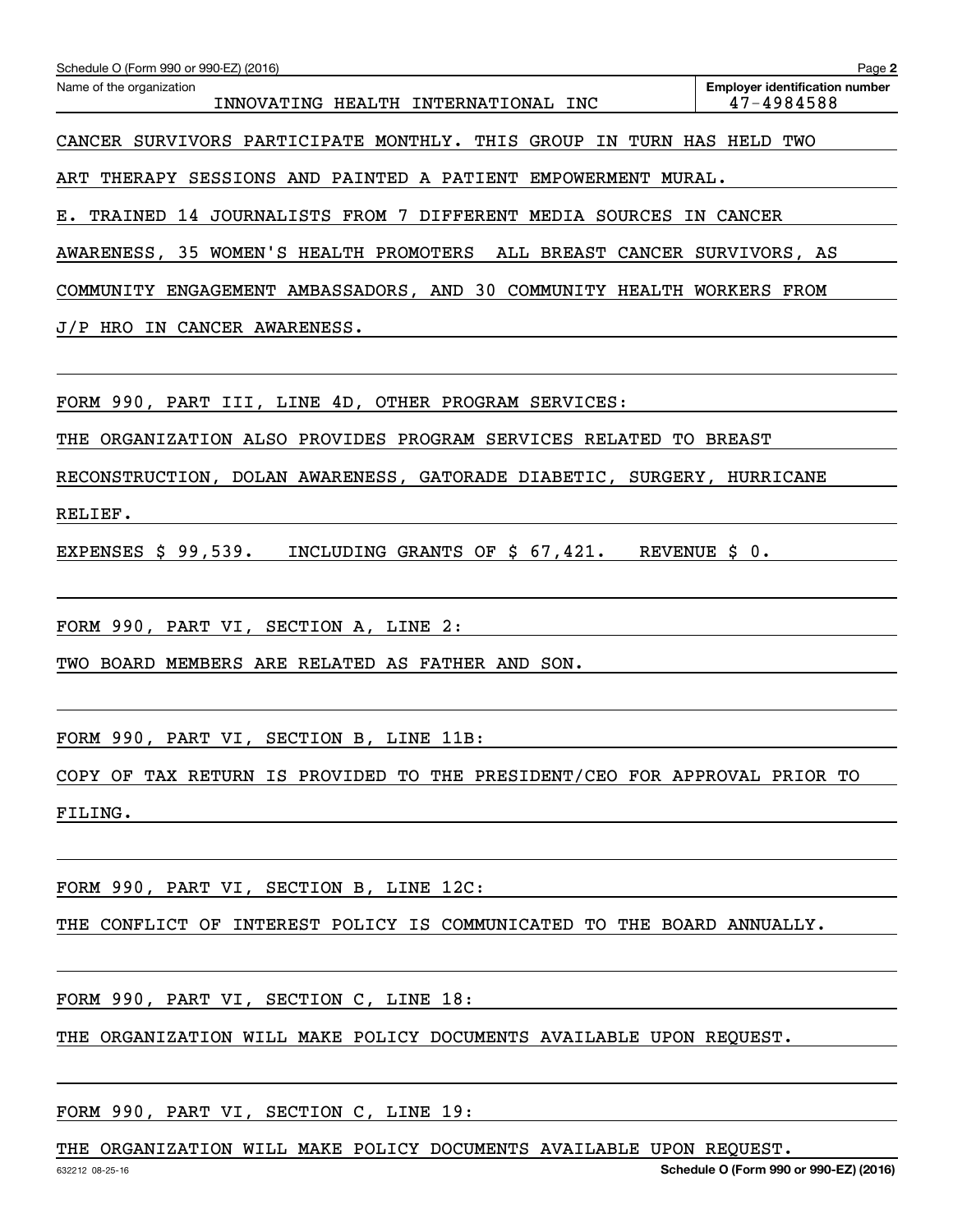INNOVATING HEALTH INTERNATIONAL INC 47-4984588

**2**

FORM 990 PART VI SECTION C LINE 19

THE COMPANY MAKE REQUIRED POLICIES AVAILABLE UPON REQUEST. THEY HAVE

NOT BEEN POSTED PUBLICLY.

FORM 990 - AMENDMENTS TO ORIGINALLY FILED 2016 FORM 990

PART III, LINE 1 THE ORGANIZATION'S MISSION WAS: HEALTH CARE DELIVERY

AND AWARENESS PROGRAMS IN DEVELOPING COUNTRIES, PRIMARILY HAITI.

PART I, LINES 8 THROUGH 22: AMOUNTS HAVE BEEN UPDATED TO REFLECT

ADJUSTED BALANCES REPORTED ON FORM 990 PAGES 1 THROUGH 12.

PART III, LINE 1 THE ORGANIZATION'S MISSION UPDATED TO REFLECT:

INNOVATING HEALTH INTERNATIONAL (IHI) IS A NON-PROFIT DEDICATED TO

TREATING CHRONIC DISEASES AND ADDRESSING WOMEN'S HEALTH ISSUES IN HAITI

AND MALAWI. WHAT WE DO- WORKING WITH LOCAL PARTNERS, WE AIM TO

INCREASE ACCESS TO TREATMENT AND EDUCATION SERVICES FOR CHRONIC

DISEASES SUCH AS CANCER, HIGH BLOOD PRESSURE, DIABETES AND INJURIES.

CURRENT PROJECTS INCLUDE A WOMEN'S CANCER CENTER, A LARGE CANCER

AWARENESS PROGRAM, OPENING A PATHOLOGY LABORATORY, AND HELPING TO BUILD

A NATIONAL COMPREHENSIVE CANCER PROGRAM. WHAT INNOVATING HEALTH LOOKS

LIKE- COLLABORATION AND DISCOVERY ARE AT THE HEART OF OUR PRACTICE AND

GUIDE OUR ORGANIZATION'S ETHOS. INNOVATING HEALTH MEANS LEARNING WITH

OTHERS TO BRING OUR EXPERTISE IN MEDICAL CARE, SOCIAL ENGAGEMENT,

COMMUNITY-BASED RESEARCH AND PROBLEM SOLVING INTO DIFFERENT CONTEXTS.

WE STRIVE TO CREATE NEW AND HYBRID MODELS OF HEALTHCARE AND ENGAGEMENT

THAT DO NOT SEEK TO SIMPLY 'BUILD CAPACITY' BUT RESPOND TO LOCAL NEEDS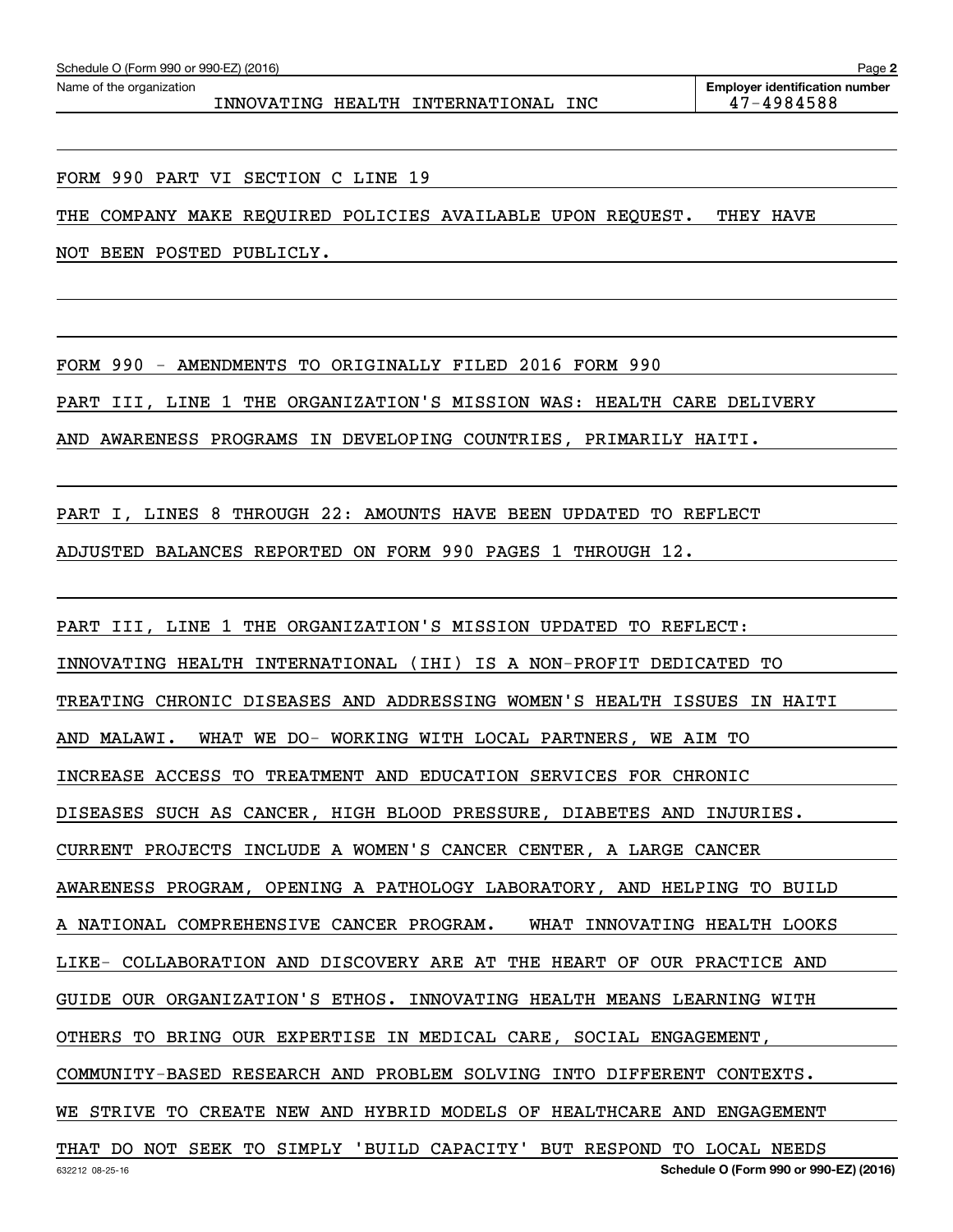THROUGH CONSTANT ITERATION.

PART III, LINE 2: BOX WAS CHECKED INCORRECTLY DUE TO INCOMPLETE

ACCOUNTING INFORMATION. AMENDED BOXES WERE REPORTED TO PROPERLY REFLECT

THE CORRECT STATUS.

PART III, LINES 4A, 4B, 4C, 4D: AMOUNTS AND DESCRIPTIONS WERE INCORRECTLY REPORTED AND RESPONDED TO DUE TO INCOMPLETE ACCOUNTING INFORMATION. AMENDED BALANCES AND NARRATIVES WERE REPORTED TO PROPERLY REFLECT CORRECT BALANCE AND PROGRAM DESCRIPTIONS.

PART IV, LINES 11A, 14B, 16: BOXES WERE CHECKED INCORRECTLY DUE TO INCOMPLETE ACCOUNTING INFORMATION. AMENDED BOXES WERE REPORTED TO PROPERLY REFLECT THE CORRECT STATUS.

PART V, LINES 8, 9A, 9B: BOXES WERE INCORRECTLY ANSWERED AS NO AND ARE REFLECTED AS NO RESPONSE AS QUESTIONS ARE NOT APPLICABLE TO THE ORGANIZATION.

PART VI, LINES 2, 12C, 15A: BOX WAS CHECKED INCORRECTLY DUE TO INCOMPLETE ACCOUNTING INFORMATION. AMENDED BOXES WERE REPORTED TO PROPERLY REFLECT THE CORRECT STATUS.

PART VII, LINES 2, 3, 4, 5, 6, COLUMN B: AMOUNT WAS INCORRECTLY REPORTED DUE TO INCOMPLETE ACCOUNTING INFORMATION. AMENDED BALANCES WERE REPORTED TO PROPERLY REFLECT CORRECT BALANCE.

PART VIII, LINES 1C, 1F, 1G: AMOUNT WAS INCORRECTLY REPORTED DUE TO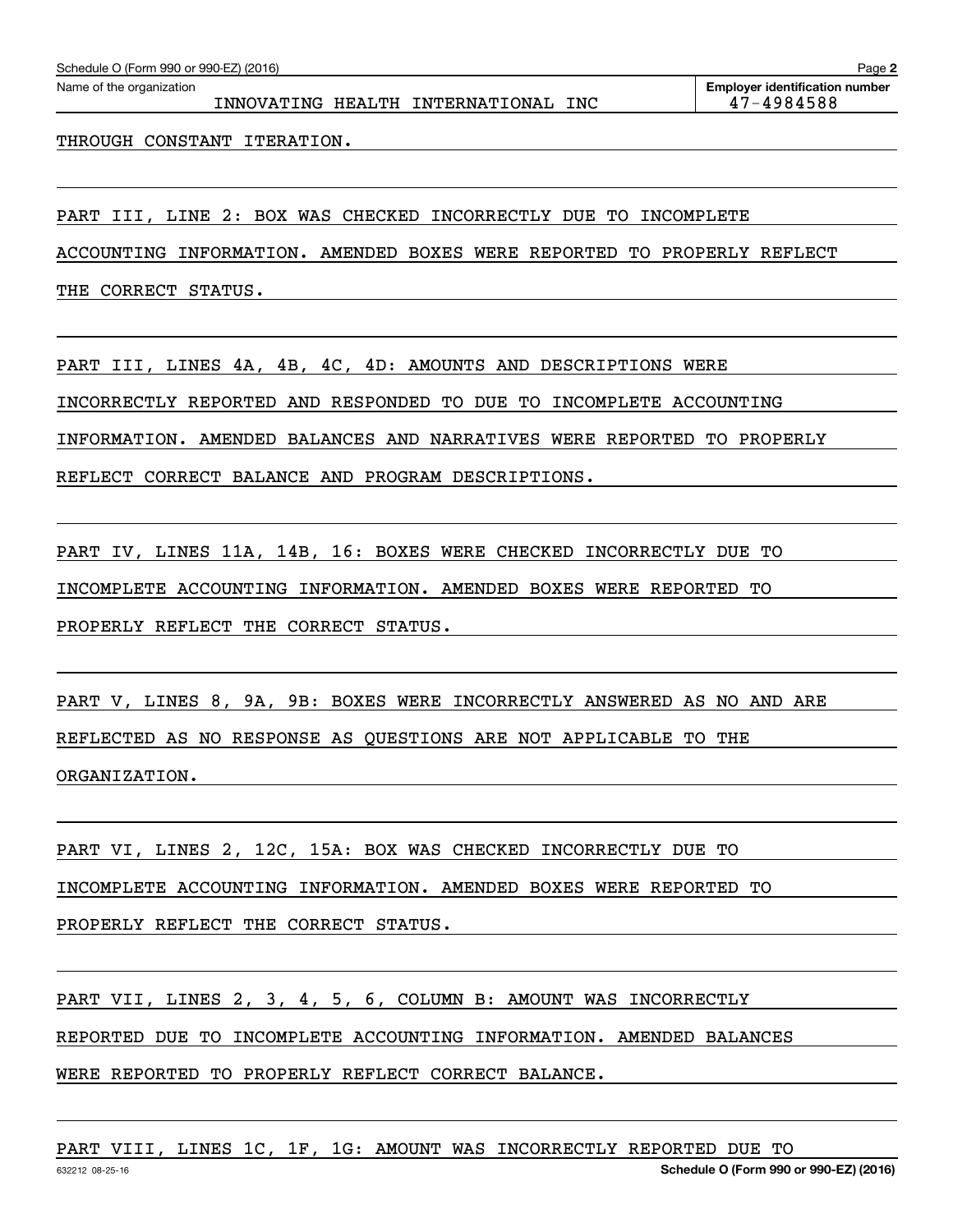| Schedule O (Form 990 or 990-EZ) (2016)<br>Page 2                     |                                       |  |  |  |  |  |  |  |
|----------------------------------------------------------------------|---------------------------------------|--|--|--|--|--|--|--|
| Name of the organization                                             | <b>Employer identification number</b> |  |  |  |  |  |  |  |
| INNOVATING HEALTH INTERNATIONAL INC                                  | 47-4984588                            |  |  |  |  |  |  |  |
|                                                                      |                                       |  |  |  |  |  |  |  |
| INCOMPLETE ACCOUNTING INFORMATION. AMENDED BALANCES WERE REPORTED TO |                                       |  |  |  |  |  |  |  |
|                                                                      |                                       |  |  |  |  |  |  |  |

PROPERLY REFLECT CORRECT BALANCE.

PART IX, LINES 1 THROUGH 25, COLUMNS A, B, C, D: AMOUNT WAS INCORRECTLY

REPORTED DUE TO INCOMPLETE ACCOUNTING INFORMATION. AMENDED BALANCES

WERE REPORTED TO PROPERLY REFLECT CORRECT BALANCE.

PART X, LINES 1, 4, 8, 10A, 10B, 10C, 27, 30, 31, 33: AMOUNT WAS INCORRECTLY REPORTED DUE TO INCOMPLETE ACCOUNTING INFORMATION. AMENDED BALANCES WERE REPORTED TO PROPERLY REFLECT CORRECT BALANCE.

PART XI, LINES 1, 2, 3, 9, 10: AMOUNT WAS INCORRECTLY REPORTED DUE TO INCOMPLETE ACCOUNTING INFORMATION. AMENDED BALANCES WERE REPORTED TO PROPERLY REFLECT CORRECT BALANCE.

SCHEDULE A: SCHEDULE A WAS NOT REPORTED DUE TO INCOMPLETE ACCOUNTING INFORMATION. AMENDED RETURN SCHEDULES WERE REPORTED TO PROPERLY REFLECT CORRECT BALANCES.

SCHEDULE D, PART VI, LINE 1D, COLUMNS A, C, D: AMOUNT WAS INCORRECTLY REPORTED DUE TO INCOMPLETE ACCOUNTING INFORMATION. AMENDED BALANCES WERE REPORTED TO PROPERLY REFLECT CORRECT BALANCE.

SCHEDULE D, PART VI, LINE 1E, COLUMNS B, C, D: AMOUNT WAS INCORRECTLY REPORTED DUE TO INCOMPLETE ACCOUNTING INFORMATION. AMENDED BALANCES WERE REPORTED TO PROPERLY REFLECT CORRECT BALANCE.

SCHEDULE F: SCHEDULE F WAS NOT REPORTED DUE TO INCOMPLETE ACCOUNTING